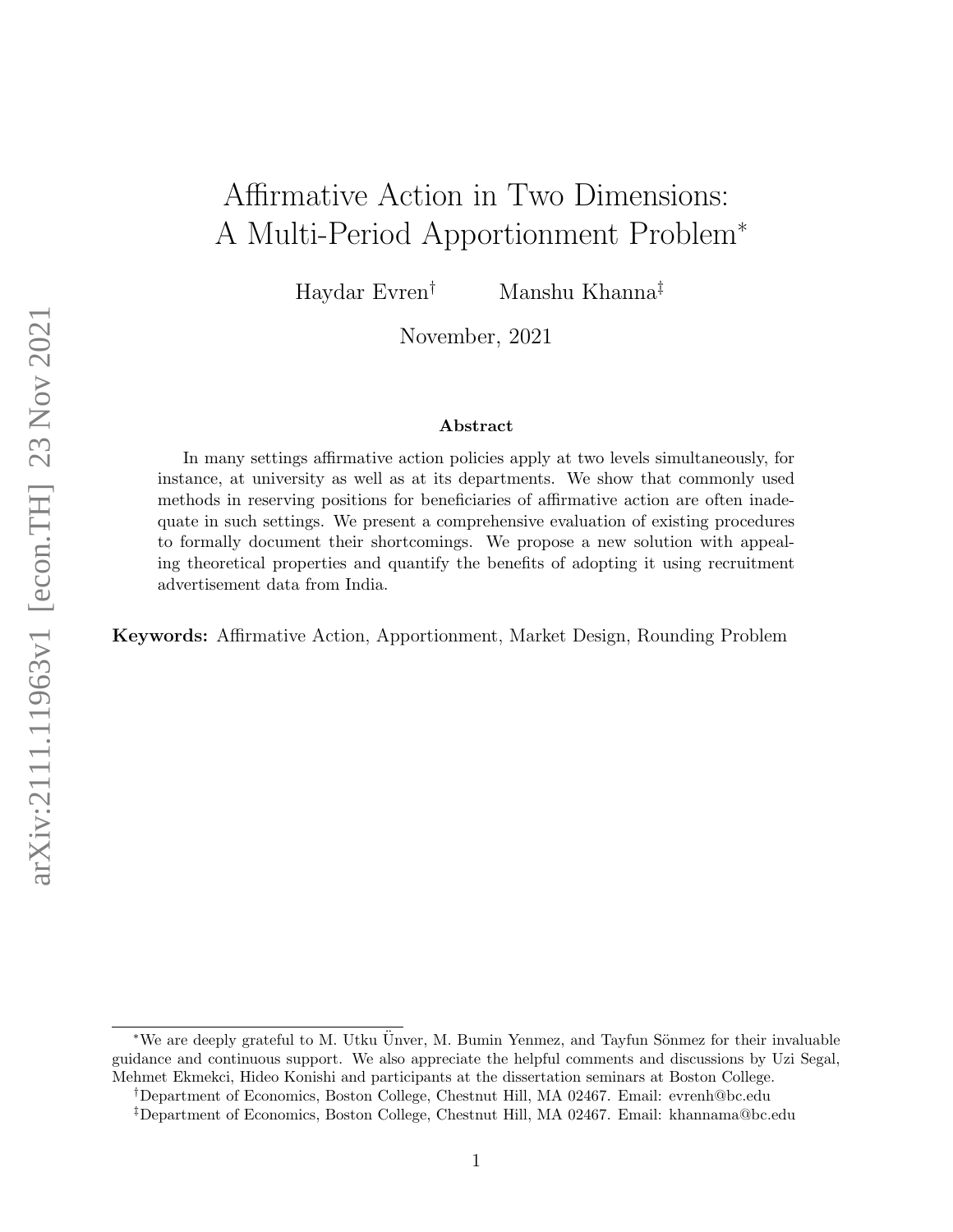# 1 Introduction

In many countries affirmative action policies take the form of reserved seats or positions, for which only eligible candidates compete. For instance, in India beneficiary groups are entitled to their proportion of reserved seats in government jobs and publicly funded institutions. However, because of the indivisible nature of positions, the policy prescribed percentage of seats can almost never be met in practice. The fractional seats that arise in literal calculation nearly always need to be adjusted in some manner to yield whole numbers. The question then becomes: what are the ideal whole number counterparts of an affirmative action policy prescribed fractional seats?

The problem gets more complex when positions are heterogeneous. For instance, faculty positions (say assistant professors) in a university are listed under various departments.<sup>1</sup> Each faculty position, therefore, simultaneously represents two units, a department and the university. If both the department and the university adhere to the affirmative action policy, both must reserve the prescribed percentage of seats. In this paper we ask, how many seats should the departments and the university reserve in such cases? We term this novel problem as the problem of reservations in two dimensions.

An ideal solution to the problem of reservations in two dimensions should ensure that in each period as well as over time the seat allocations stay "close" to the prescribed fractional seats both (i) at the department level, and (ii) at the university level. However, delivering this is not easy. In fact each of the two solutions seen in practice in India fails to do so. Both existing solutions use a tool called roster that lays down the number of positions to be reserved for every number of total positions.<sup>2</sup> The debate in India revolves around whether the individual departments should follow the roster, or whether the university as a whole should follow it. If the departments follow the roster the solution fails to deliver the benefit of reservations at the university level. Whereas if the university as a whole follows the roster,

<sup>1</sup>Bureaucrats of a country are posted in different states.

<sup>&</sup>lt;sup>2</sup>See [Figure 17](#page-52-0) and [Figure 18](#page-53-0) for the sequence in which the beneficiary groups take turns in claiming a position in India.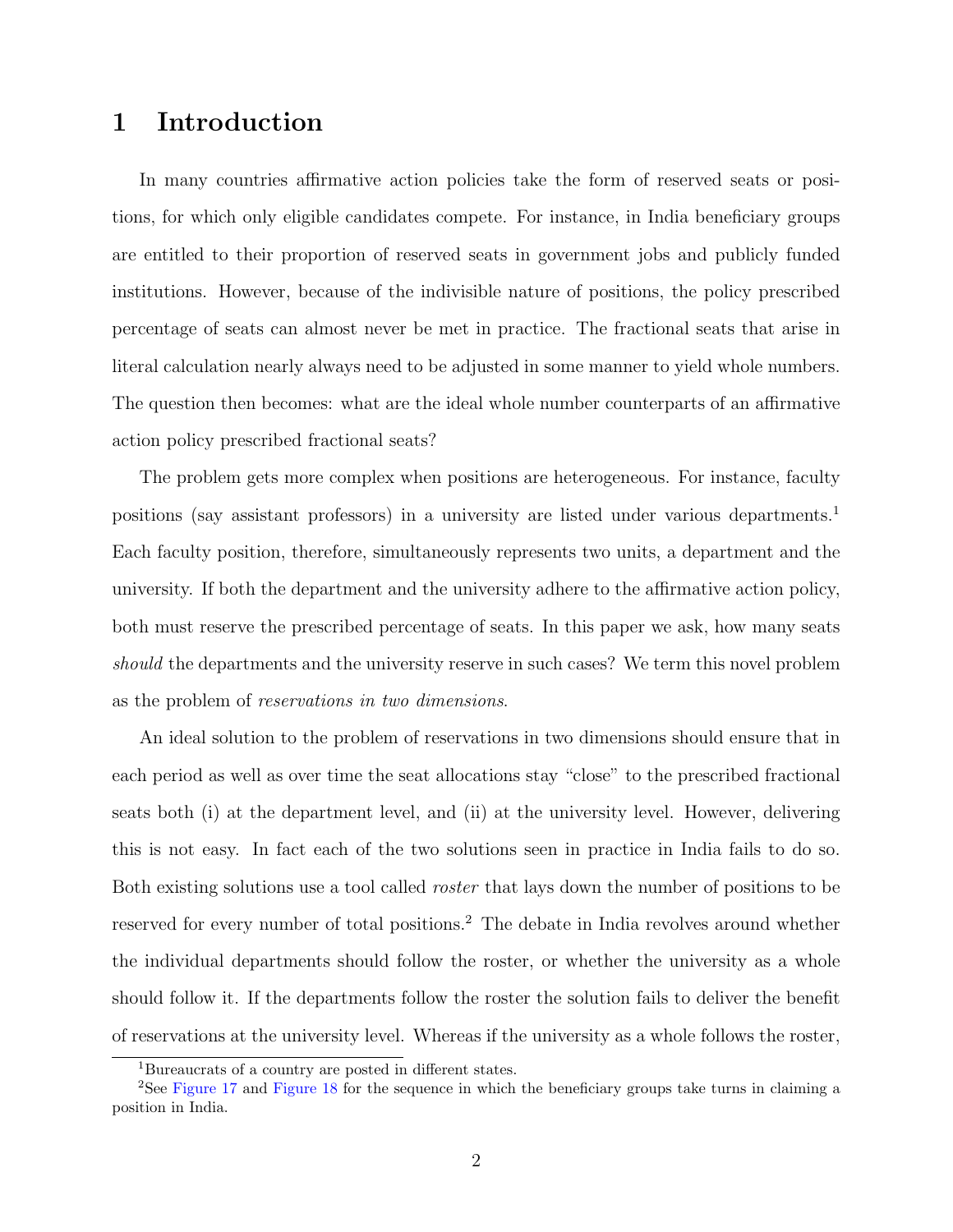the reserved positions could get allocated to merely a few departments in the university.

The problem with existing solutions is that they do not account for the interdependence of the departments and the university in calculating reserved seats. The reason is that each solution either operates at the department level or the university level, but not at both simultaneously. This is the main source of various shortcomings that we will document in [Section 4.](#page-15-0) Not surprisingly, both these solutions are met with several petitions and protests leading to subsequent and frequent changes in the law. The noteworthy debates about these solutions (from Indian courts to public protests) that inspired us to write this paper are summarized in [Section 2.](#page-7-0) We wish to design a tool, similar to a roster, that satisfactorily deals with the problem of reservations in two dimensions.

Reservations in two dimensions give rise to matrix problems, with input data in the form of a fair share table X. Its entries  $x_{ij}$  signify the fraction of seats beneficiary j is entitled in department i as per the affirmative action policy. The rows represent the first subdivision of the university into departments. The columns accommodate the several beneficiaries, and therefore present a second subdivision. The university is assumed to be broken down either way, providing department sizes as row sums, and overall (university level) beneficiary claims as column sums. The task is to find a two-way apportionment, with seat allocations (whole numbers, not fractions!)  $\bar{x}_{ij}$  summing row-wise to the pre-specified row sums, while remaining "as near as may be" to the fractional seats  $x_{ij}$ .

The fair share table would be the ideal seat allocations if only the seats were divisible. Therefore, it is natural to consider integral seat allocations with entries that are rounded to an adjacent integer of entries of the fair share table as an ideal solution. That is, ideal seat allocations  $\bar{x}_{ij}$  would consist of entries  $x_{ij}$  of the fair share table rounded up or down to the nearest integer. In fact, this is one of the most appealing and natural apportionment ideas, known as staying within the quota (see [Balinski and Young](#page-32-0) [\(2010\)](#page-32-0) for a fascinating discussion). The problem of reservations in two dimensions can therefore be viewed as a rounding problem of translating a matrix of fair shares to a matrix of seat allocations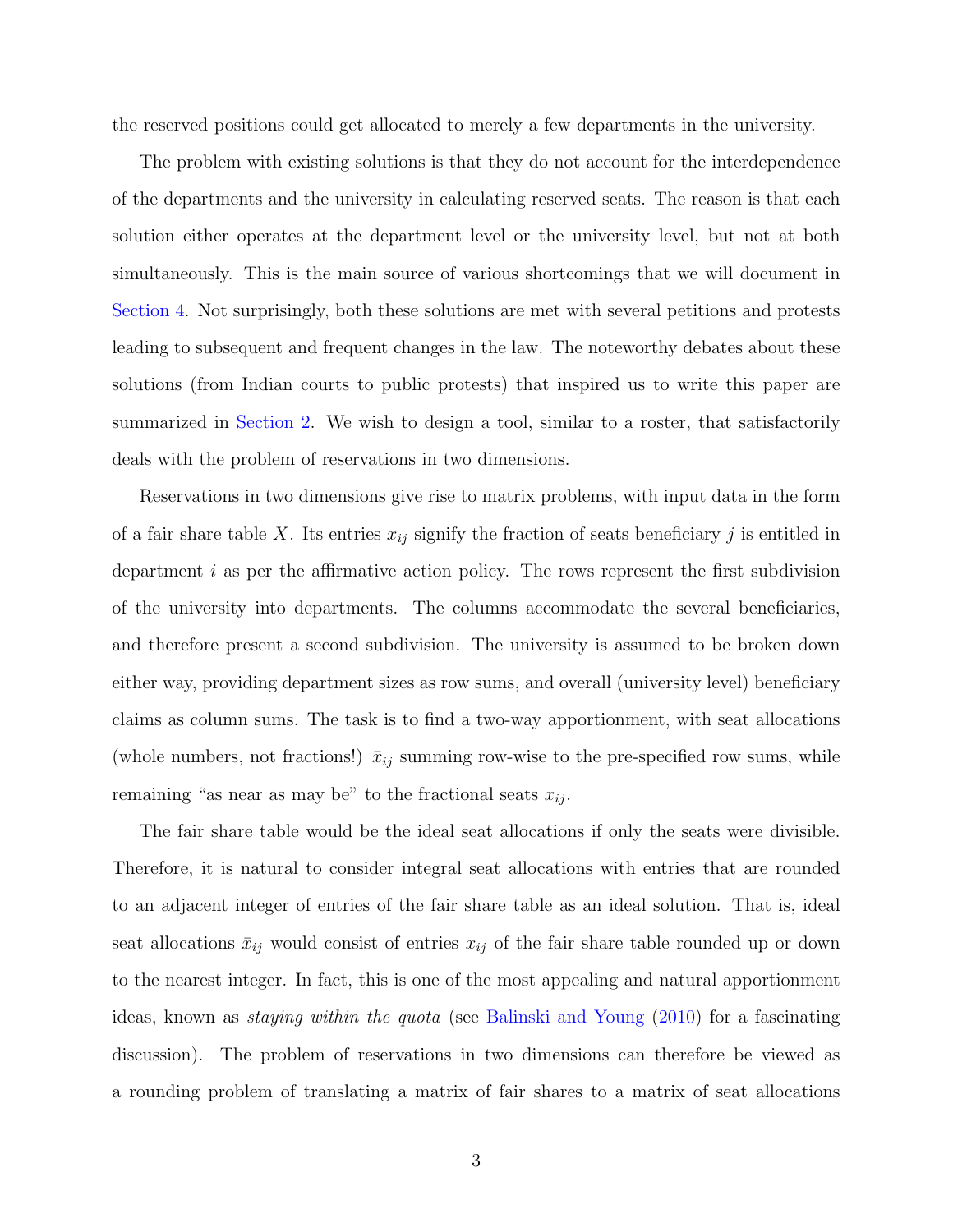obtained by rounding the fair shares up or down.

Such matrix problems are not unique to the implementation of affirmative action policies. Biproportional apportionment methods introduced by [Balinski and Demange](#page-32-1) [\(1989a,](#page-32-1)[b\)](#page-32-2) deal with such problems while translating electoral votes into parliamentary seats. Controlled rounding procedures introduced by [Cox and Ernst](#page-32-3) [\(1982\)](#page-32-3) also deal with such matrix problems in maintaining census data anonymity. What is unique about the problem we analyze in the affirmative action context is their multi-period aspect. For example, a department with only one new faculty position each year cannot reserve the position for the same beneficiary group each year. In such cases, to ensure that each beneficiary group gets its prescribed percentage of positions over a period of time, the beneficiary groups must take turns in claiming positions. Matrix problems with such multi-period considerations are unique to reservations in two dimensions.

The aim of this paper is twofold. The first objective is to present a comprehensive evaluation of existing solutions in light of staying within the quota property and the multiperiod considerations. We do so theoretically in [Section 4](#page-15-0) and empirically in [Section 6.](#page-25-0) The second objective is to check whether a solution exists to the problem of reservations in two dimensions that stays "close" to the prescribed fractional seats both (i) at the department level, and (ii) at the university level. The answer is affirmative.

Our first results that deal with the problem of reservations in two dimensions without the multi-period considerations are straightforward. The rounding problem has an elegant solution, called *controlled rounding*, that stays within quota and is simple enough to be implemented by hand. The technique was introduced by [Cox](#page-33-0) [\(1987\)](#page-33-0) to make slight perturbations in two-dimensional census data to ensure confidentiality of aggregate statistics while maintaining a good approximation of the original data. Adaptation of Cox's controlled rounding technique to our problem is summarized in [Appendix A.](#page-35-0) In addition to providing a solution that stays within quota, Cox's controlled rounding procedure provides an unbiased lottery solution, that is, entries of the fair share matrix are rounded up or down so that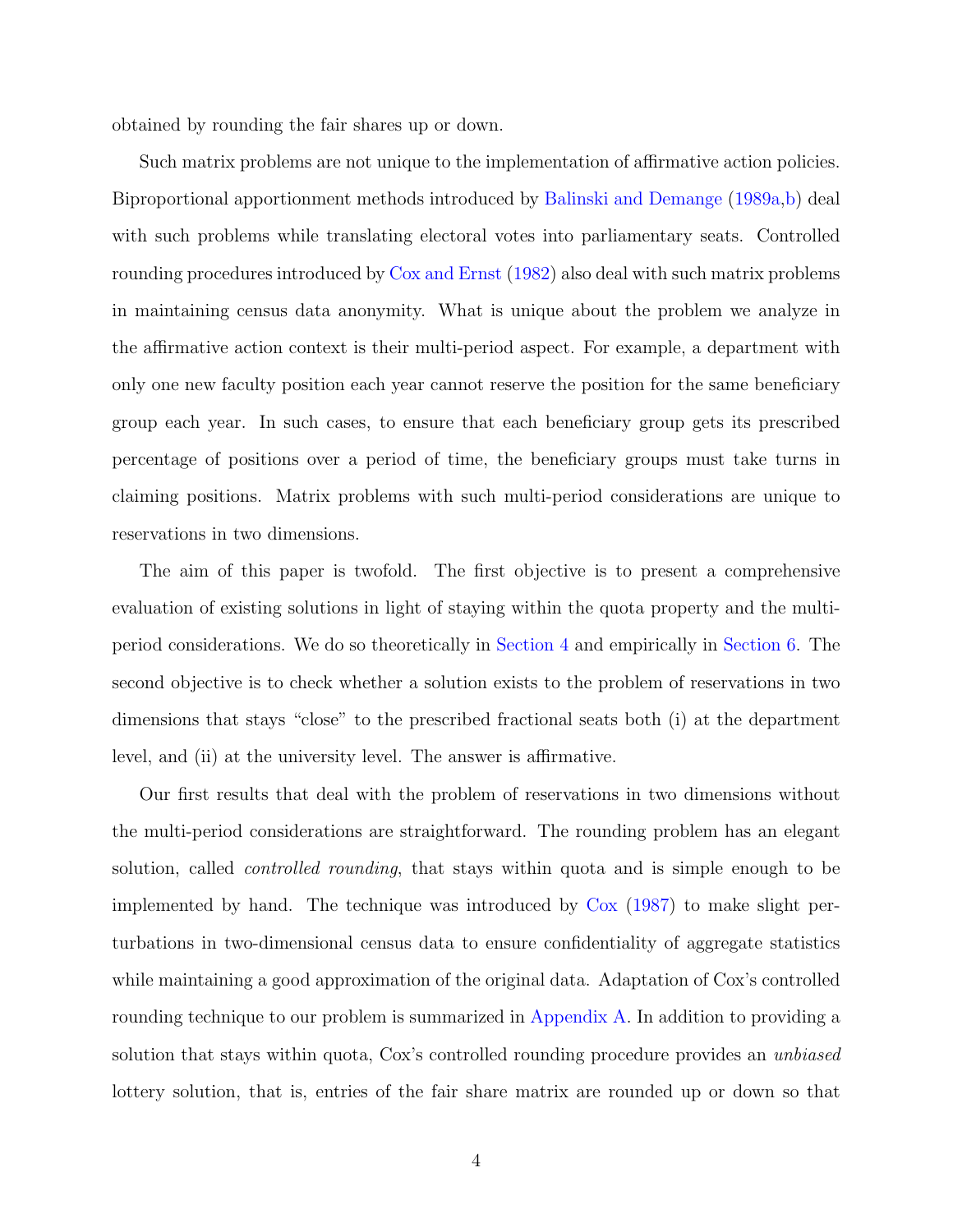ex-ante positive and negative biases balance to yield zero bias.

The main theoretical contributions of our article address the multi-period problem of reservations in two dimensions, and are presented in [Section 5.2.](#page-20-0) We show that there does not exist a solution for the problem of reservations in two dimensions that stays within quota at both the university and the department level simultaneously [\(Proposition 2\)](#page-21-0). We give an even stronger result: There does not exist a solution for which the reservation table deviates from the fair share table bounded by a finite number [\(Proposition 3\)](#page-22-0). These results justify the struggle in figuring out a solution in real-life practice as discussed in [Section 2.](#page-7-0) Since the two constraints that staying within quota property imposes cannot be satisfied simultaneously, we ask: can these constraints be satisfied *approximately*? By approximately we mean, the probability of violating that constraint is exponentially decreasing with the size of the constraint. The answer is affirmative.

The main results of the article, stated in [Theorem 1](#page-22-1) and [Theorem 2,](#page-24-0) show that there exists an unbiased solution that stays within quota at the department level and approximately stays within quota at the university level. The proof of [Theorem 1](#page-22-1) involves constructing a lottery solution that stays within quota at the department level and is unbiased at both the department and the university levels. An overview of the proof is presented in [Section 5.2.](#page-20-0) The key technique is to design a procedure that takes the fractions of reservations and generates a roster that lays down the number of positions to be reserved for every number of total positions. For a roster, the staying within quota constraint regulates the cumulative number of positions for each category. Since there could be many rosters that would stay within quota, the procedure generates a *random roster* by assigning each solution roster a probability. Our solution to the problem of reservation in two dimensions assigns a roster to each department adhering to the probabilities dictated by the procedure.

The procedure of constructing a random roster is built around a network flow algorithm that takes a flow network as input and randomly constructs another flow network with fewer fractional flows as its output. By iterative application of this algorithm, a flow network with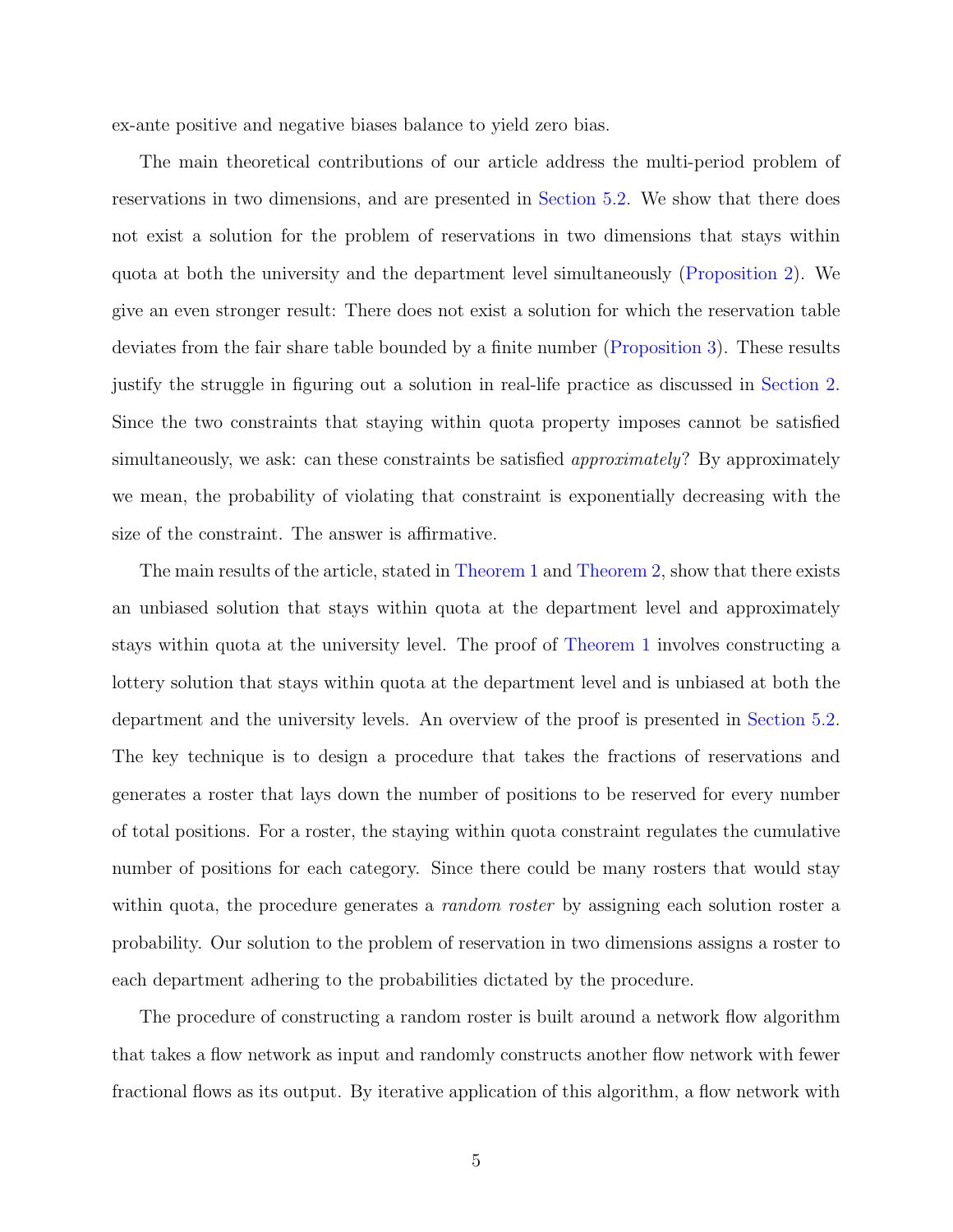integral flows is generated. The random flow network has the following two properties: the expected value of each flow after the next iteration is the same as its current value and each constraint (imposed by the stay within quota property) remains satisfied. Since each flow network with integral flows can be mapped to a roster, this procedure generates a random roster. We next show, in [Theorem 2,](#page-24-0) that the approximation errors are small. We do so by applying the multiplicative form of Chernoff concentration bounds to our solution in order to prove that, in addition to staying within quota at the department level, the solution approximately stays within quota at the university level. Moreover, we show that our bounds on the approximation errors are tight.

Lastly, in [Section 6,](#page-25-0) we present an empirical case study of a two dimensional reservations problem from India using recruitment advertisement data. The objective is twofold. The first objective is to document the shortcomings of existing procedures empirically. In particular, we highlight the severity of the problem by documenting the instances and magnitude of violations. Our second objective is to quantify the performance of our proposed solutions. We do so by running simulations on the recruitment data, thus creating reservation tables per the procedures advocated in this article, and comparing the outcomes with existing (advertised) solutions.

## 1.1 Contributions with respect to the Related Literature

With a recent surge of research interest in implementation of affirmative action schemes, unnoticed issues in implementation of nation-wide affirmative action policies are coming to light. A considerable number of recent papers have documented such shortcomings and have also proposed practical alternatives to better implement such policies (Abdulkadiroğlu and Sönmez [\(2003\)](#page-32-4), [Kojima](#page-33-1) [\(2012\)](#page-33-1), [Hafalir et al.](#page-33-2) [\(2013\)](#page-33-2), [Ehlers et al.](#page-33-3) [\(2014\)](#page-33-3), [Echenique and](#page-33-4) [Yenmez](#page-33-4)  $(2015)$ , [Dur et al.](#page-33-6)  $(2018)$ , Dur et al.  $(2019)$ , Sönmez and Yenmez  $(2019, 2021)$  $(2019, 2021)$  $(2019, 2021)$  and many others). Ours is another paper in this class. While the focus of the contemporary market design literature has been the design and analysis of assignment mechanisms given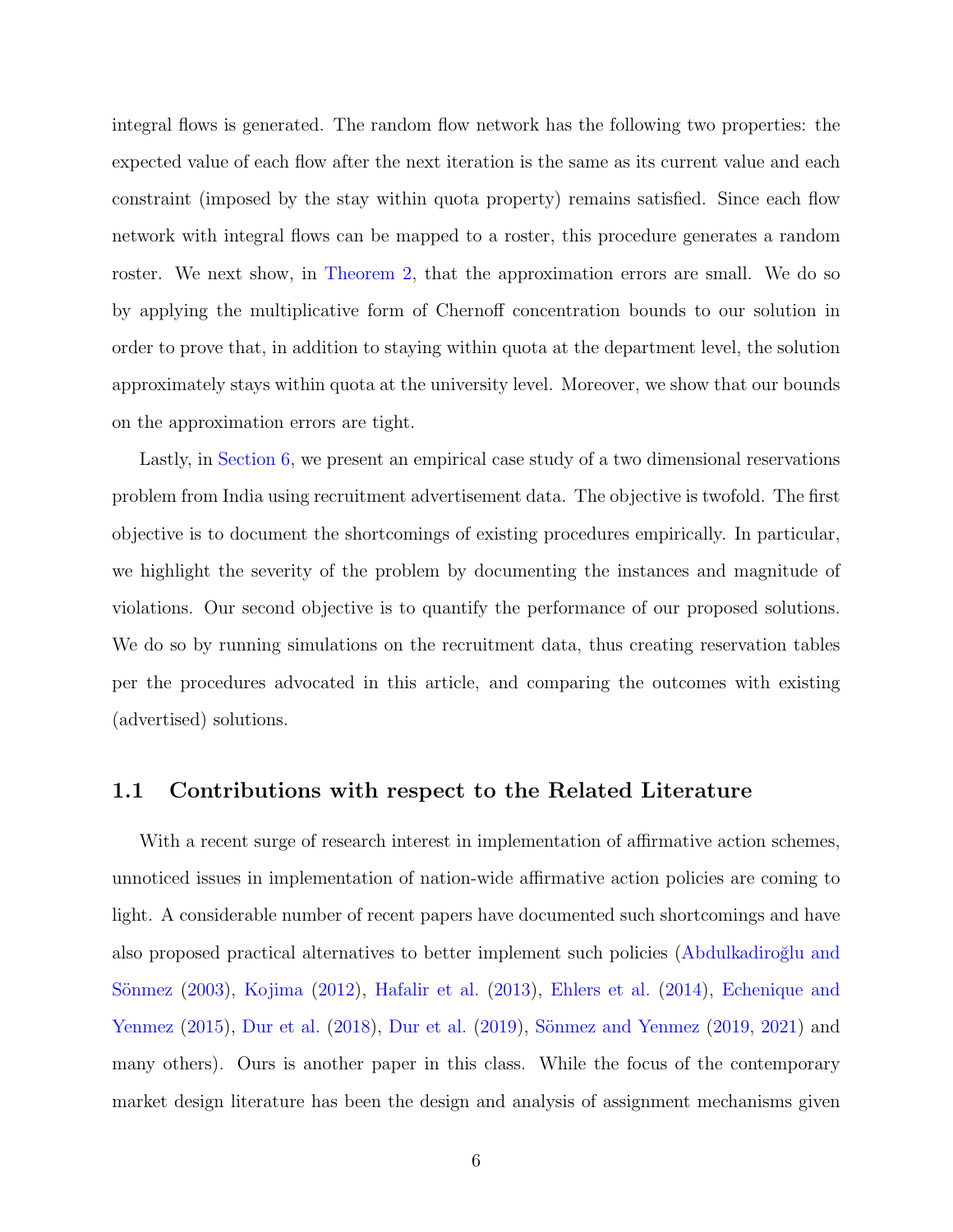reserved seats and quotas, our paper looks at another side of affirmative action schemes: how many seats to reserve?

Distributing indivisible objects among a group of claimants in proportion to their claims, known as the apportionment problem, is the center point of the seminal work of [Young](#page-34-2) [\(1995\)](#page-34-2) and [Balinski and Young](#page-32-0) [\(2010\)](#page-32-0). The two-dimensional version, the biproportional apportionment problem, gives rise to similar matrix problems as ours, but has been investigated in a different context [\(Gassner](#page-33-7) [\(1988\)](#page-33-7), [Balinski and Demange](#page-32-1) [\(1989a\)](#page-32-1), [Balinski and Demange](#page-32-2)  $(1989b)$ , [Maier et al.](#page-34-3)  $(2010)$ , [Lari et al.](#page-34-4)  $(2014)$ .<sup>3</sup> In their context of translating electoral votes into parliamentary seats, the foremost criteria for desirability of a solution is "proportionality". However, in our context (of affirmative action) searching for the "closest" solution is better suited. More importantly, the multi-period constraints that the problem reservation in two dimensions introduces have not been featured in the literature on biproportional apportionment problem.

Lastly, our paper is related to the literature on rounding techniques. The *controlled* rounding procedure introduced in [Cox](#page-33-0) [\(1987\)](#page-33-0) suffices to solve the problem of reservations in two dimensions for a special case of the model (see [Proposition 1\)](#page-20-1). For the general case, our rounding approach is similar to the ones developed in the literature on approximation algorithms from computer science [\(Ageev and Sviridenko](#page-32-5) [\(2004\)](#page-32-5), [Gandhi et al.](#page-33-8) [\(2006\)](#page-33-8) and others). These techniques are not new to market designers. The literature on implementation of random and therefore fractional assignments solves such problems in the presence of a very rich "bihierarchical" structure on the set of constraints [\(Budish et al.](#page-32-6) [\(2013\)](#page-32-6), [Pycia](#page-34-5) and [Unver](#page-34-5)  $(2015)$ , and [Akbarpour and Nikzad](#page-32-7)  $(2020)$ ). In particular, [Budish et al.](#page-32-6)  $(2013)$ and [Akbarpour and Nikzad](#page-32-7) [\(2020\)](#page-32-7) build implementation methods for random allocation mechanisms based on techniques from deterministic and randomized rounding developed in [Edmonds](#page-33-9) [\(2003\)](#page-33-9) and [Gandhi et al.](#page-33-8) [\(2006\)](#page-33-8). Our constraints, in addition to following a "bihierarchical" structure, also extend in the time dimension in order to accommodate

<sup>3</sup>See [Pukelsheim](#page-34-6) [\(2017\)](#page-34-6) for detailed results and insights on biproportional apportionment problems.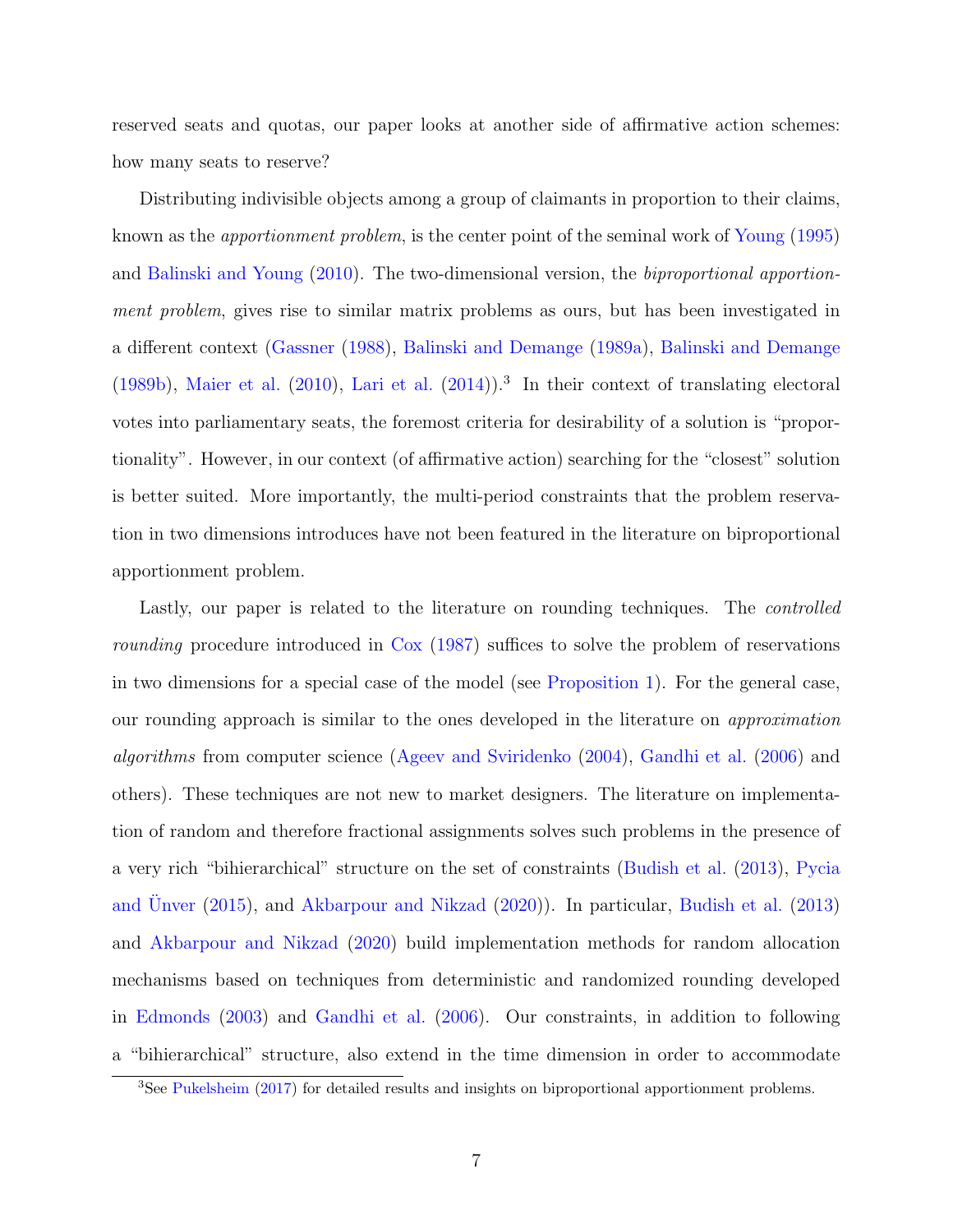the multi-period considerations. It is this multi-period aspect of our problem that renders existing solutions inadequate. A rounding procedure for a multi-period model with a "bihierarchical" constraint structure (upper and lower quotas at the department level and approximate constraints at the university level) is a theoretical contribution of our paper [\(Theorem 1](#page-22-1) and [Theorem 2\)](#page-24-0).

# <span id="page-7-0"></span>2 Motivating Debate from India

The 1950 Constitution of India provides a clear basis for positive discrimination in favor of disadvantaged groups, in the form of reservation policies. India's reservation policies mandate exclusive access to a fixed percentage of government jobs and seats in publicly funded institutions to the members of Scheduled Castes (SC, 15%), Scheduled Tribes (ST, 7.5%), Other Backward Classes (OBC, 27%) and Economically Weaker Sections (EWS, 10%). For the sake of transparency, the number of reserved seats for each category are explicitly and publicly advertised in advance of any admissions or recruitment cycle.

The procedures used to calculate the number of reserved seats in various settings are also explicit and public. But they have nowhere been more contentious than in the case of universities. Unlike other government jobs, for the same faculty position in a university (say assistant professor), the eligibility and selection criteria changes with the department. Thus the faculty positions in different departments are not interchangeable across a university. Each faculty position, therefore, simultaneously represents two units, a department and the university, where each unit is subject to the reservation policy. It is this feature of faculty positions that led to complications which made all three arms of the Indian government – the executive, the judiciary and the legislative – intervene.

The Executive. In August 2006, the University Grants Commission (UGC) issued Guidelines for Strict Implementation of Reservation Policy of the Government in Universities to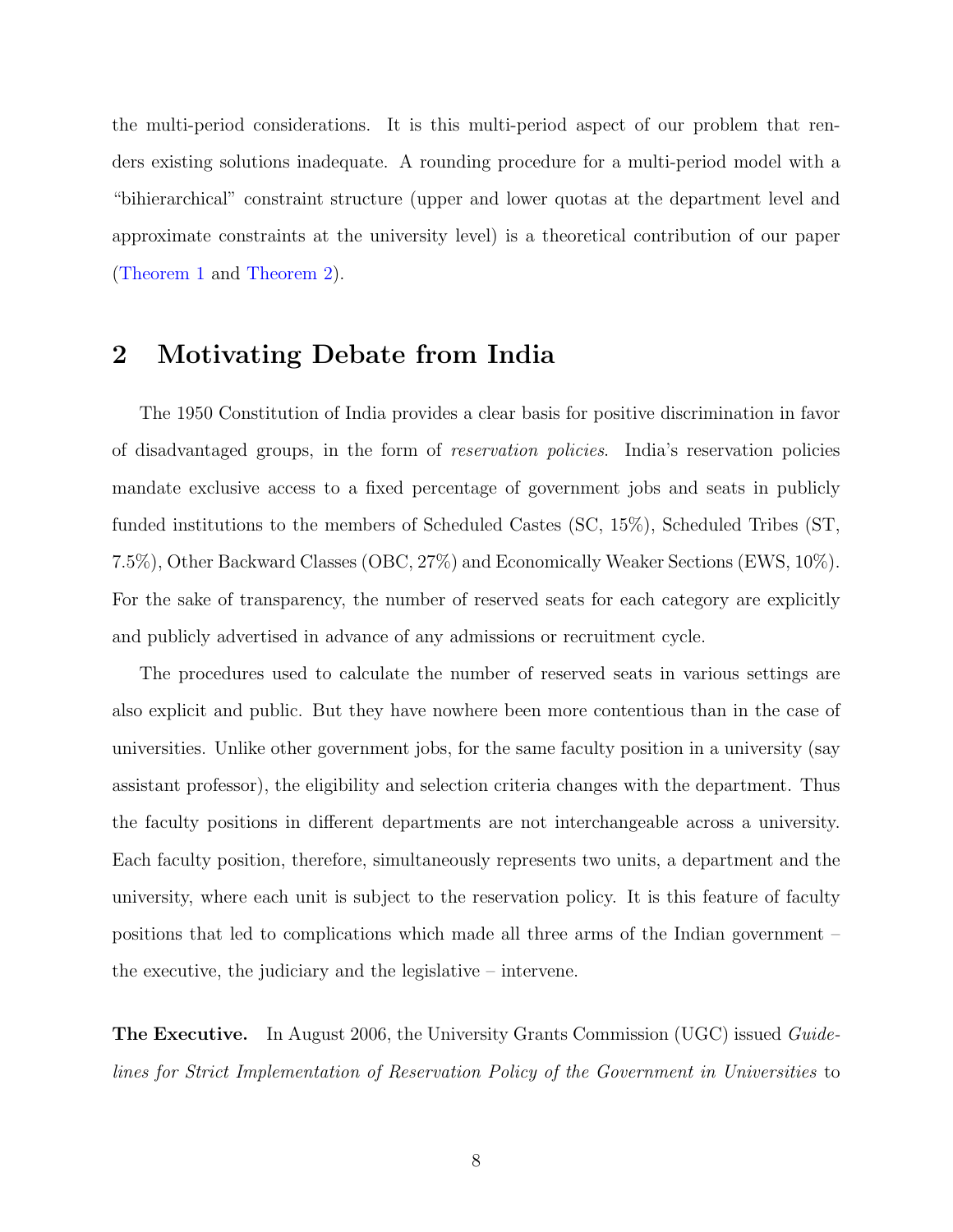all government educational institutions in India.4,5 Through this document the UGC prohibited the practice of treating *department as the unit* for application of the reservation scheme, that is, for calculating the proportion of seats to be reserved (see clause  $6(c)$ ) in the guidelines). Instead, UGC mandated university as the unit for the purpose of reservation. That is, the positions in a university shall be clubbed together across departments as three separate categories: professors, associate professors (or readers), and assistant professors (or lecturers), for the application of the rule of reservation (see clause  $8(a)(v)$  in the guidelines). However, UGC's order was challenged in the court.

The Judiciary. In April 2017, the Allahabad High Court allowed a petition demanding reservations in faculty positions treating department as the unit, and quashed clauses  $6(c)$ and  $8(a)(v)$  of the UGC Guidelines of 2006.<sup>6</sup> The court argued that treating the university as the unit "would be not only impracticable, unworkable but also unfair and unreasonable" for the following two reasons stated in the judgment:

Merely because Assistant Professor, Reader, Associate Professor, and Professor of each subject or the department are placed on the same pay-scale, but their services are neither transferable nor they are in competition with each other. It is for this reason also that clubbing of the posts for the same level treating the University as a 'Unit' would be completely unworkable and impractical. It would be violative of Article 14 and 16 of the Constitution.

If the University is taken as a 'Unit' for every level of teaching and applying the roster, it could result in some departments/subjects having all reserved candidates and some having only unreserved candidates. Such proposition again would be discriminatory and unreasonable. This, again, would be violative of Article 14 and 16 of the Constitution.

Following the court order, universities advertised vacancies with a sharp fall in the number

<sup>4</sup>UGC is a statutory autonomous organization responsible for implementation of policy of the Central Government in the matter of admissions as well as recruitment to the teaching and non-teaching posts in central universities, state universities and institutions which are deemed to be universities.

 $5D$ ocument last accessed on 12 June 2021 at [https://www.ugc.ac.in/pdfnews/7633178\\_English.pdf](https://www.ugc.ac.in/pdfnews/7633178_English.pdf)  $6Judgement$  last accessed on 12 June 2021 at <https://indiankanoon.org/doc/177500970/>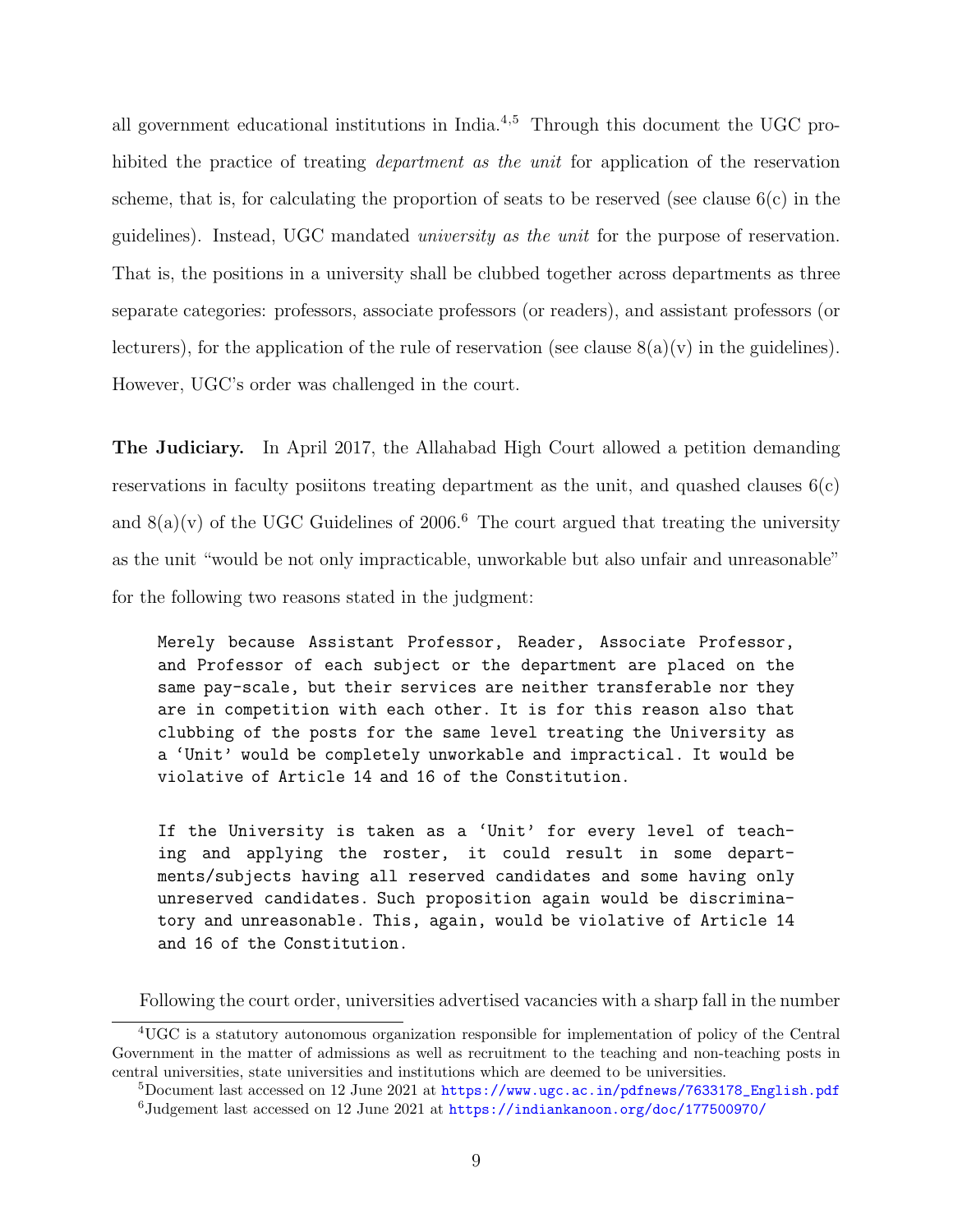<span id="page-9-0"></span>

|                     |         |     |     | University as a Unit<br>(Government's Solution) |       | Department as a Unit<br>(Court's Solution) |     |                  |          |       |  |
|---------------------|---------|-----|-----|-------------------------------------------------|-------|--------------------------------------------|-----|------------------|----------|-------|--|
| Position            | General | SC  | ST. | OBC.                                            | Total | General                                    | SC. | <b>ST</b>        | OBC      | Total |  |
| Professor           | 197     | 38  | 18  | $\theta$                                        | 253   | 250                                        | 3   | $\left( \right)$ | $\Omega$ | 253   |  |
| Associate Professor | 410     | 79  | 39  | $\theta$                                        | 528   | 500                                        | 25  | 3                | $\Omega$ | 528   |  |
| Assistant Professor | 581     | 172 | 86  | 310                                             | 1149  | 812                                        | 91  | 26               | 220      | 1149  |  |
| Total               | 1188    | 289 | 143 | 310                                             | 1930  | 1562                                       | 119 | 29               | 220      | 1930  |  |

Table 1: NUMBER OF RESERVED POSITIONS IN BANARAS HINDU UNIVERSITY

Notes: Data shared in government's Special Leave Petition filed in the Supreme Court of India.

of reserved positions. This is apparent in the case of Banaras Hindu University, presented in [Table 1,](#page-9-0) where the number of unreserved seats increased from 1188 under government's quashed solution to 1562 under court's proposed solution.<sup>7</sup> The reason was that many departments had a small number of faculty positions (fewer than six). Given that each department followed the same fixed sequence in which categories take turns in claiming a position, the court's solution led to a small number of positions for the reserved categories at the university level.<sup>8</sup> This sparked a series of teachers' unions led protests across India.

The Legislative. The protests compelled the government to file a petition in the Supreme Court against the Allahabad High Court verdict. "How can the post of professor of Anatomy be compared with the professor of Geography? Are you clubbing oranges with apples?" questioned the Supreme Court rejecting the appeal and terming the Allahabad high court judgment as "logical".<sup>9</sup> Facing a huge aggrieved vote bank, three days prior to announcement of Lok Sabha election, in March 2019, the government promulgated an ordinance that considered the university as the unit. This ordinance is now an Act of Parliament, and

<sup>7</sup>Last accessed on 12 June 2021 at [https://indianexpress.com/article/explained/](https://indianexpress.com/article/explained/hrd-ministry-ordinance-teacher-quota-university-prakash-javadekar-5616157/) [hrd-ministry-ordinance-teacher-quota-university-prakash-javadekar-5616157/](https://indianexpress.com/article/explained/hrd-ministry-ordinance-teacher-quota-university-prakash-javadekar-5616157/)

<sup>8</sup>See [Figure 17](#page-52-0) and [Figure 18](#page-53-0) for the sequence in which the beneficiary groups take turns in claiming a position in India.

 $^{9}$ Last accessed on 12 June 2021 at [https://main.sci.gov.in/supremecourt/2019/5495/5495\\_2019\\_](https://main.sci.gov.in/supremecourt/2019/5495/5495_2019_Order_27-Feb-2019.pdf) [Order\\_27-Feb-2019.pdf](https://main.sci.gov.in/supremecourt/2019/5495/5495_2019_Order_27-Feb-2019.pdf)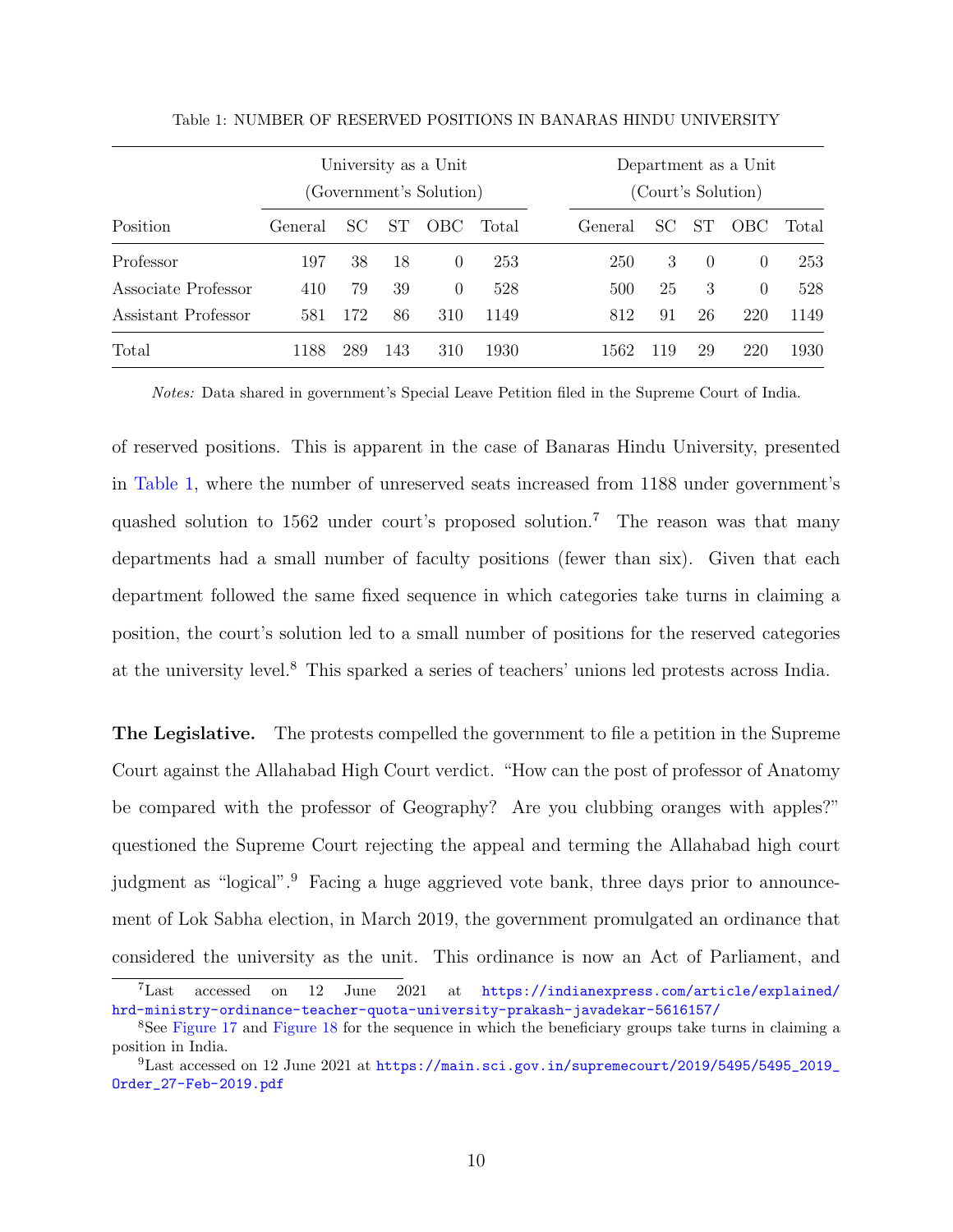therefore the law in India.<sup>10</sup>

Today, university is the unit for application of the reservation scheme. The court's objection that "it could result in some departments/subjects having all reserved candidates and some having only unreserved candidates" inspired us to write this paper.

# 3 Model and the Primitives

We provide a model in this section to formulate the problem of reservation in two dimensions. Since our primary application is the reservation of teaching positions in Indian universities, the terminology used is appropriate for that application.

## 3.1 Model

A problem of reservation in two dimensions in period  $t \in \{1, 2, ..., T\}$  is a quadruple  $\Lambda^t=(\mathcal{D},\mathcal{C},\boldsymbol{\alpha},(\mathbf{q}^s)_{s=1}^t)$ .  $\mathcal D$  and  $\mathcal C$  are finite sets of **departments** and **categories** where  $m := |\mathcal{D}| \geq 2$  and  $n := |\mathcal{C}| \geq 2$ . The **reservation scheme** is defined by a vector of fractions  $\alpha = [\alpha_j]_{j \in \mathcal{C}}$ . For each category  $j \in \mathcal{C}$ ,  $\alpha_j \in (0,1)$  fraction of vacancies are to be reserved so that  $\sum_{j\in\mathcal{C}}\alpha_j=1$ .  $\mathbf{q}^s=[q_i^s]_{i\in\mathcal{D}}$  represents the **vector of vacancies** associated with the departments in period  $s \in \{1, 2, ..., t\}$ . Let  $Q_i^t := \sum_{s \leq t} q_i^s$  denote **period-t cumulative** sum of vacancies in department *i*.

A period-t fair share table for problem  $\Lambda^t$  is a two-way table

$$
X^{t} = \frac{(x_{ij}^{t})_{m \times n}}{(x_{m+1,j}^{t})_{1 \times n}} \frac{(x_{i,n+1}^{t})_{m \times 1}}{(x_{m+1,n+1}^{t})_{1 \times 1}}
$$

with rows indexed by  $i \in \mathcal{D} \cup \{m+1\}$  and columns by  $j \in \mathcal{C} \cup \{n+1\}$ , such that internal entries  $x_{ij}^t = \alpha_j Q_i^t$  for all  $i \in \mathcal{D}$  and  $j \in \mathcal{C}$ , row total entries  $x_{i,n+1}^t = Q_i^t$  for all  $i \in \mathcal{D}$ , column total entries  $x_{m+1,j}^t = \alpha_j \sum_{i \in \mathcal{D}} Q_i^t$  for all  $j \in \mathcal{C}$ , and grand total entry  $x_{m+1,n+1}^t =$  $\sum_{i\in\mathcal{D}} Q_i^t$ . Fair shares specify the fraction of seats a category is entitled to receive as per

 $^{10}$ Last accessed on 12 June 2021 at  ${\tt http://egazette.nic.in/WriteReadData/2019/206575.pdf}$  ${\tt http://egazette.nic.in/WriteReadData/2019/206575.pdf}$  ${\tt http://egazette.nic.in/WriteReadData/2019/206575.pdf}$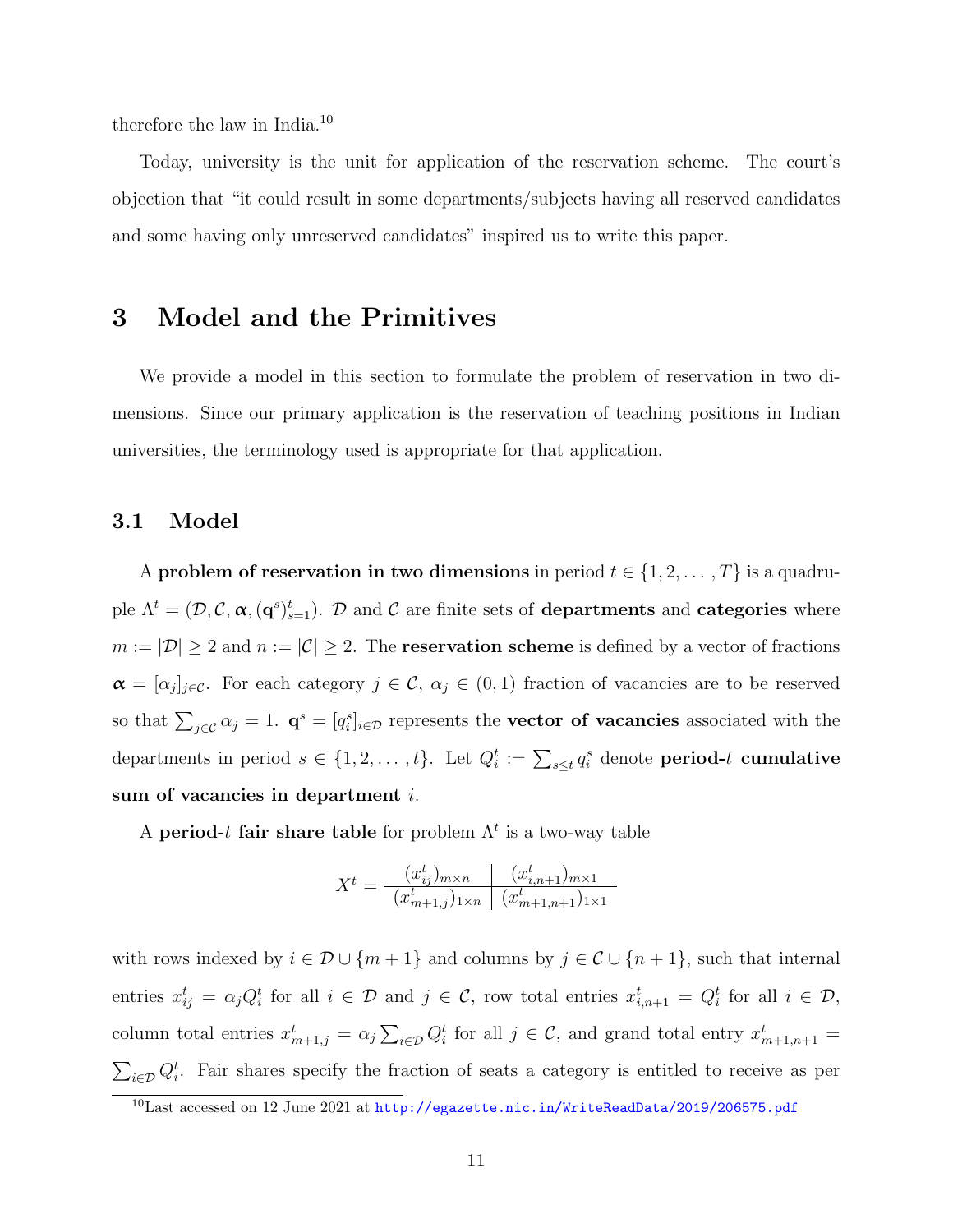the reservation scheme until period t. The internal entry  $x_{ij}^t$  represents the **period-t fair** share for category j in department i. The period-t fair share for a category  $c_j$  in the university is denoted by column total entry  $x_{m+1,j}^t$ . The grand total entry  $x_{m+1,n+1}^t$ represents the cumulative sum of vacancies at the university.

For instance, consider a problem  $\Lambda^2 = (\{d_1, d_2\}, \{c_1, c_2\}, \boldsymbol{\alpha} = [0.1, 0.9], (\mathbf{q}^1, \mathbf{q}^2) =$  $([9, 8], [17, 7])$ . [Figure 1](#page-11-0) illustrates its period-1 and period-2 fair share tables. There are two departments  $\mathcal{D} = \{d_1, d_2\}$ , corresponding to rows in the tables, and two categories  $C = \{c_1, c_2\}$ , corresponding to columns. The reservation scheme reserves 10% positions in the university for members of category  $c_1$ . In period-1, department  $d_1$  has 9 and department  $d_2$  has 8 positions, represented by the column 3 of  $X<sup>1</sup>$ . In period-2, department  $d_1$  has 17 and department  $d_2$  has 7 positions. Therefore, period-2 cumulative sums of vacancies in departments  $d_1$  and  $d_2$  are 26 and 15, represented by the column 3 of  $X^2$ . The first column of table  $X^1$  ( $X^2$ ) represents the period-1 (period-2) fair shares associated with the category  $c_1$  and the second column represents the period-1 (period-2) fair shares associated with category  $c_2$ . The first row of  $X^1$   $(X^2)$  represents the period-1 (period-2) fair shares associated with the department  $d_1$  and the second row represents the period-1 (period-2) fair shares associated with department  $d_2$ .

#### Figure 1: FAIR SHARE TABLES

<span id="page-11-0"></span>

|                               | $0.9 \quad 8.1 \quad   \quad 9$ |                                | $2.6 \quad 23.4 \quad 26$ |  |
|-------------------------------|---------------------------------|--------------------------------|---------------------------|--|
| $X^1 = 0.8$ 7.2   8           |                                 | $X^2 = 1.5 \quad 13.5 \mid 15$ |                           |  |
|                               | 1.7 $15.3$   17                 |                                | 4.1 $36.9 \mid 41$        |  |
| (a) PERIOD-1 FAIR SHARE TABLE |                                 | (b) PERIOD-2 FAIR SHARE TABLE  |                           |  |

A two-way table is additive if entries add along the rows and columns to all corresponding totals. A **period-t reservation table** for the problem  $\Lambda^t$  is a  $(m+1) \times (n+1)$ non-negative integer two-way table  $\bar{X}^t = (\bar{x}_{ij}^t)$ , with rows indexed by  $i \in \mathcal{D} \cup \{m+1\}$  and columns by  $j \in \mathcal{C} \cup \{n+1\}$ , such that  $\bar{X}^t$  is additive and  $\bar{x}_{i,n+1}^t = x_{i,n+1}^t$  for all  $i \in \mathcal{D}$ . The internal entry  $\bar{x}_{ij}^t$  represents the period-t reservation for category j in department i. The **period-t reservation for a category** j in the university is denoted by column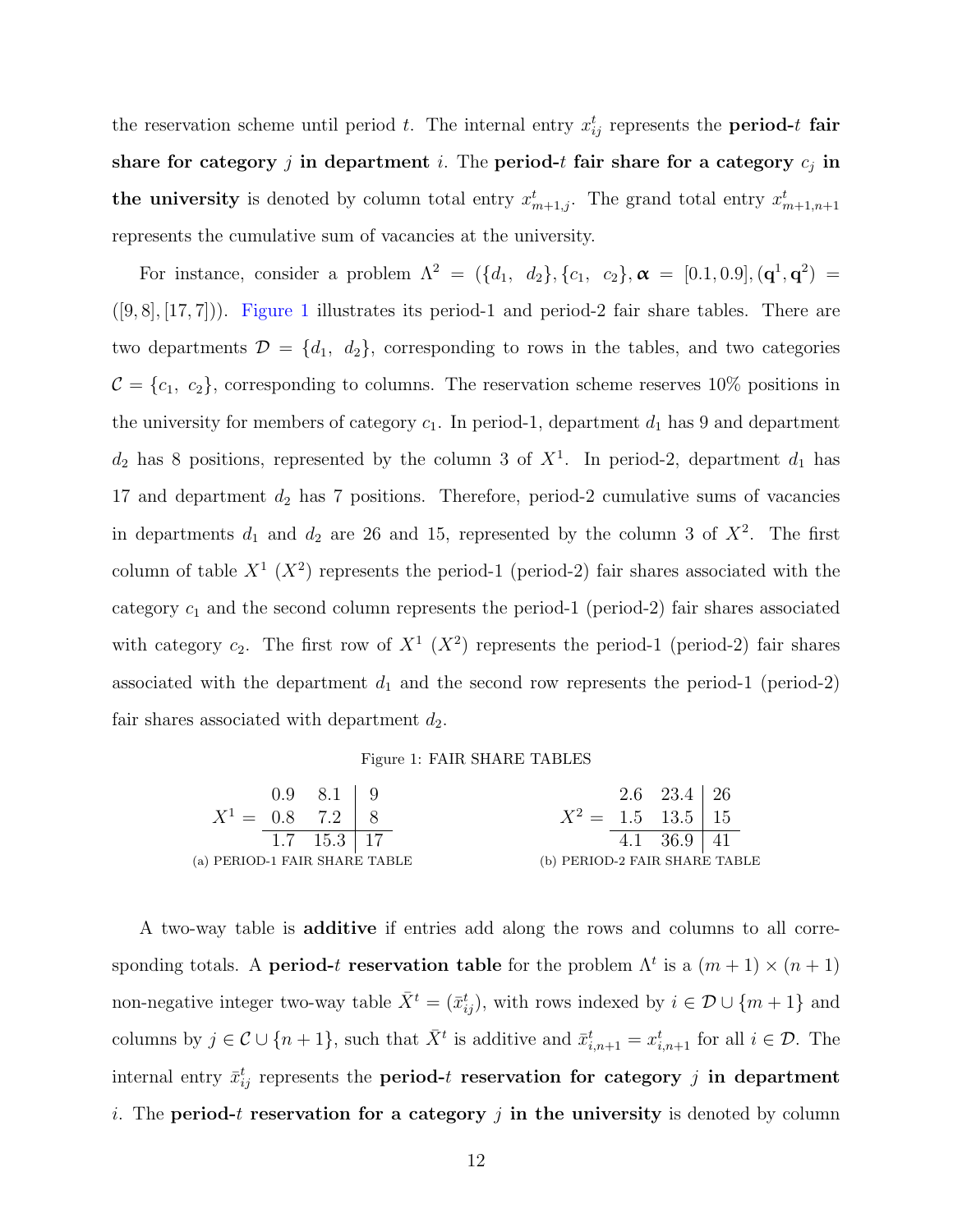total entry  $\bar{x}_{m+1,j}^t$ . We denote by  $\bar{\mathcal{X}}$  the set of reservation tables.

A period-t sequence of fair share tables for the problem  $\Lambda^t$  is a sequence of twoway tables  $Y^t = (X^1, \ldots, X^t)$ , where table  $X^s$  is the period-s fair share table for all  $s \in$  $\{1, 2, \ldots, t\}$ . We denote by  $\mathcal{Y}^t$  the set of all period-t sequences of fair share tables. Given a sequence of tables  $Y^t$ , if  $Y^t = (Y^{t-1}, X^t)$ , then we say that  $Y^t$  follows  $Y^{t-1}$ .

# 3.2 Deterministic Solutions and Properties

A deterministic solution  $R: \cup_{s=1}^T \mathcal{Y}^s \to \overline{\mathcal{X}}$  maps each sequence of fair share tables to a reservation table such that, for any  $Y^t \in \bigcup_{s=1}^T \mathcal{Y}^s$ ,

- 1.  $R(Y<sup>t</sup>)$  is a period-t reservation table, and
- 2.  $R(Y^t) \geq R(Y^{t-1})$  for all Y<sup>t</sup> that follow  $Y^{t-1}$ .<sup>11</sup>

Part 2 of definition incorporates the idea that reservations are irreversible. We denote by  $\mathcal{R}^T$  the set of deterministic solutions for reservation problems of length T.

For instance, [Figure 2](#page-13-0) illustrates two possible deterministic solutions for the problem depicted in [Figure 1.](#page-11-0)

We denote by  $R(y^t)$  and  $x^t$  the internal and totals entries of  $R(Y^t)$  and  $X^t$ , respectively. The ideal solution would be the fair share table if we were allowed to reserve fractional seats. Therefore, it is natural to consider integral seat allocations with entries rounded to an adjacent integer of the fair share table entries as an ideal solution. We next formulate this idea.

A deterministic solution R stays within quota if, for any  $Y^t$ ,

- 1. R stays within department quota: each internal entry  $R(y^t) = [x^t]$  or  $|x^t|$ , and
- 2. R stays within university quota: each total entry  $R(y^t) = \lceil x^t \rceil$  or  $\lfloor x^t \rfloor$ .

<sup>&</sup>lt;sup>11</sup>The relation "is greater than or equal to", denoted "≥", compares tables entry-wise; that is,  $X \geq X'$ if, for all  $(1 \le i \le m+1, 1 \le j \le n+1), x_{ij} \ge x'_{ij}$ .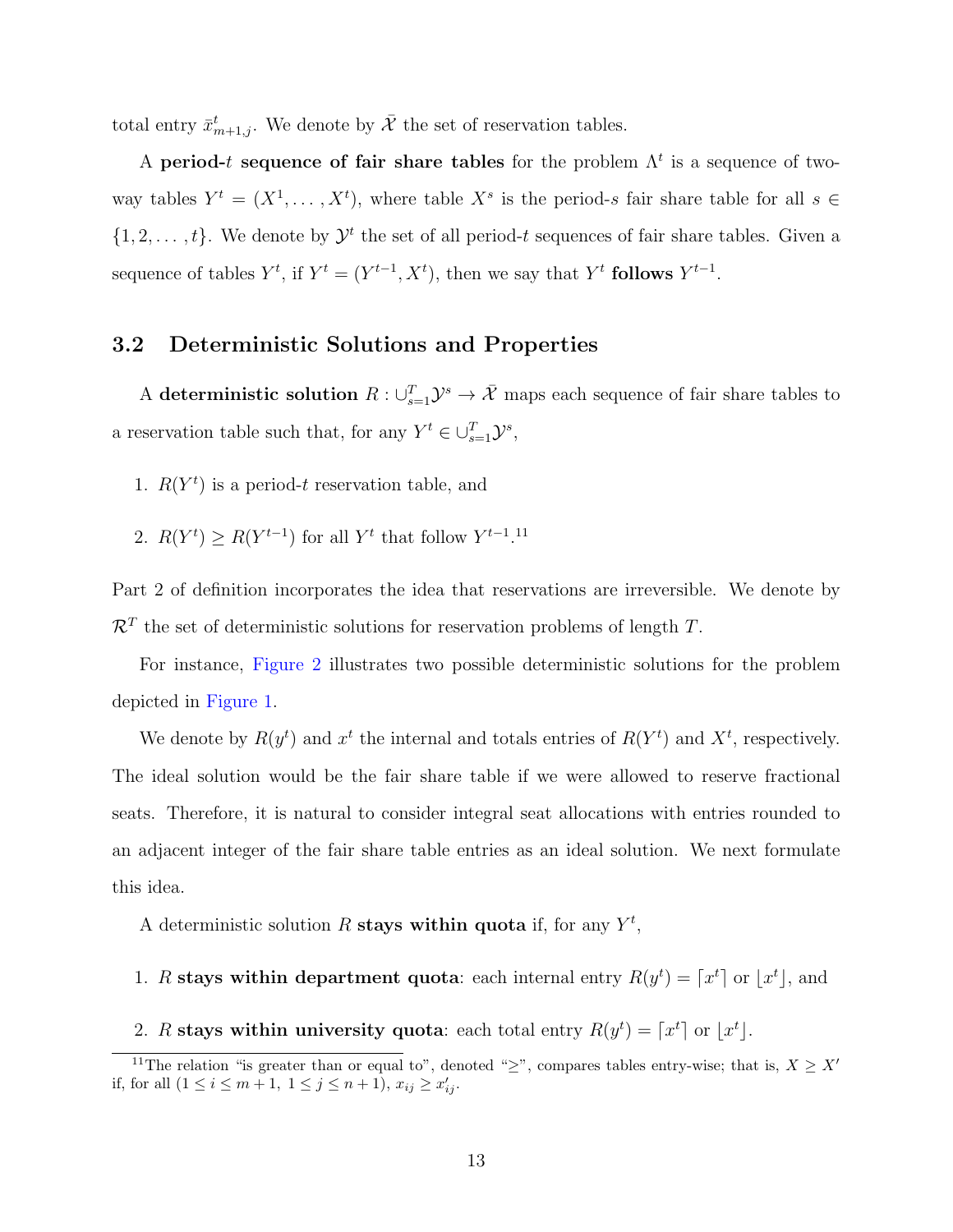#### Figure 2: TWO DETERMINISTIC SOLUTIONS

<span id="page-13-0"></span>

| $0.9$ 8.1                                                                                       | - 9 |                                                                                                     | $2.6$ $23.4$       | <sup>26</sup> |
|-------------------------------------------------------------------------------------------------|-----|-----------------------------------------------------------------------------------------------------|--------------------|---------------|
| $X^1 = 0.8$ 7.2 8                                                                               |     | $X^2 = 1.5 \quad 13.5 \mid 15$                                                                      |                    |               |
| 1.7 $15.3 \overline{)17}$                                                                       |     |                                                                                                     | 4.1 $36.9 \mid 41$ |               |
| (a) PERIOD-1 FAIR SHARE TABLE                                                                   |     | (b) PERIOD-2 FAIR SHARE TABLE                                                                       |                    |               |
|                                                                                                 |     |                                                                                                     |                    |               |
|                                                                                                 |     |                                                                                                     |                    |               |
| $R_1(Y^1) = \begin{array}{c c} 1 & 8 & 9 \\ \hline 1 & 7 & 8 \\ \hline 2 & 15 & 17 \end{array}$ |     | $R_1(Y^2) = \begin{array}{c c} 3 & 23 & 26 \\ \hline 1 & 14 & 15 \\ \hline 4 & 37 & 41 \end{array}$ |                    |               |
|                                                                                                 |     |                                                                                                     |                    |               |
| (c) PERIOD-1 RESERVATION TABLE                                                                  |     | (d) PERIOD-2 RESERVATION TABLE                                                                      |                    |               |
|                                                                                                 |     |                                                                                                     |                    |               |
|                                                                                                 |     |                                                                                                     |                    |               |
| $R_2(Y^1) = \begin{array}{c c} 0 & 9 & 9 \\ \hline 0 & 8 & 8 \\ \hline 0 & 17 & 17 \end{array}$ |     | $R_2(Y^2) = \begin{array}{c c} 3 & 23 & 26 \\ \hline 1 & 14 & 15 \\ \hline 4 & 37 & 41 \end{array}$ |                    |               |
|                                                                                                 |     |                                                                                                     |                    |               |
| (e) PERIOD-1 RESERVATION TABLE                                                                  |     | (f) PERIOD-2 RESERVATION TABLE                                                                      |                    |               |

Our property formulates the idea that a deterministic solution should not deviate from its cumulative fair share by more than one seat. In this way, everyone gets either the ceiling of its cumulative fair share or the floor of its cumulative fair share.<sup>12</sup> There are two dimension of staying within quota: (1) each internal entry  $R(y_{ij}^t)$   $(1 \leq i \leq m, 1 \leq j \leq n)$  is either  $x_{ij}^t$ rounded up or rounded down and (2) each total entry  $R(y_{m+1,j}^t)$   $(1 \le j \le n)$  is either  $x_{m+1,j}^t$ round up or rounded down. If a solution satisfies the former one for any problem, we say that it stays within department quota. If a solution satisfies the later one for any problem, we say that it stays within university quota. For instance, in [Figure 2,](#page-13-0) the solution  $R_1$  stays within both department and university quota; however, the solution  $R_2$  stays within department quota only.

### 3.3 Lottery Solutions and Properties

Randomization is the most natural and common mechanism to use in resource allocation problems when in doubt which of two or more agents should get an indivisible object. We next introduce a function to adapt this idea.

<sup>&</sup>lt;sup>12</sup>For any  $x \in \mathbb{R}$ , |x| and [x] are the largest integer no larger than x, i.e., floor of x, and the smallest integer no smaller than x, i.e., ceiling of x, respectively.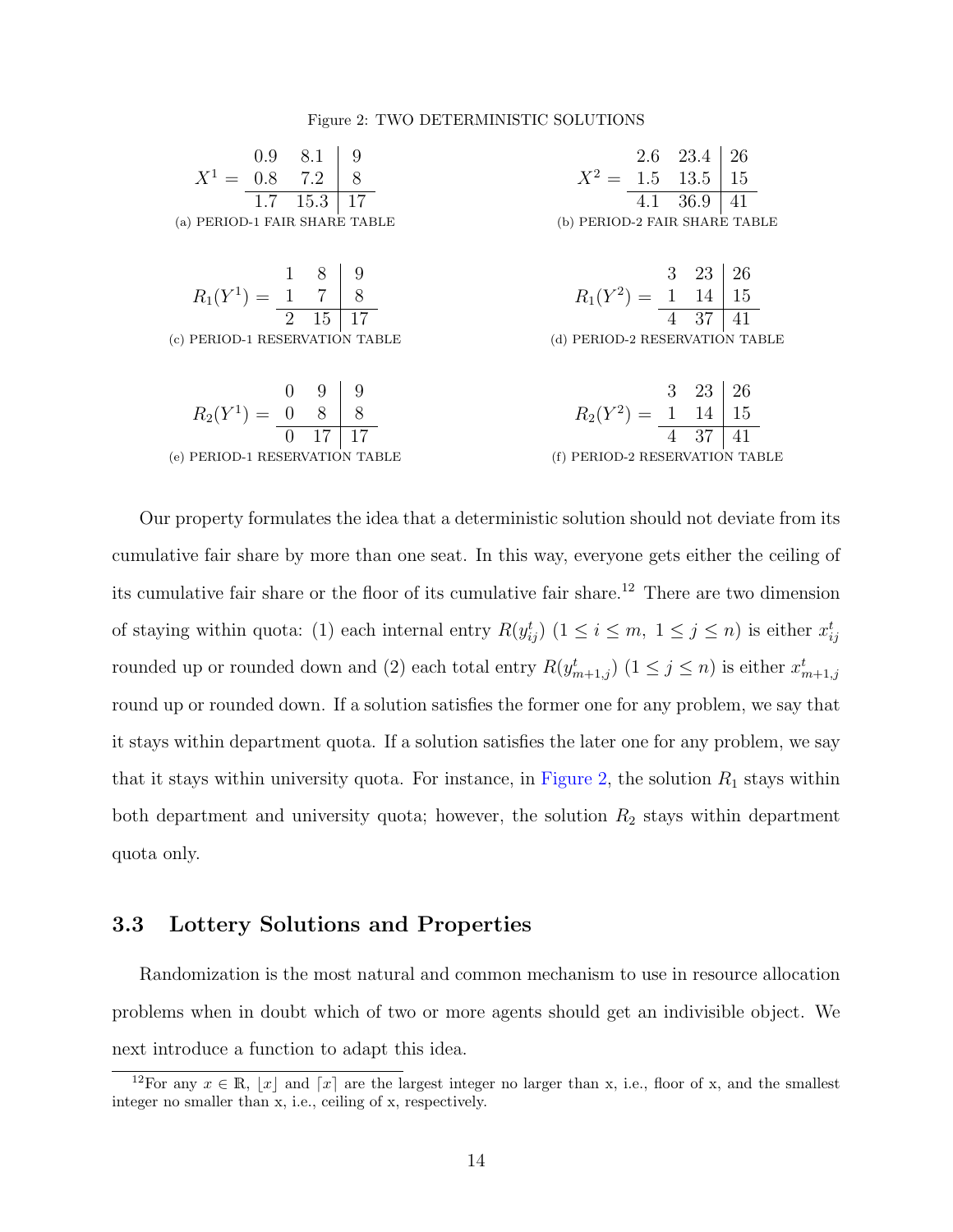A lottery solution is a probability distribution  $\phi$  over the set of deterministic solutions, where  $\phi(R)$  denotes the probability of solution R. We denote by  $\varphi^T$  the set of lottery solutions for reservation problems of length T.

For any sequence of fair share tables  $Y^t$ , a lottery solution  $\phi$  induces a **period-t** expected reservation table  $E_{\phi}(Y^t) := \sum_R \phi(R) R(Y^t)$ . The internal entry  $(i, j)$  in this table represents the expected fraction of seats that category j receives at department i under  $\phi$ . The column total entry  $(m+1, j)$  represents the expected fraction of seats that category j receives in the university under  $\phi$ .

Our next two properties make sure that in expectation a lottery solution always achieves the fair shares as well as in implementation it picks a reservation table that is as close as to fair shares for each departments in every period.

**Definition 1.** A lottery solution  $\phi$  is unbiased if, for any  $Y^t \in \bigcup_{s=1}^T \mathcal{Y}^s$ ,

$$
E_{\phi}(Y^t) = X^t.
$$

This property formulates the idea that a lottery solution should implement the fair share tables in an expected sense; that is, for any  $Y^t$ ,  $\sum_R \phi(R)R(Y^t) = X^t$ . An unbiased lottery solution promotes ex-ante "fairness". Such solutions, on the other hand, may result in an "unfair" outcome ex-post, in which one category receives all seats, while others receive none. In other words, the ex-post outcome can differ greatly from the fair share tables. To avoid this, we next extend the staying within quota property to lottery solutions.

**Definition 2.** A lottery solution  $\phi$  stays within quota if, for any R such that  $\phi(R) > 0$ ,

- 1. R stays within department quota, and
- 2. R stays within university quota.

We study lottery solutions  $\phi$  that only pick deterministic solutions that stay within quota. There are two dimension of staying within quota. We say that a lottery solution stays within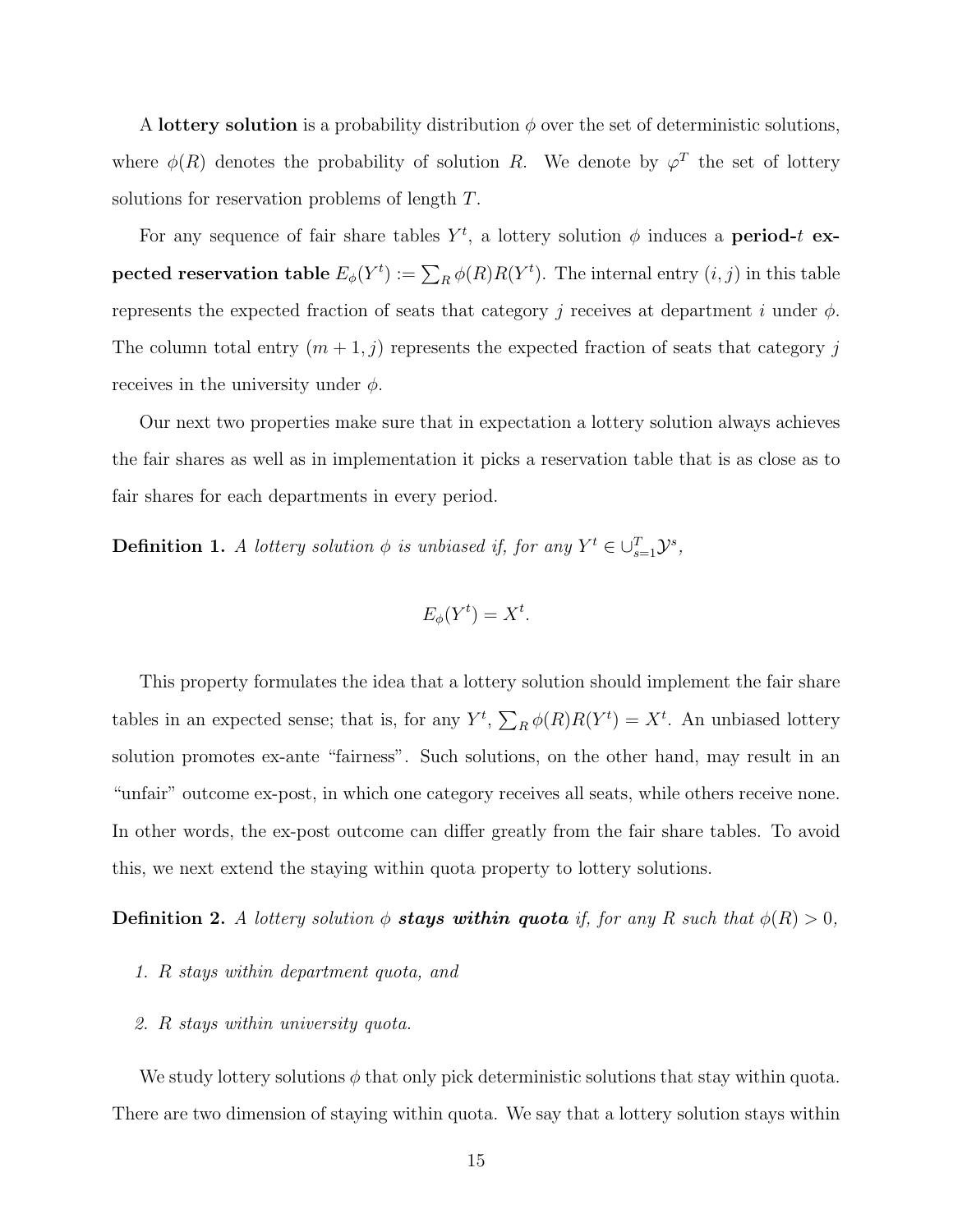department quota if it only gives positive probabilities to deterministic solutions that stays within department quota. We say that a lottery solution stays within university quota if it only gives positive probabilities to deterministic solutions that stays within university quota.

# <span id="page-15-0"></span>4 Solutions from India and their shortcomings

There are two solutions seen in practice in India, the Government's solution and the Court's solution. Both solutions use a tool called roster to determine the number of positions to be reserved. Formally, a **roster**  $\sigma : \{1, 2, \ldots\} \to \mathcal{C}$  is an ordered list over the set of categories  $\mathcal{C}$ . A roster assigns each position a category so that for any number of total positions, the number of positions to be reserved are clearly laid out. Since only a few seats might arise every period, the objective of maintaining a roster is to ensure that, over a period of time, each category gets its affirmative action policy prescribed percentage of seats.

Maintaining rosters is central to implementation of reservations in India.<sup>13</sup> It makes uniform and transparent implementation of the reservation policy across various government departments possible. However, maintaining rosters for educational institutions raises additional complications. Does each department in a university maintain its own roster? Or does the university as a whole maintain a roster? These questions gave rise to two solutions in India.

Before illustrating the solutions, we first introduce an example that makes the solutions easier to comprehend. The example will also be sufficient to demonstrate the various shortcomings of the two solutions.<sup>14</sup>

<span id="page-15-1"></span>**Example 1.** Consider a problem  $\Lambda^3 = (\{d_1, d_2, d_3, d_4\}, \{c_1, c_2\}, \boldsymbol{\alpha} = [1/3, 2/3], (\mathbf{q}^1, \mathbf{q}^2, \mathbf{q}^3) =$  $([2, 1, 2, 1], [2, 1, 2, 1], [2, 1, 2, 1])$ . [Figure 3](#page-16-0) illustrates its period-1, period-2, and period-3 fair share tables. The reservation scheme reserves  $1/3$  of the positions in the university for mem-

<sup>13</sup>See [Figure 17](#page-52-0) and [Figure 18](#page-53-0) for the rosters prescribed by Government of India.

<sup>14</sup>An example with two categories and two department is also sufficient to demonstrate the shortcomings. [Example 1](#page-15-1) is constructed so that it not only illustrates the shortcomings of the both solutions, but it also demonstrates the differences between the Court's and the Government's solutions.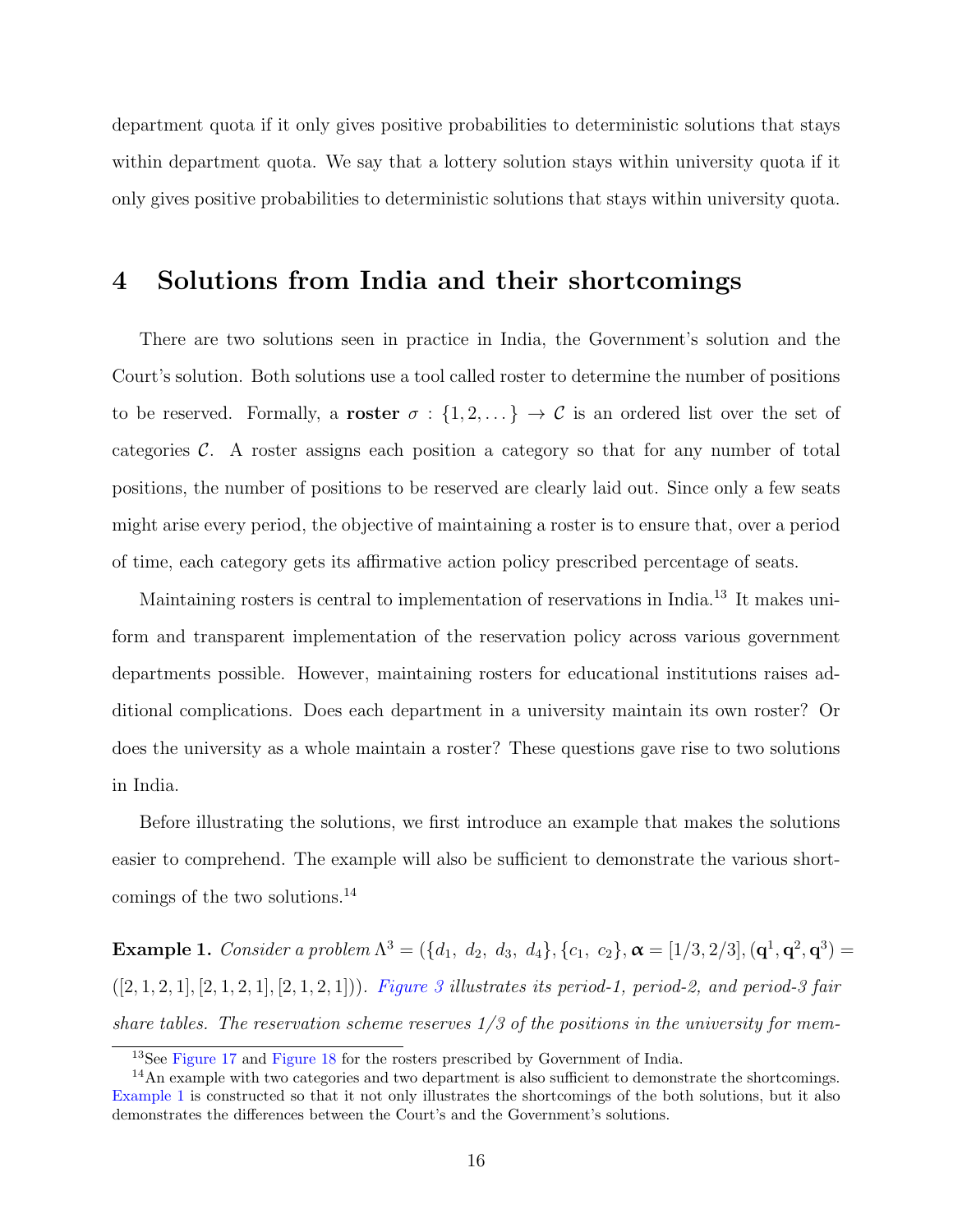bers of category  $c_1$ . Each period, department  $d_1$ ,  $d_2$ ,  $d_3$ , and  $d_4$  have 2, 1, 2, and 1 positions, respectively. Therefore, period-2 cumulative sums of vacancies in departments are  $\lambda$ , 2,  $\lambda$ , and 2, respectively. And, period-3 cumulative sums of vacancies in departments are 6, 3, 6, and 3, respectively. The roster is

$$
\sigma(k) = \begin{cases} c_1, & \text{if } k \text{ is a multiple of 3} \\ c_2, & \text{otherwise} \end{cases}
$$

#### Figure 3: FAIR SHARE TABLES

<span id="page-16-0"></span>

|                               | 2/3 | 4/<br>ີບ⊺                          |         |     |   |                           |                               |  |   |  |
|-------------------------------|-----|------------------------------------|---------|-----|---|---------------------------|-------------------------------|--|---|--|
|                               | 1/3 | $\Omega$ /2<br>$\angle$            |         | 2/3 | ര |                           |                               |  | റ |  |
| $X^1 =$ 2                     | 2/3 | 4/3                                | $X^2 =$ |     |   |                           |                               |  |   |  |
|                               | 1/3 | $\sqrt{2}$<br>$\Omega$<br>$\sim$ / |         |     |   |                           |                               |  | റ |  |
|                               |     |                                    |         |     |   |                           |                               |  |   |  |
| (a) PERIOD-1 FAIR SHARE TABLE |     |                                    |         |     |   | PERIOD-2 FAIR SHARE TABLE | (c) PERIOD-3 FAIR SHARE TABLE |  |   |  |

We will see that the choice of the roster in [Example 1](#page-15-1) is not the source of the shortcomings of the Government's and Court's solutions. The source of problem is that they do not account for interdependence of the departments and the university in calculating reserved seats.

## 4.1 Government's Solution and its Shortcomings

The Government's solution treats the *university as the unit*. That is, positions across all departments are pooled together and the roster is maintained at the university level.

For the problem in [Example 1,](#page-15-1) in period-1, department  $d_1$  has two positions: The number of positions reserved for department  $d_1$  is determined by the 1st and 2nd positions in the roster (i.e.,  $\sigma(1) = c_2$ ,  $\sigma(2) = c_2$ ). Department  $d_2$  has one position: The number of positions reserved for department  $d_2$  is determined by the 3th position in the roster (i.e.,  $\sigma(3) = c_1$ ).<sup>15</sup> Department  $d_3$  has two positions: The number of positions reserved for department  $d_3$ 

<sup>15</sup>When pooling positions across departments, a fixed order over departments is required to apply to the roster. In India, the alphabetic order over departments is used.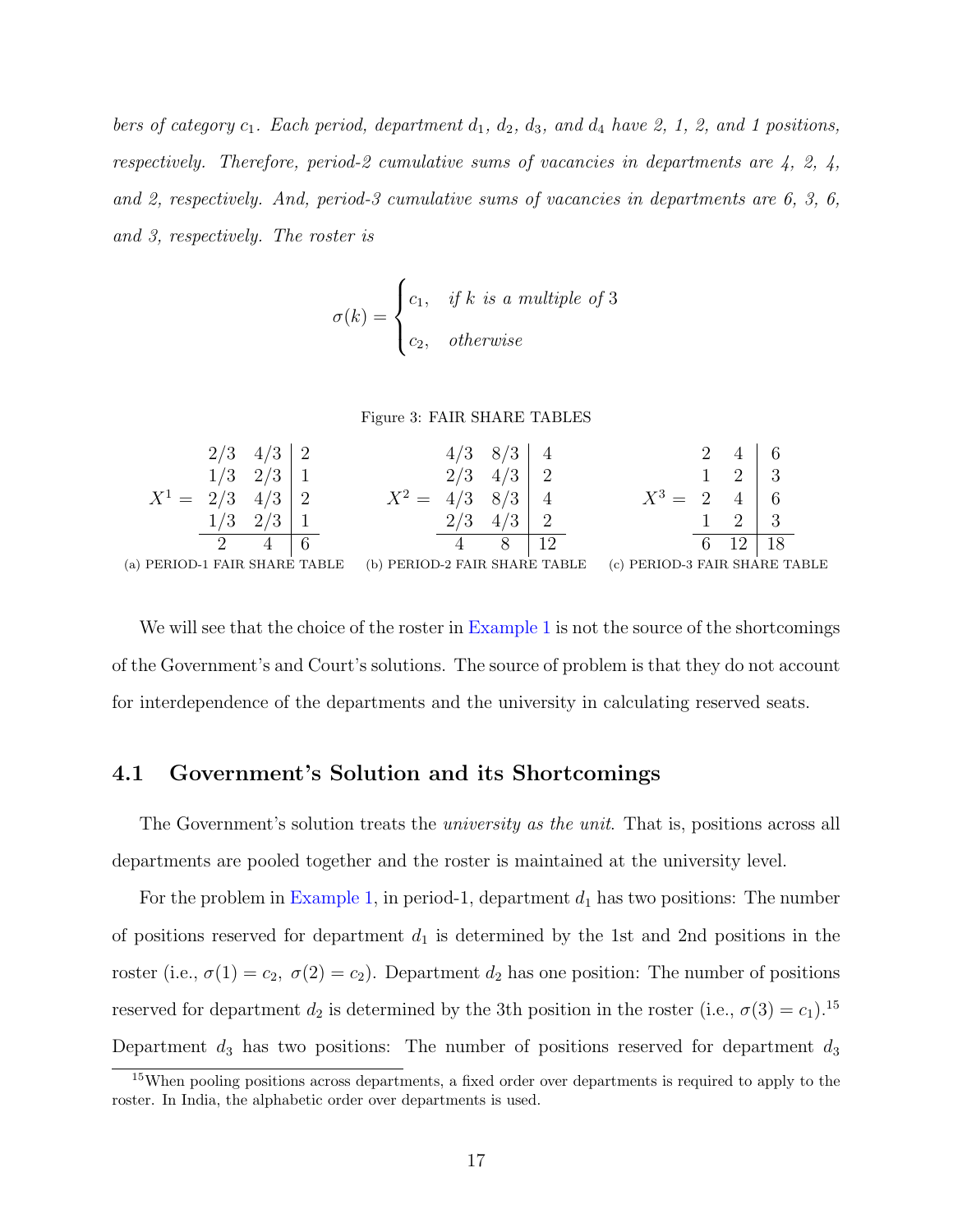is determined by the 4th and 5th positions in the roster (i.e.,  $\sigma(4) = c_2$ ,  $\sigma(5) = c_2$ ). Department  $d_4$  has one position: The number of positions reserved for department  $d_4$  is determined by the 6th position in the roster (i.e.,  $\sigma(6) = c_1$ ). The period-1 reservation table is illustrated by  $R_G(Y^1)$  in [Figure 4.](#page-18-0)

In period-2, department  $d_1$  has two positions: The number of positions reserved for department  $d_1$  is determined by the 7th and 8th positions in the roster (i.e.,  $\sigma(7) = c_2$ ,  $\sigma(8) =$  $c_2$ ). Department  $d_2$  has one position: The number of positions reserved for department  $d_2$ is determined by the 9th positions in the roster (i.e.,  $\sigma(9) = c_1$ ). Department  $d_3$  has two positions: The number of positions reserved for department  $d_3$  is determined by the 10th and 11th positions in the roster (i.e.,  $\sigma(10) = c_2$ ,  $\sigma(11) = c_2$ ). Department  $d_4$  has one position: The number of positions reserved for department  $d_4$  is determined by the 12th position in the roster (i.e.,  $\sigma(12) = c_1$ ). The period-2 reservation table is illustrated by  $R_G(Y^2)$  in [Figure 4.](#page-18-0) We apply this solution for the next period. The period-3 reservation table is illustrated by  $R_G(Y^3)$  in [Figure 4.](#page-18-0)

Period-3 reservation for category  $c_1$  in department  $d_1$  and department  $d_3$  is 0, however, the fair share is 2 positions. Moreover, period-3 reservation for category  $c_1$  in department  $d_2$  and department  $d_4$  is 3, however, the fair share is 1 position. Therefore, the Government's solution  $R_G$  does not stay within department quota. Moreover, in [Example 1,](#page-15-1) if the departments had the same number of positions for the next periods, department  $d_1$  and department  $d_3$  would not reserve any seats for category  $c_1$ , and department  $d_2$  and department  $d_4$  would not reserve any seats for category  $c_2$ .

## Two shortcomings of the Government's solution  $R_G$  are revealed by [Example 1:](#page-15-1)

- 1. The Government's solution  $R_G$  does not stay within quota.
- 2. The Government's solution  $R_G$  allows for large deviations in seat allocations from fair shares at the department level.

Essentially, [Example 1](#page-15-1) shows that treating university as the unit can lead to outcomes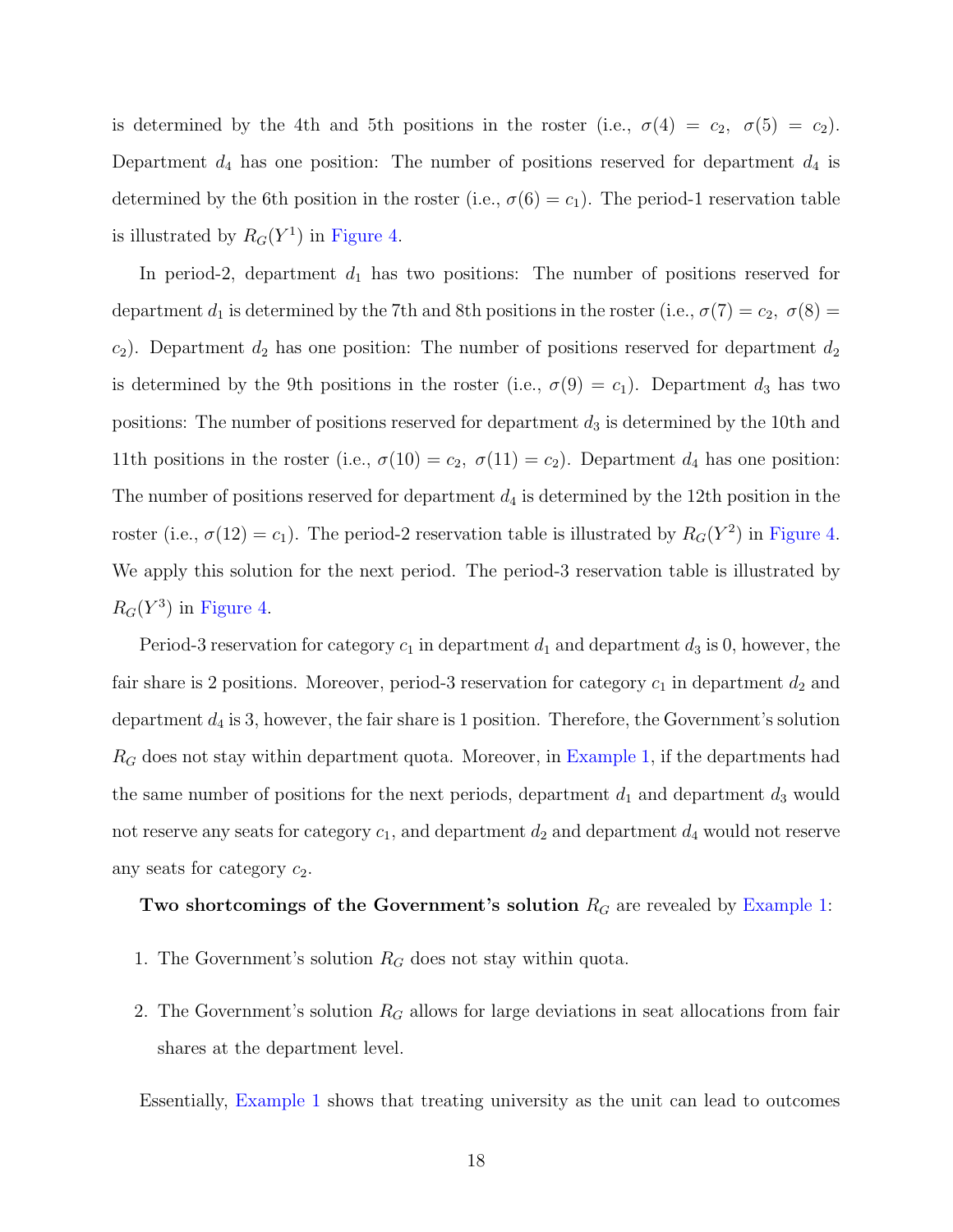#### Figure 4: COURT'S AND GOVERNMENT'S SOLUTION

<span id="page-18-0"></span>
$$
2/3 \quad 4/3 \quad 2
$$
\n
$$
X^{1} = \begin{bmatrix} 2/3 & 4/3 \\ 2/3 & 4/3 \\ 2/3 & 4/3 \\ 2 & 4/3 \end{bmatrix} \begin{bmatrix} 2 & 4/3 & 8/3 \\ 2 & 4/3 & 4/3 \\ 4 & 8/3 & 4 \\ 4 & 8 & 12 \end{bmatrix} \begin{bmatrix} 4 & 2 & 4 & 6 \\ 2 & 1 & 2 & 3 \\ 4 & 8 & 12 & 4 \\ 6 & 12 & 18 & 4 \\ 6 & 12 & 18 & 6 \\ 6 & 12 & 18 & 6 \\ 6 & 12 & 18 & 6 \\ 6 & 12 & 18 & 6 \\ 6 & 12 & 18 & 6 \\ 6 & 10 & 1 & 0 \\ 2 & 10 & 1 & 0 \\ 2 & 4 & 6 & 4 \\ 2 & 4 & 6 & 4 \\ 2 & 0 & 2 & 0 \\ 2 & 0 & 4 & 4 \\ 2 & 0 & 2 & 0 \\ 2 & 0 & 2 & 3 \\ 2 & 0 & 2 & 3 \\ 2 & 0 & 2 & 3 \\ 2 & 0 & 2 & 3 \\ 2 & 0 & 2 & 3 \\ 6 & 12 & 18 & 6 \\ 6 & 12 & 18 & 6 \\ 6 & 12 & 18 & 6 \\ 6 & 12 & 18 & 6 \\ 6 & 12 & 18 & 6 \\ 6 & 12 & 18 & 6 \\ 6 & 12 & 18 & 6 \\ 6 & 12 & 18 & 6 \\ 6 & 12 & 18 & 6 \\ 6 & 12 & 18 & 6 \\ 6 & 12 & 18 & 6 \\ 6 & 12 & 18 & 6 \\ 6 & 12 & 18 & 6 \\ 6 & 12 & 18 & 6 \\ 6 & 12 & 18 & 6 \\ 6 & 12 & 18 & 6 \\ 6 & 12 & 18 & 6 \\ 6 & 12 & 18 & 6 \\ 6 & 12 & 18 & 6 \\ 6 & 12 & 18 & 6 \\ 6 & 12 & 18 & 6 \\ 6 & 12 & 18 & 6 \\ 6 & 12 & 18 & 6 \\ 6 & 12 & 18 & 6 \\ 6 & 12 & 18 & 6 \\
$$

$$
R_C(Y^1) = \begin{array}{c|c c c c c c c c c c} 0 & 2 & 2 & 1 & 3 & 4 & 2 & 4 & 6 \ 0 & 1 & 1 & 0 & 2 & 2 & 1 & 2 & 3 \ 0 & 0 & 1 & 1 & 0 & 2 & 2 & 4 & 6 \ 0 & 0 & 6 & 6 & 2 & 2 & 0 & 12 & 0 \ \end{array}
$$

(g) PERIOD-1 RESERVATION TABLE (h) PERIOD-2 RESERVATION TABLE (i) PERIOD-3 RESERVATION TABLE

that fail to follow the reservation policy at the department level.<sup>16</sup>

# 4.2 Court's Solution and its Shortcomings

The Court's solution treats *department as the unit*. That is, positions are not pooled across departments. Instead, each department independently maintains a roster.

For the problem in [Example 1,](#page-15-1) in period-1, department  $d_1$  has two positions: The number of positions reserved for department  $d_1$  is determined by the 1st and 2nd positions in its roster (i.e.,  $\sigma(1) = c_2$ ,  $\sigma(2) = c_2$ ). Department  $d_2$  has one position: The number of positions reserved for department  $d_2$  is determined by the 1st position in its roster (i.e.,  $\sigma(1) = c_2$ ). Department  $d_3$  has two positions: The number of positions reserved for department  $d_3$  is determined by the 1st and 2nd positions in its roster (i.e.,  $\sigma(1) = c_2$ ,  $\sigma(2) = c_2$ ). Department

 $^{16}$ In fact, in [Proposition 3,](#page-22-0) we show that for any solution that stays within university quota, the deviations in seat allocations from fair shares at the department level can not be limited by a fixed number.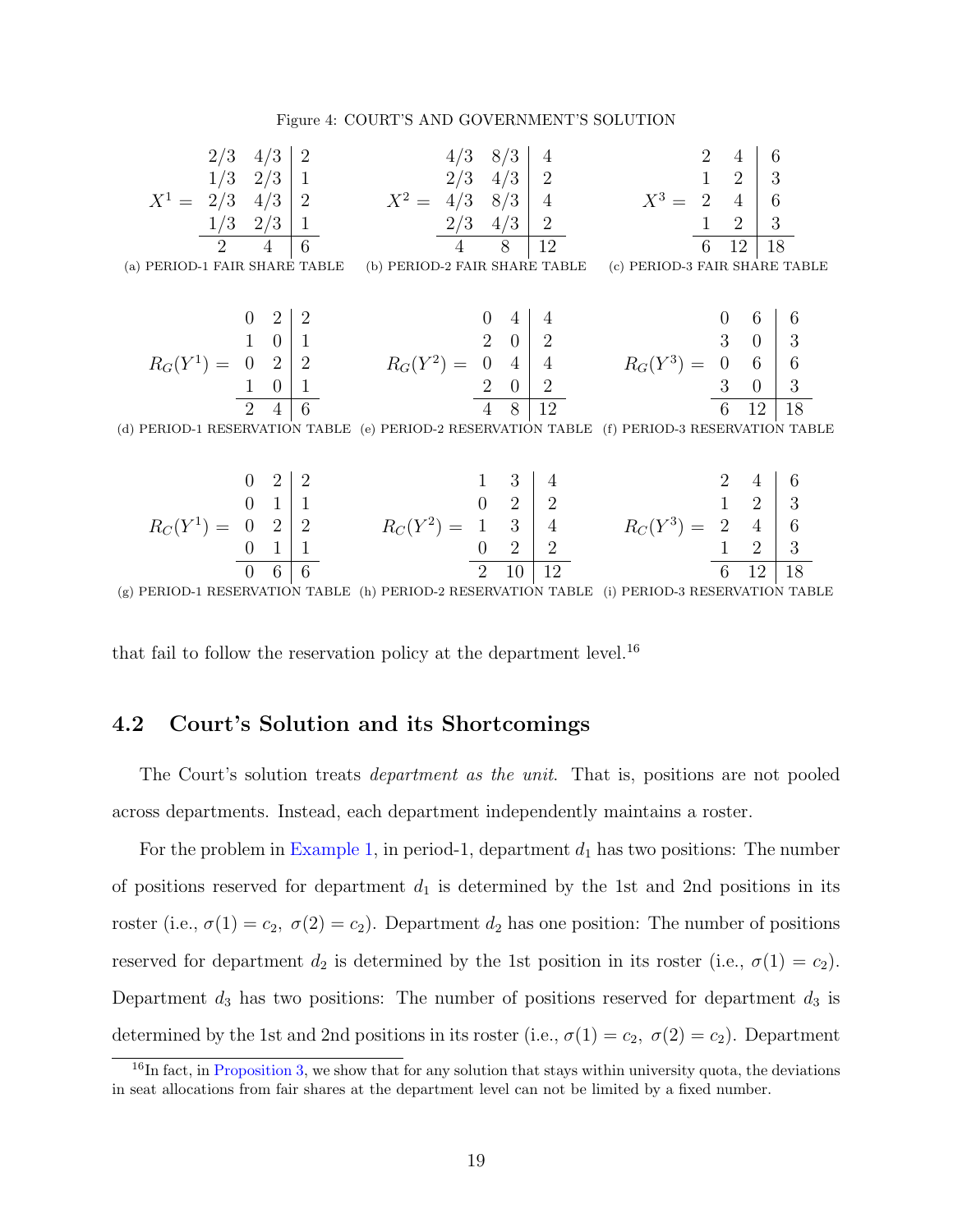$d_4$  has one position: The number of positions reserved for department  $d_4$  is determined by the 1st position in its roster (i.e.,  $\sigma(1) = c_2$ ). The period-1 reservation table is illustrated by  $R_C(Y^1)$  in [Figure 4.](#page-18-0)

In period-2, department  $d_1$  has two positions: The number of positions reserved for department  $d_1$  is determined by the 3th and 4th positions in its roster (i.e.,  $\sigma(3) = c_1$ ,  $\sigma(4) =$  $c_2$ ). Department  $d_2$  has one position: The number of positions reserved for department  $d_2$ is determined by the 2nd positions in its roster (i.e.,  $\sigma(2) = c_1$ ). Department  $d_3$  has two positions: The number of positions reserved for department  $d_3$  is determined by the 3th and 4th positions in its roster (i.e.,  $\sigma(3) = c_1$ ,  $\sigma(4) = c_2$ ). Department  $d_4$  has one position: The number of positions reserved for department  $d_4$  is determined by the 2nd position in its roster (i.e.,  $\sigma(2) = c_1$ ). The period-2 reservation table is illustrated by  $R_C(Y^2)$  in [Figure 4.](#page-18-0) We apply this solution for the next period. The period-3 reservation table is illustrated by  $R_C(Y^3)$  in [Figure 4.](#page-18-0)

Period-1 reservation for category  $c_1$  in the university is 0, however, the fair share is 2 positions. Moreover, period-2 reservation for category  $c_1$  in the university is 2, however, the fair share is 4 positions. Therefore, the Court's solution  $R_C$  does not stay within university quota. Moreover, in [Example 1,](#page-15-1) if there were 4 more departments  $d_5$ ,  $d_6$ ,  $d_7$ , and  $d_8$ , with the same number of positions as department  $d_1, d_2, d_3$ , and  $d_4$ , respectively, period-1 reservation for category  $c_1$  in the university would still be 0. And, period-2 reservation for category  $c_1$ in the university would still be 4 while the fair share was 8 positions.

# Two shortcomings of the Court's solution  $R_C$  are revealed by [Example 1:](#page-15-1)

- 1. The Court's solution  $R_C$  does not stay within quota.
- 2. The Court's solution  $R<sub>C</sub>$  allows for large deviations in seat allocations from fair shares at the university level.

Essentially, [Example 1](#page-15-1) shows that treating department as the unit can lead to outcomes that fail to follow the reservation policy at the university level.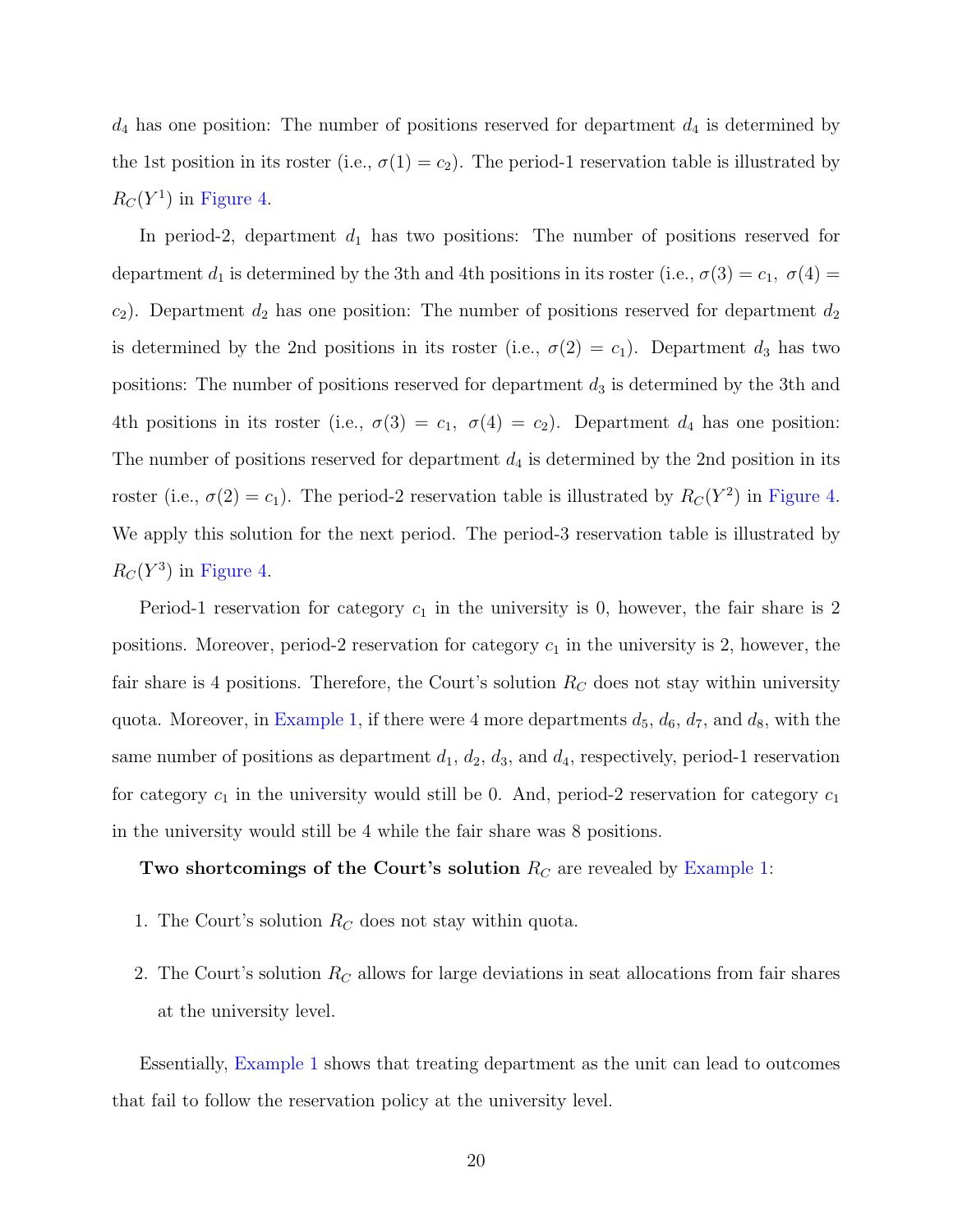# 5 Designing Reserves in Two-Dimensions: Results

## <span id="page-20-4"></span>5.1 Single Period Results

One way to approach the problem of reservation in two dimensions is to ignore the time dimension, that is, the problem can be treated as an independent problem in each period.<sup>17</sup> In that case, a lottery solution that is unbiased and stays within quota always exists.

<span id="page-20-1"></span>**Proposition 1.** There exists a lottery solution  $\phi \in \varphi^1$  that is unbiased and stays within quota.

The proof, presented in [Appendix A,](#page-35-0) uses an adaptation of the [Cox](#page-33-0) [\(1987\)](#page-33-0) controlled rounding procedure to construct a unbiased lottery solution that stays within quota. By [Proposition 1,](#page-20-1) any period-1 fair share table is implemented by a lottery solution that only gives positive probability to period-1 reservation tables that do not deviate from fair shares by more than one seat. The following corollary directly follows [Proposition 1.](#page-20-1)

<span id="page-20-2"></span>**Corollary 1.** There exists a deterministic solution  $R \in \mathcal{R}^1$  that stays within quota.

[Corollary 1](#page-20-2) implies that for any problem of length  $T = 1$ , there always exists a reservation table that stays within quota. That is, there is a satisfactory solution to the problem of reservation in two dimensions if in each period the problem is treated independently.

# <span id="page-20-0"></span>5.2 Multi Period Results

Treating each period's problem independently can lead to adverse outcomes over time. In particular, since integer seat allocations differ from the fair share tables in every period, accumulation of these differences can result in large deviation from fair shares over time. We next show this issue in an example.

<span id="page-20-3"></span> $17$ This is analogous to biproportional apportionment problems. In some proportional electoral systems with more than one constituency the number of seats must be allocated to parties within territorial constituencies, as well as, the number of seats that each party has to receive at a national level.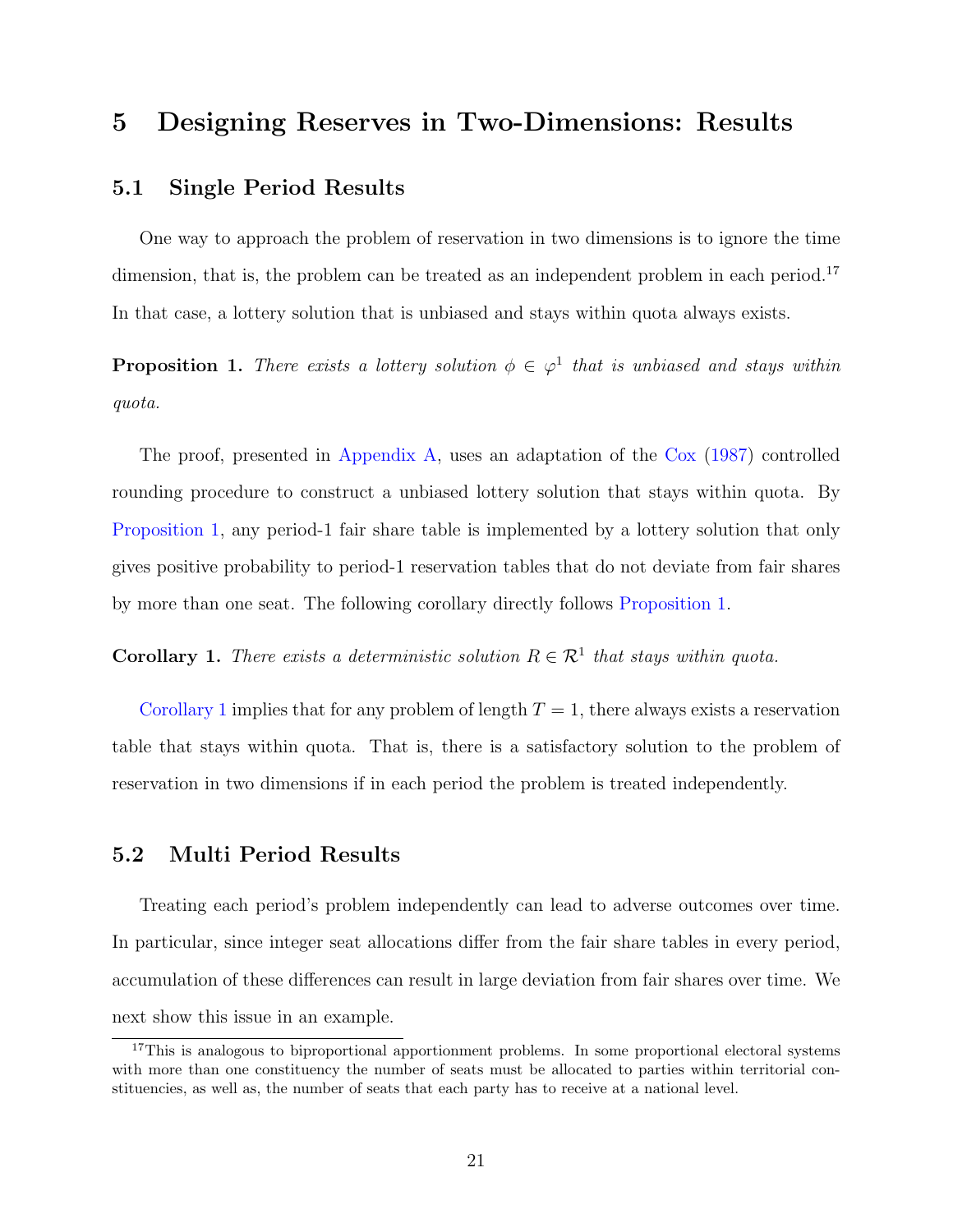Example 2. Consider a problem depicted in the following fair share table, with two departments  $d_1, d_2$  having 2 and 7 positions, respectively, and two categories  $c_1, c_2$ , and the reservation scheme vector  $\boldsymbol{\alpha} = [0.1, 0.9].$ 

The following deterministic solution stays within quota, but it does not give any positions to category  $c_1$ .

$$
X = \begin{array}{cc|cc} 0.2 & 1.8 & 2 & & 0 & 2 & 2 \\ 0.7 & 6.3 & 7 & & & R(X) = \begin{array}{cc|cc} 0 & 2 & 2 & & 0 \\ 0.9 & 8.1 & 9 & & & 0 & 9 \\ \end{array} \end{array}
$$
  
(a) FAIR SHARE TABLE  
(b) RESERVATION TABLE

[Example 2](#page-20-3) suggests that not reserving any seats is a solution that stays within quota. For instance, a university can repeatedly apply this solution to each period's problem and does not reserve a single seat.

In general case, a lottery solution  $\phi$  that treats each period's problem independently rounds up or rounds down each fair share with some probabilities. Therefore, in the range of the lottery solution  $\phi$ , there exists an outcome that rounds down a particular entry in every period. That is, the lottery solution  $\phi$  can result in seat allocations with sizeable deviations from fair shares.

We next examine how our single period results extend to the multi-period problem. We first show that for every problem, a deterministic solution that stays within quota does not always exists.

<span id="page-21-0"></span>**Proposition 2.** There does not exist a deterministic solution  $R \in \mathcal{R}^T$  that stays within quota for  $T > 1$ .

Proposition 2 implies that for every problem of length  $T > 1$ , unlike single period, solutions deviate from fair shares by more than one seat. It also implies that it is impossible to both stay within university quota and stay within department quota. We next generalize staying within quota property to allow for some differences in fair shares and seat allocations.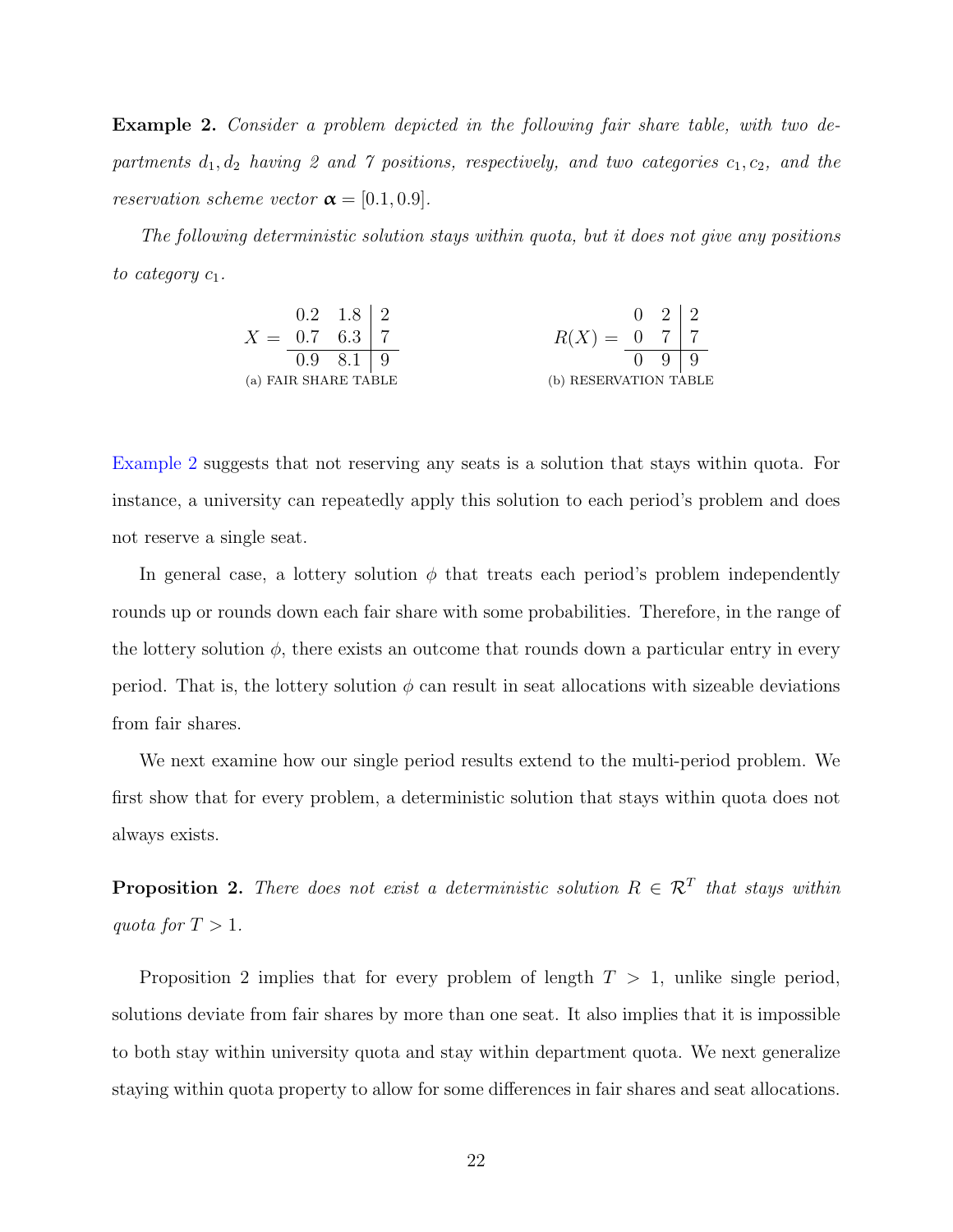A bias of a deterministic solution R at  $Y^t$  is a two-way table  $bias(R(Y^t))$ , with each entry  $bias(R(y^t)) := R(y^t) - x^t$ . The bias of a solution is the difference between the solution and the fair share table. With this definition, a solution stays within quota if, for any  $Y^t$ , each entry  $|\text{bias}(R(y^t))|$  < 1, that is, for any problem, the bias of the solution is always less than 1 in absolute value. Our next property allows a solution to deviate from fair shares up to a constant number.

**Definition 3.** A deterministic solution  $R \in \mathcal{R}^T$  has a **finite bias** if there exists a constant  $b > 0$  such that, for any  $Y^t \in \bigcup_{s=1}^T \mathcal{Y}^s$ ,

$$
|bias(R(y^t))| < b.
$$

One might be tempted to think that there would be solutions that allow for larger deviations in seat allocations from fair shares at the department level but stays within university quota. We show that such solutions do not exist.

<span id="page-22-0"></span>**Proposition 3.** There does not exist a deterministic solution  $R \in \mathcal{R}^T$  that has a finite bias and stays within university quota for  $T > 1$ .

The proof is in [Appendix A.](#page-35-0) [Proposition 2](#page-21-0) is a corollary of [Proposition 3.](#page-22-0) By [Proposition 2](#page-21-0) we learn that any procedure that stays within university quota cannot stay within department quota. By [Proposition 3](#page-22-0) we learn that any procedure that stays within university quota can lead to departments to grow in size over time without reserving a single seat.

[Proposition 2](#page-21-0) and [Proposition 3](#page-22-0) have a stronger implication: there is no deterministic solution to the problem of reservation in two dimensions that stays within quota. This negative result provides yet another reason to use lottery solutions to address the problem of reservation in two dimensions.

<span id="page-22-1"></span>We next present the main existence result: the set of lottery solutions that are unbiased and stay within department quota is non-empty.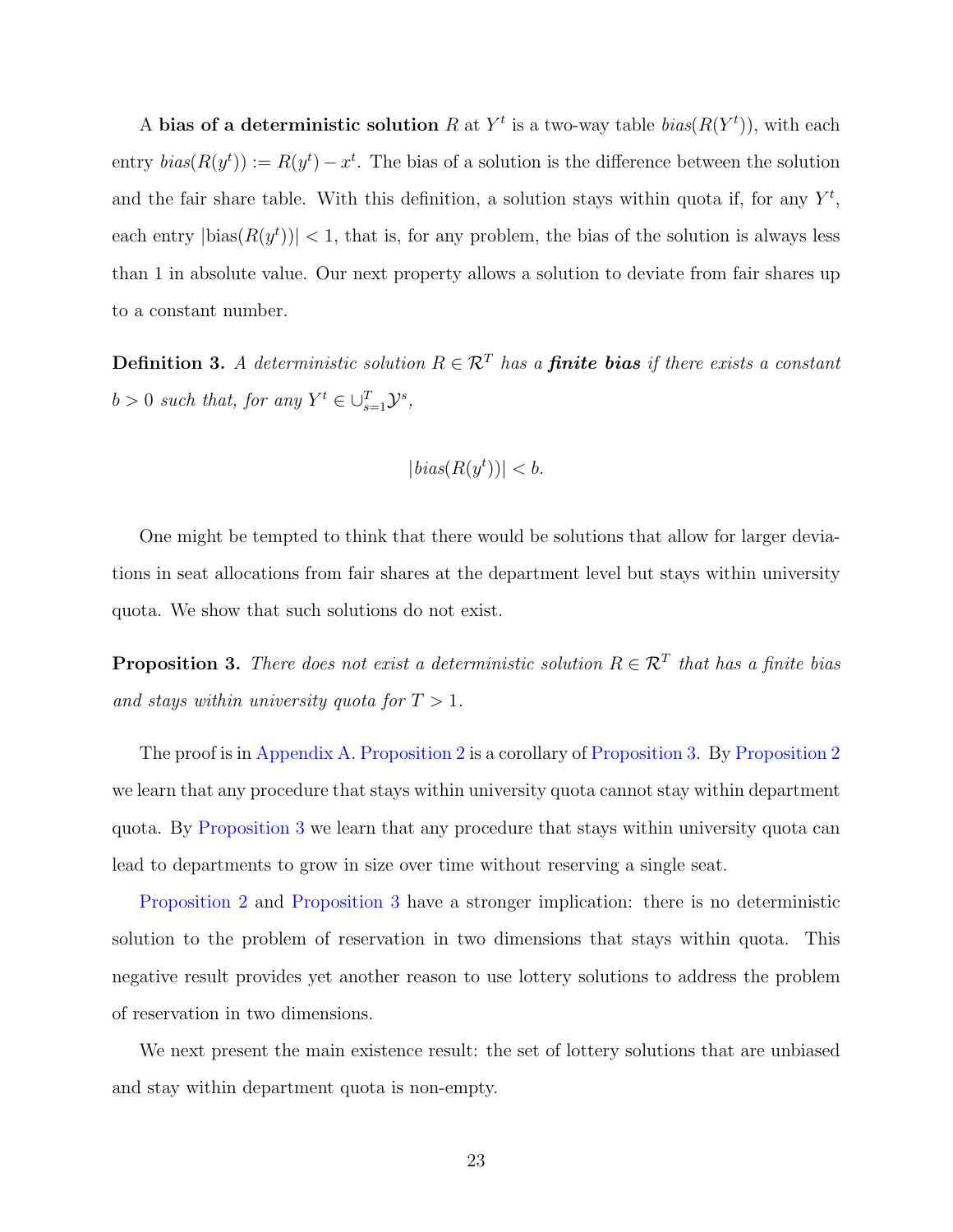**Theorem 1.** There exists a lottery solution  $\phi$  that is unbiased and stays within department quota.

A formal proof of [Theorem 1](#page-22-1) is presented in [Appendix A.](#page-35-0) The proof utilizes a network flow to construct a lottery over rosters. Each department is then assigned a roster drawn independently from the constructed lottery. This two-step procedure induces a lottery solution, denoted  $\phi^*$  and defined formally in [Appendix A.](#page-35-0) The lottery solution is shown to be unbiased and stays within department quota, that is, each category gets (i) ex-ante its fair share, and (ii) ex-post its fair share either rounded up or down in every department.<sup>18</sup>

[Theorem 1](#page-22-1) implies that there is a lottery solution that ensures that each department sticks to the reservation scheme while the university, as a whole, respects the fair shares in an expected sense. By [Proposition 3,](#page-22-0) however, we know that such solutions can result in biases greater than one at the university level. To show that our lottery solution limits the probability of these occurrences, we modify the staying within university quota property.

We denote the outcome of a lottery solution  $\phi$  at a sequence of fair share tables  $Y^t$  by the random variable  $Z<sup>t</sup>$  and its entries by  $z_{ij}^t$ . The deviation of the outcome of lottery solution  $\phi$  for a category  $j \in \mathcal{C}$  in the university is  $z_{m+1,j}^t - x_{m+1,j}^t$ . This random variable measures the deviation of the seat allocation at the university level from its fair share.

<span id="page-23-0"></span>Definition 4. A lottery solution  $\phi$  approximately stays within university quota if, for any  $Y^t$ , for any category  $j \in \mathcal{C}$  and for any  $b > 0$ , we have

$$
Pr(z_{m+1,j}^t - x_{m+1,j}^t \ge b) \le e^{-\frac{b^2}{3x_{m+1,j}^t}},
$$
  

$$
Pr(z_{m+1,j}^t - x_{m+1,j}^t \le -b) \le e^{-\frac{b^2}{2x_{m+1,j}^t}}.
$$

We establish probabilistic concentration bounds on the deviations for our lottery solution

<sup>&</sup>lt;sup>18</sup>One can show that the set of lottery solutions that are unbiased and stay within university quota is also non-empty. However, staying within the department quota property better suits our applications because one goal of affirmative policies is to increase diversity in all sub-units (departments and university as a whole), and the smallest sub-units in our setup are departments.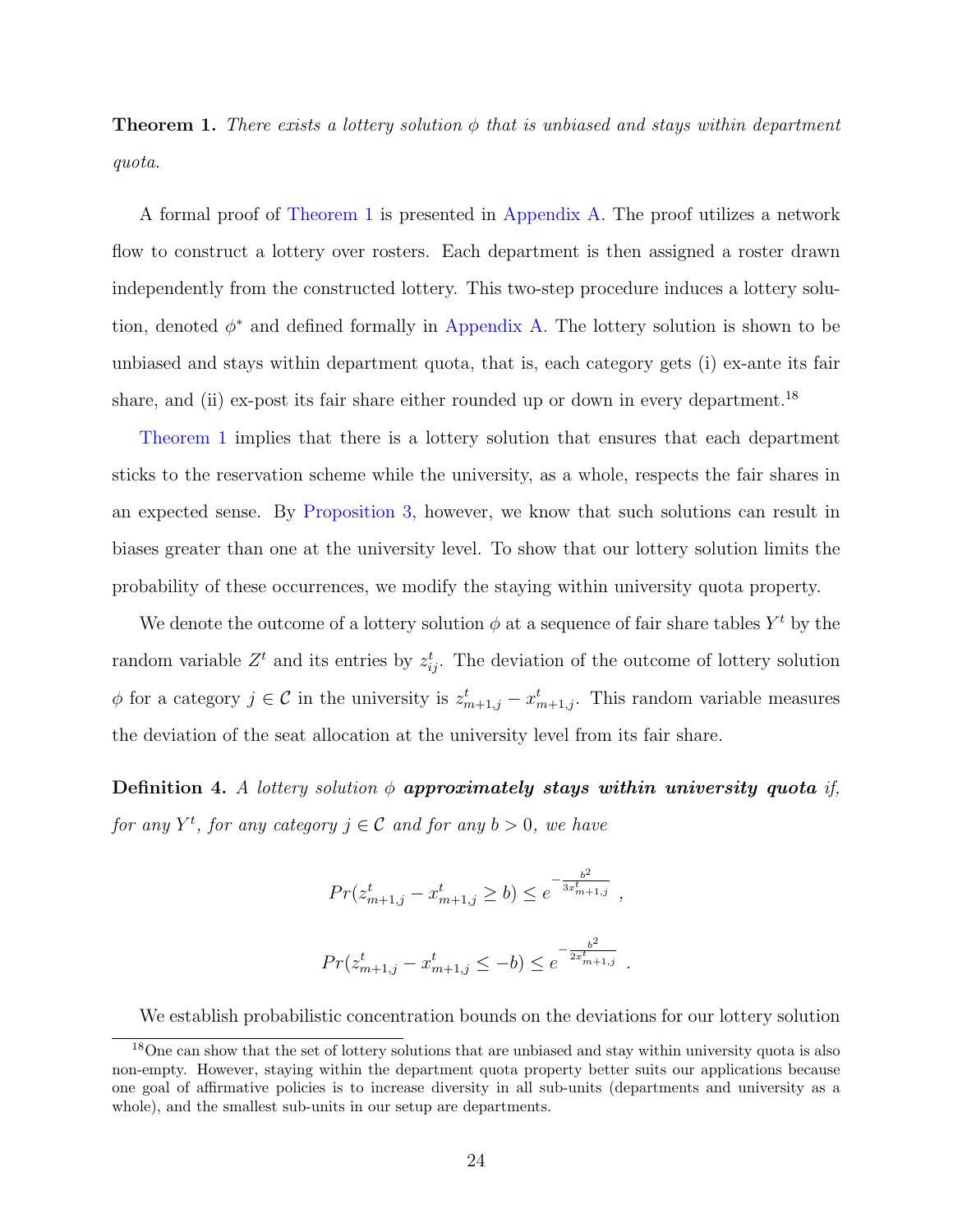<span id="page-24-0"></span> $\phi^*$  and show that  $\phi^*$  approximately stays within university quota.

**Theorem 2.** The lottery solution  $\phi^*$  is unbiased, stays within department quota, and approximately stays within university quota.

[Theorem 2](#page-24-0) follows from a Chernoff-type concentration bound. We establish the probability bounds in a fashion similar to [Gandhi et al.](#page-33-8) [\(2006\)](#page-33-8). By this property, the probability of deviating from university quota by a value greater than b decays exponentially with  $b^2$ . Therefore, there is a procedure that ensures that each department obeys the reservation scheme, while the university as a whole approximately follows the reservation scheme.

We next show that the bounds in [Definition 4](#page-23-0) are tight (up to a multiplicative constant in the exponent) and thus rules out any improvement of the deviation of the seat allocation at the university level from its fair share.

<span id="page-24-1"></span>Proposition 4. Consider a lottery solution that is unbiased, stays within department quota and limits the probability of deviation of the seat allocation at university level in following way: for any  $Y^t$ , for any category  $j \in \mathcal{C}$  and for any  $b > 0$ , the lottery satisfies

$$
Pr(z_{m+1,j}^t - x_{m+1,j}^t \ge b) \le f(x_{m+1,j}^t, b) ,
$$

$$
Pr(z_{m+1,j}^t - x_{m+1,j}^t \le -b) \le f(x_{m+1,j}^t, b) .
$$

Then, there exists a constant  $k > 0$  such that for any  $b > 0$ ,

$$
\lim_{x_{m+1,j}^t \to \infty} \frac{e^{-\frac{b^2}{x_{m+1,j}^t}k}}{f(x_{m+1,j}^t, b)} = 0.
$$

[Proposition 4](#page-24-1) shows that there exists a constant  $k > 0$  such that any lottery that is unbiased and stays within department quota can approximately stays within university quota (in the sense of [Definition 4\)](#page-23-0) with a probabilistic guarantee no better than  $e$  $-\frac{b^2}{x_{m+1,j}^t}k$ . A proof of [Proposition 4](#page-24-1) is presented in [Appendix A.](#page-35-0)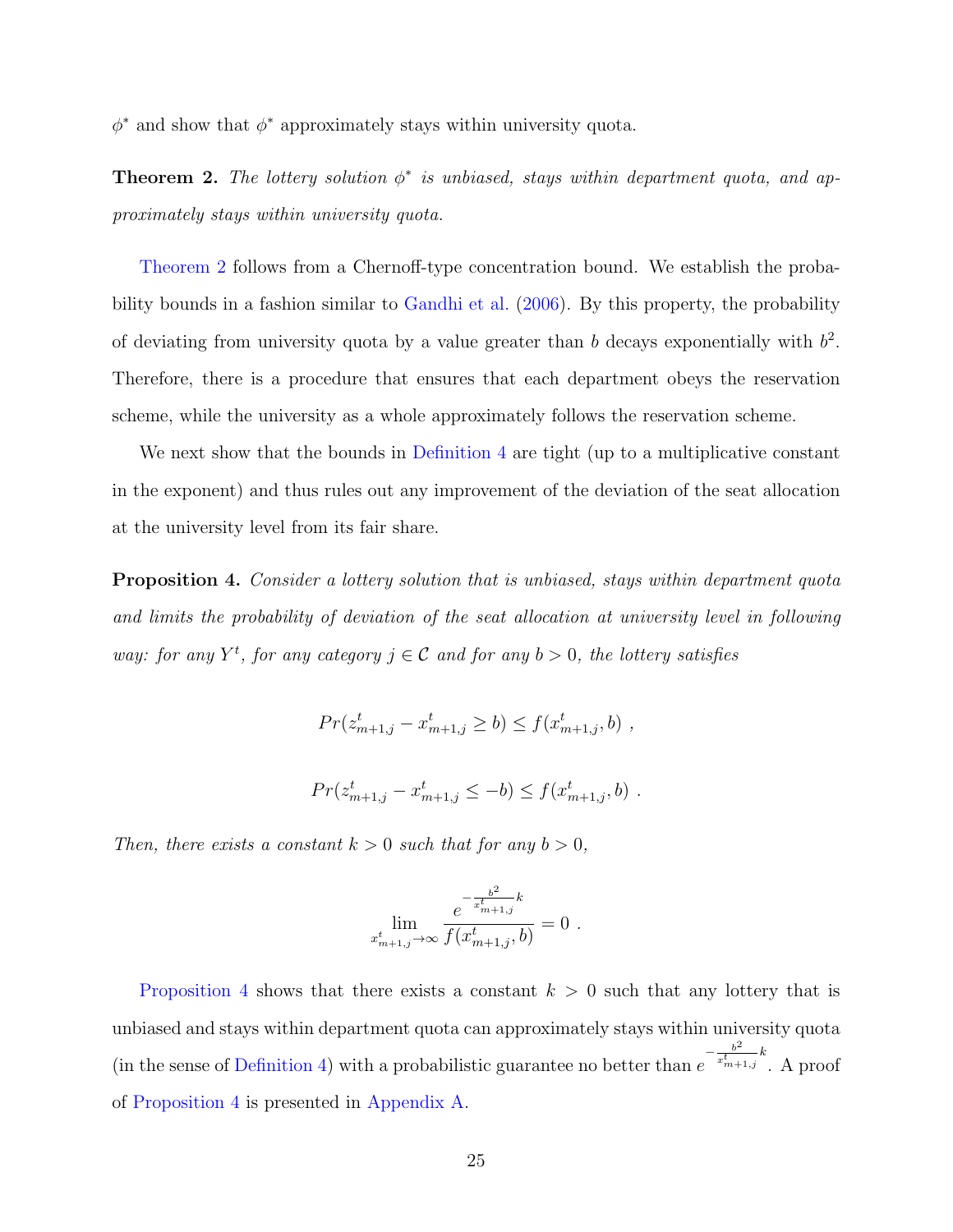# <span id="page-25-0"></span>6 Empirical Study of Reservation in Two Dimensions

Here we present a comprehensive evaluation of recruitment advertisements to highlight the severity of shortcomings in the existing solutions and to reflect the benefits of adopting our proposed solutions. Specifically, we evaluate the general quality of the advertised twoway apportionments with respect to the instances and magnitude of quota violations, and present the advantage our proposed solution exhibits.

Our data comprises 60 advertisements released in the following five recruitment settings where two-dimensional reservation problems are seen in practice.

- 1. Assistant Professors of University of Delhi
- 2. Officers of Indian Administrative Services
- 3. Officers of Indian Forest Services
- 4. Officers of Indian Police Services
- 5. Assistants of Reserve Bank of India

In the preceding sections we presented and analyzed the problem in the context of a university. Therefore, we will continue to use the same terminology for all advertisements. The term *departments* refers to departments in a university for the assistant professors advertisements. However, for other advertisements the departments correspond to the states (in India) where an officer or an assistant shall be recruited. Similarly, the term university corresponds to the country (India) in the latter advertisements.

An overview of the recruitment advertisement data is presented in [Table 2.](#page-26-0) The advertisements provide a variety of two-dimensional reservation problems with the number of departments varying from 8 to 50; the number of vacancies in a department varying from 1 to 30; and the number of vacancies in the university varying from 21 to 1000. The advantage of using data from different institutions is that the variety of procedures used at these institutions help highlight the robustness of shortcomings we discussed in [Section 4.](#page-15-0)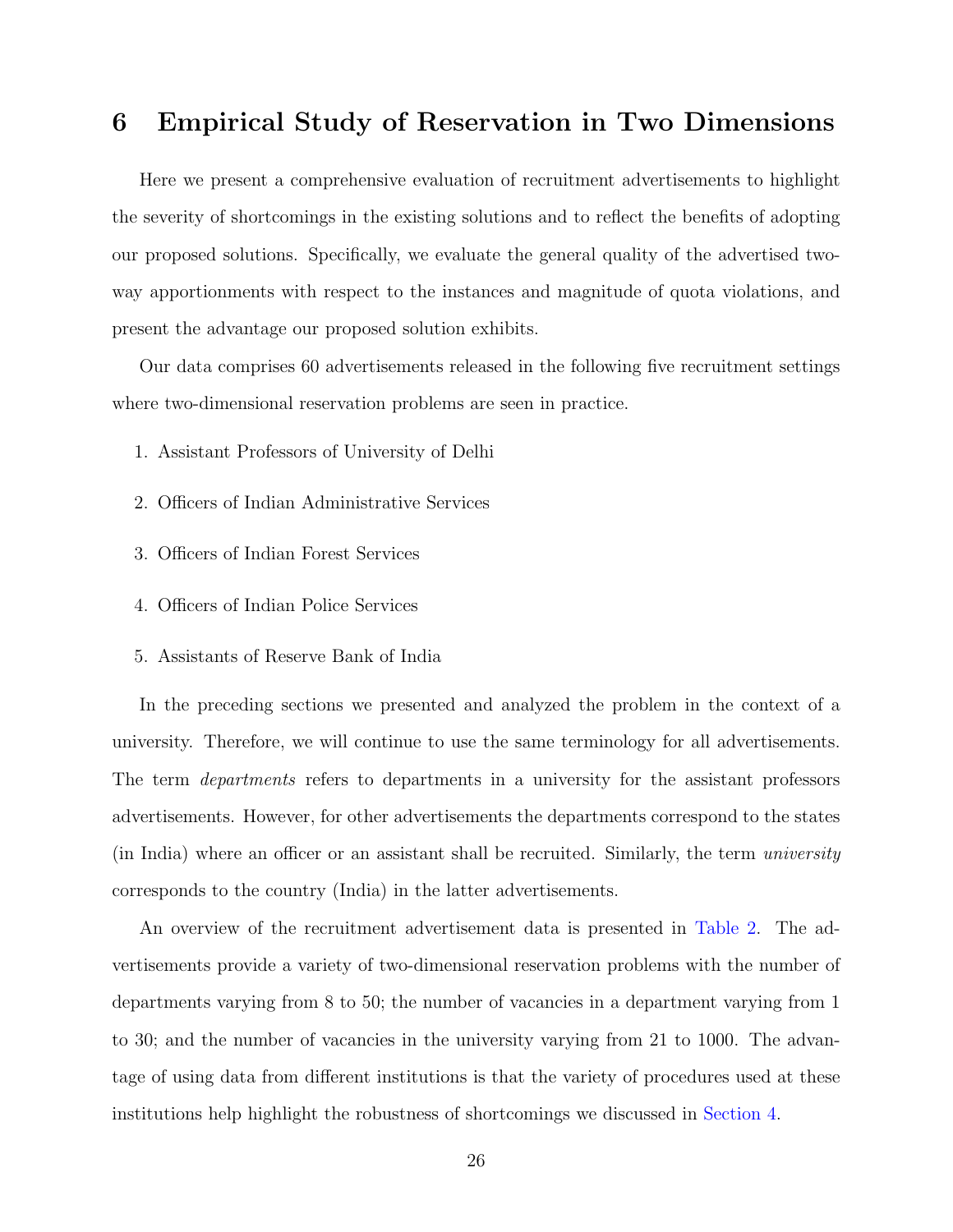<span id="page-26-0"></span>

|                                |     |      | Departments |      | Dept. Vacancies |       | Total Vacancies |  |  |
|--------------------------------|-----|------|-------------|------|-----------------|-------|-----------------|--|--|
| Institution                    | Ads | Avg. | Min-Max     | Avg. | Min-Max         | Avg.  | Min-Max         |  |  |
| University of Delhi            | 23  | 19.7 | $8 - 50$    | 4.2  | $1 - 10$        | 94.8  | 21-405          |  |  |
| Indian Administrative Services | 15  | 24.7 | 24-26       | 9.47 | $5 - 15$        | 148.9 | 87-180          |  |  |
| Indian Forest Services         |     | 25.1 | 24-26       | 3.6  | $-3-4$          | 95.4  | 78-110          |  |  |
| Indian Police Services         | 8   | 25.3 | 24-26       | 12.8 | $10-16$         | 150.1 | 148-153         |  |  |
| Reserve Bank of India          | 7   | 17   | 17-17       | 23.7 | $13 - 30$       | 648.1 | 500-1000        |  |  |

Table 2: OVERVIEW OF RECRUITMENT ADVERTISEMENTS

## 6.1 Single Period Analysis

First consider the problem of reservations as a single period problem. Thus in this subsection each advertisement is treated as an independent single period two-dimensional reservations problem. In line with our theoretical analysis, we use the department and university quota violations in judging the quality of solutions advertised.

[Table 3](#page-27-0) shows that the instances of both the department quota and the university quota violations are pervasive in the advertised solutions of all the institutions. The percentage of instances of violations, obtained by dividing the number of violations that occurred by the maximum number of violations possible, is an informative summary measure. Based on this measure, the probability that a typical category would witness a department quota violation in a typical department ranges from 0.08 in University of Delhi to 0.59 in Reserve Bank of India. The probability that a typical category would witness a university quota violation ranges from 0.18 in India Forest Services to 0.93 in Reserve Bank of India.

In order to provide a complete picture of the severity of shortcomings, we present the magnitude of bias (in cases of quota violation) in [Table 3.](#page-27-0) The magnitude of bias is the absolute value of bias as defined in [Section 5.2.](#page-20-0) At the department level, this measure shows that, in case of quota violation, the average deviation from fair shares for a typical category ranges from 1.3 in University of Delhi to 4.1 in Reserve Bank of India. At the university level, this measure shows that, in case of quota violation, the average deviation from fair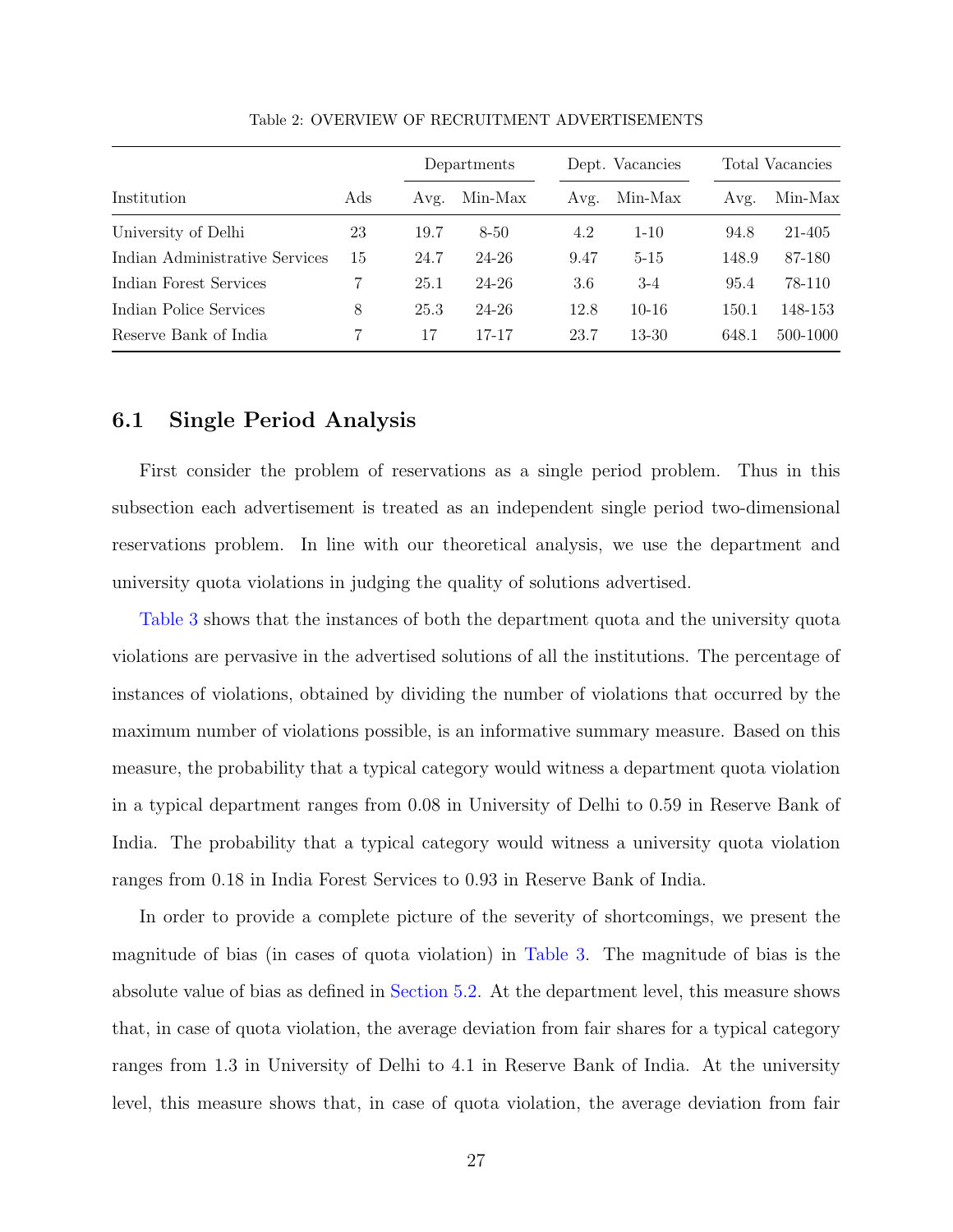<span id="page-27-0"></span>

|                                |      | Instances of Violations |                |                  |      | Magnitude of Bias |
|--------------------------------|------|-------------------------|----------------|------------------|------|-------------------|
|                                | Avg. | Min-Max                 |                | Total Percentage | Avg. | Min-Max           |
| University of Delhi            |      |                         |                |                  |      |                   |
| Department Quota               | 6.8  | $0 - 24$                | 156            | 8%               | 1.3  | $1 - 4$           |
| University Quota               | 2.6  | $1-5$                   | 60             | 59.4%            | 2.7  | $1 - 13$          |
| Indian Administrative Services |      |                         |                |                  |      |                   |
| Department Quota               | 28.9 | $2 - 48$                | 434            | 29.2\%           | 1.8  | $1 - 6.5$         |
| University Quota               | 1.9  | $0 - 4$                 | 28             | 46.7%            | 3.9  | $1 - 6.9$         |
| Indian Forest Services         |      |                         |                |                  |      |                   |
| Department Quota               | 17.6 | $8 - 24$                | 123            | 17.5%            | 1.5  | $1-2.9$           |
| University Quota               | 0.7  | $0 - 2$                 | $\overline{5}$ | 17.9%            | 1.4  | $1.3 - 1.5$       |
| Indian Police Services         |      |                         |                |                  |      |                   |
| Department Quota               | 32.8 | 27-38                   | 262            | 32.5%            | 1.8  | $1 - 5.1$         |
| University Quota               | 2.9  | $1 - 4$                 | 23             | 71.9%            | 2.3  | $1.2 - 5.3$       |
| Reserve Bank of India          |      |                         |                |                  |      |                   |
| Department Quota               | 40.1 | 34-49                   | 281            | 59%              | 4.1  | $1 - 35.8$        |
| University Quota               | 3.7  | $3-4$                   | 26             | 92.9%            | 20.8 | $2.5 - 60.6$      |

Table 3: SINGLE PERIOD QUOTA VIOLATIONS – STATISTICS

shares for a typical category ranges from 1.4 in Indian Forest Services to 20.8 in Reserve Bank of India.

As a single period problem, the two-dimensional reservations problem has been shown to admit an elegant solution called controlled rounding that stays within quota (see section [Section 5.1\)](#page-20-4). If each reservation problem were to be treated independently, adopting controlled rounding procedure for making reservation tables would lead no quota violations. Therefore making it possible to achieve simultaneously the prescribed percentage of reservations at both the department and the university level in single period problems (as shown in [Proposition 1\)](#page-20-1).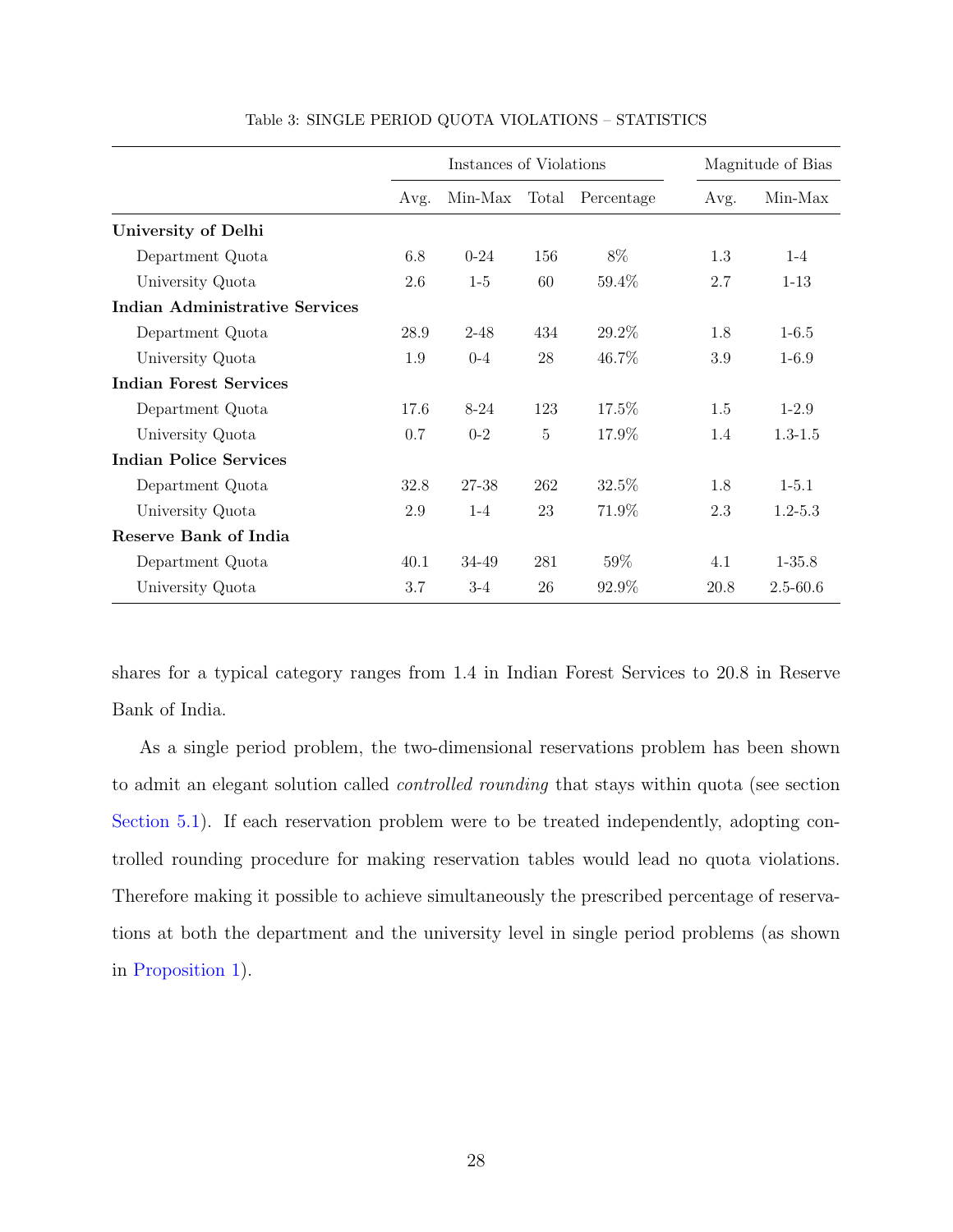## 6.2 Multi Period Analysis

In [Section 2,](#page-7-0) with emphasis on maintaining rosters, the intent of India's policymakers is clear. In the face of the indivisibility of seats, their policies aim to achieve the prescribed percentage of reservations not in a single period but over time. Therefore, analysis of the recruitment data is incomplete without checking whether the quota and biases cancel out and consequently disappear over time. For this purpose we need to look at sequences of consecutive advertisements that share the same set of departments and the same reservation policy. There are seven such sequences in our data.

Results from the last period of these seven sequences of consecutive advertisements in [Table 4](#page-29-0) show that the single period violations are not cancelling over time, rather they are adding up. Both the instances of violations and the magnitude of bias are now higher than the numbers reported in [Table 3](#page-27-0) for single period problems. The probability that a typical category would witness a department quota violation in a typical department ranges from 0.36 in Indian Forest Services to 0.88 in Reserve Bank of India. The probability that a typical category would witness a university quota violation ranges from 0.50 in Indian Forest Services to 1 in Reserve Bank of India. At the department level, in case of quota violation, the average deviation from fair shares for a typical category ranges from 1.8 in Indian Forest Services to 11.7 in Reserve Bank of India. At the university level, in case of quota violation, the average deviation from fair shares for a typical category ranges from 1.5 in Indian Forest Services to 83.2 in Reserve Bank of India.

The findings suggest that the problem worsens with time in that there are more instances of violations and larger deviations from policy prescribed percentage of reservations. This is not surprising given the negative results presented in [Proposition 2](#page-21-0) and [Proposition 3.](#page-22-0) However, the scope of improvement is clear. [Theorem 1](#page-22-1) and [Theorem 2](#page-24-0) show that there exists an unbiased solution that stays within quota at the department level and approximately stays within quota at the university level. A comparison of this proposed solution with the existing solution is the point of our next simulation exercise. For this exercise we will consider the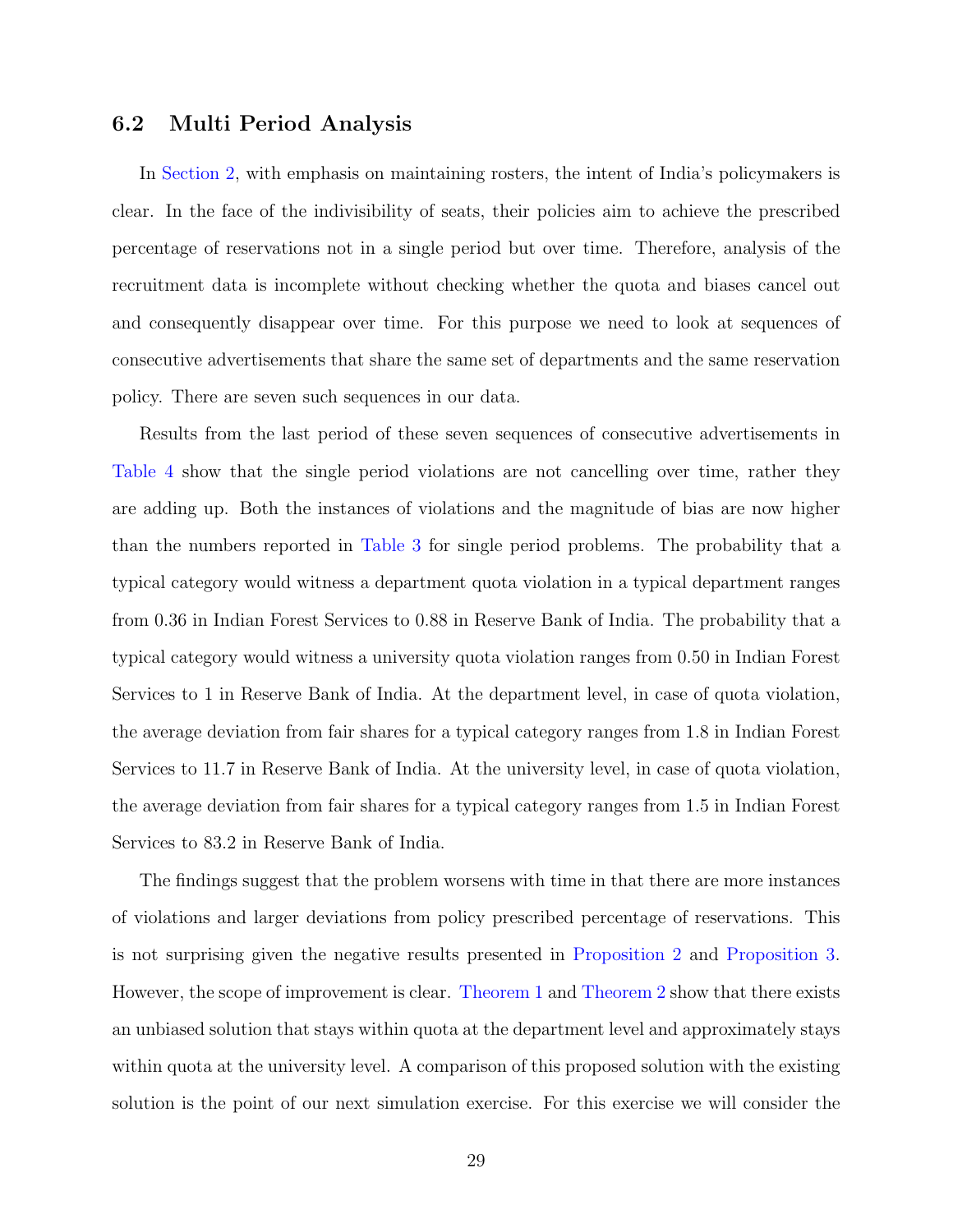<span id="page-29-0"></span>

|                                              |                | Instances of Violations |                | Magnitude of Bias |
|----------------------------------------------|----------------|-------------------------|----------------|-------------------|
|                                              | Total          | Percentage              | Avg.           | Min-Max           |
| Indian Administrative Services: 2005 to 2013 |                |                         |                |                   |
| Department Quota                             | 76             | 79.2%                   | 3.5            | $1 - 14.1$        |
| University Quota                             | $\overline{4}$ | 100%                    | 16.6           | $5.2 - 28$        |
| Indian Administrative Services: 2014 to 2018 |                |                         |                |                   |
| Department Quota                             | 79             | 75.9%                   | 4.1            | $1 - 18.1$        |
| University Quota                             | $\overline{2}$ | 50%                     | $\overline{4}$ | $3.5 - 4.4$       |
| Indian Forest Services: 2011 to 2013         |                |                         |                |                   |
| Department Quota                             | 35             | 36.5%                   | 1.8            | $1 - 3.1$         |
| University Quota                             | $\overline{2}$ | 50%                     | 1.5            | $1.2 - 1.8$       |
| Indian Forest Services: 2015 to 2018         |                |                         |                |                   |
| Department Quota                             | 54             | 51.9%                   | 2.8            | $1.1 - 6.9$       |
| University Quota                             | 3              | 75%                     | 3.1            | $2 - 4.9$         |
| Indian Police Services: 2010 to 2011         |                |                         |                |                   |
| Department Quota                             | 45             | $46.9\%$                | 2.2            | $1-4.2$           |
| University Quota                             | $\overline{4}$ | 100%                    | 2.6            | $1.7 - 3.5$       |
| Indian Police Services: 2014 to 2018         |                |                         |                |                   |
| Department Quota                             | 73             | 70.2%                   | 3.4            | $1.1 - 12.6$      |
| University Quota                             | 3              | 75%                     | $\overline{5}$ | $2 - 7.7$         |
| Reserve Bank of India: 2012 to 2017          |                |                         |                |                   |
| Department Quota                             | 60             | 88.2%                   | 11.7           | $1 - 35.5$        |
| University Quota                             | $\overline{4}$ | 100%                    | 83.2           | 10-166.4          |

#### Table 4: MULTI PERIOD QUOTA VIOLATIONS – STATISTICS

longest sequence of consecutive advertisements in our data: the advertisement of Indian Administrative Services from 2005 to 2013.

The objective of the simulation exercise is to compare the evolution of bias over time under the existing solution with the solution proposed in this paper. For this purpose, we simulate a set of 50 advertisements adhering to the proposed solution and plot the bias at each time period in [Figure 6.](#page-30-0) The top-left panel shows that, for the proposed solution's advertisements, the department bias stays well within the  $[-1, 1]$  interval, that is, there are no quota violations at the department level. In contrast, under the existing (advertised) solution presented in the top-right panel, the bias accumulates over time at the department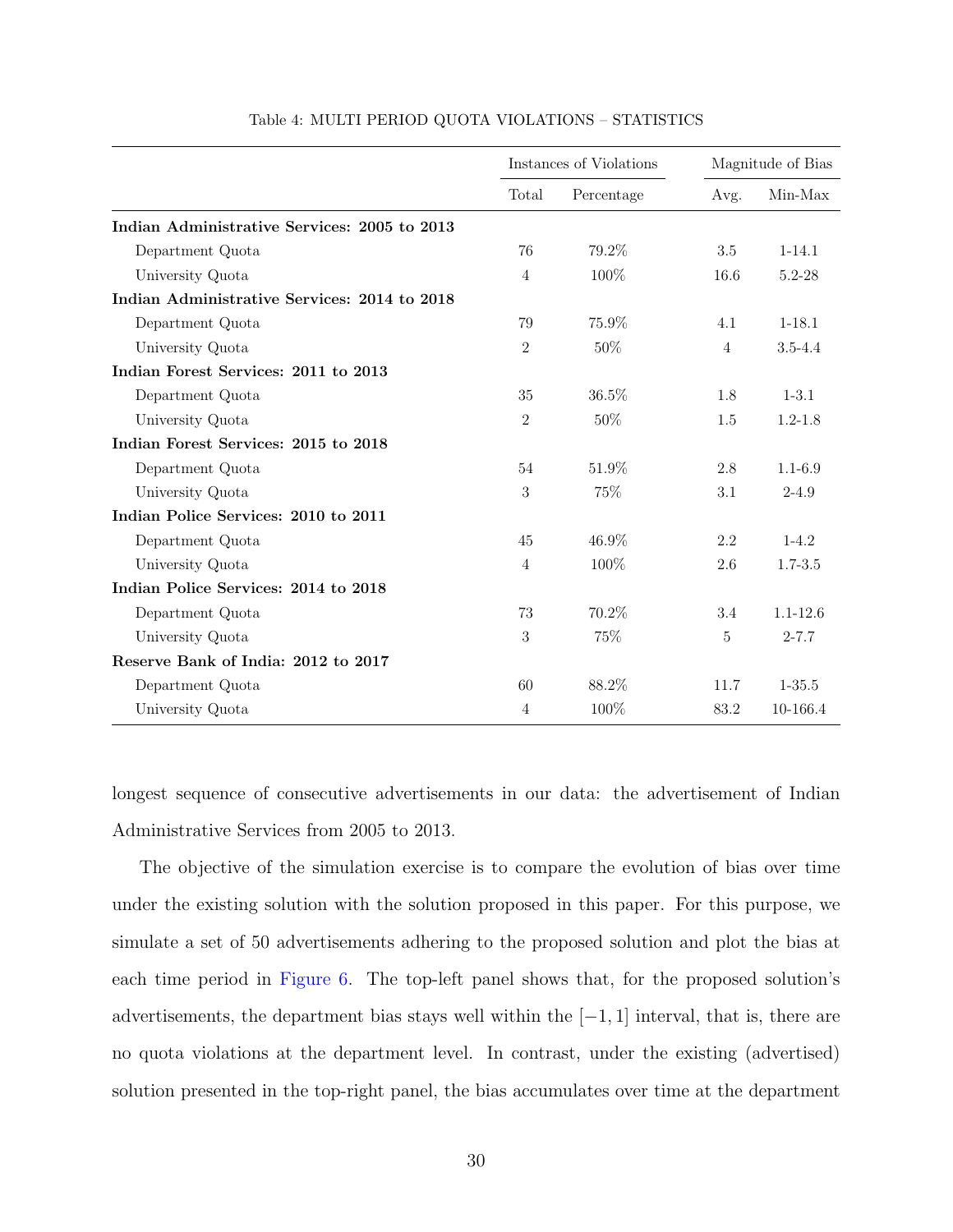level. The bottom-left panel shows that though the university violations occur under the proposed solution, the bias does not add up over time. The significance is apparent when one compares it to the evolution of bias under the existing solution presented in the bottom-right panel.

Figure 6: BIASES OF PROPOSED AND EXISTING SOLUTIONS

# <span id="page-30-0"></span>-8 -4 <sup>0</sup> <sup>4</sup> <sup>8</sup> 2005 2006 2007 2008 2009 2010 2011 2012 2013 2005 2006 2007 2008 2009 2010 2011 2012 2013 Proposed Solution **Existing Solution** Department Bias







Note: Box plots show medians, quartiles, and adjacent values of bias distributions over time.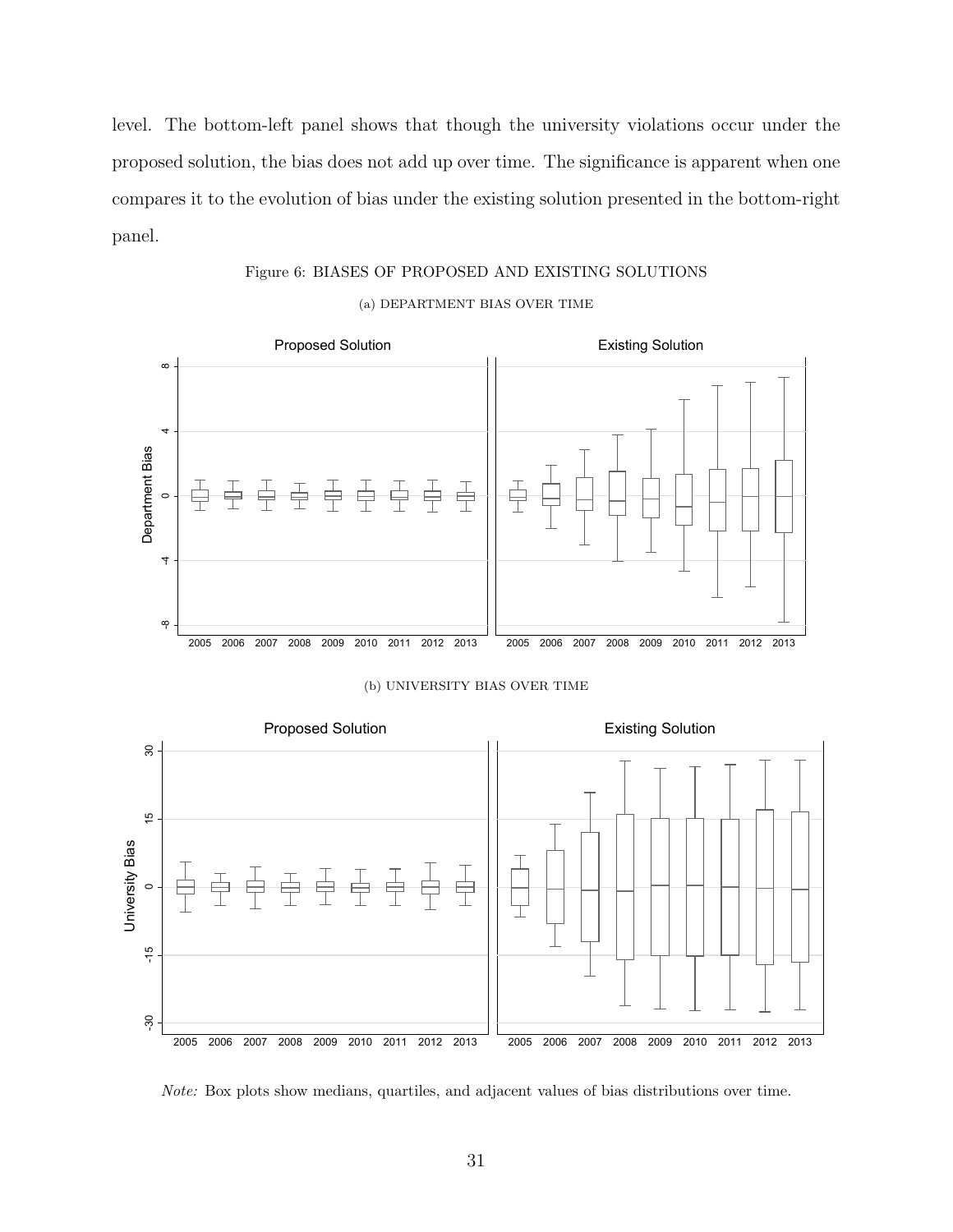# 7 Conclusion

This paper has offered an analysis of two-dimensional reservation problems using the theory of apportionment and rounding problems. We have theoretically and empirically documented the shortcomings of existing solutions and proposed a solution with demonstrable advantages over the existing solutions. From a broader perspective, even though our search for quality solutions is limited to the *staying within quota* property, the analysis here can be viewed as illustrative of substantial scope for improvement in existing procedures for two-dimensional reservation problems.

Our approach is obviously limited and the problem is open to several alternative approaches that deserve extra work. A particular one that deserves mention is the error minimization approach that has yielded a class of methods to solve biproportional apportionment problems [\(Ricca et al.](#page-34-7) [\(2012\)](#page-34-7) and [Serafini and Simeone](#page-34-8) [\(2012\)](#page-34-8)). These methods take a fractional matrix as the target (fair share table in our case) and solve a constrained optimization problem where the objective corresponds to a measure of the error between the solution and the target matrix. Such an approach may pave the way to a richer study of defining and finding appealing solutions to two-dimensional reservation problems.

Our problem also suggests possible extensions in the theory of apportionment. We believe that the multi-period considerations introduced in this paper could be worth exploring in the classic biproportional apportionment problem context of translating electoral votes into parliamentary seats.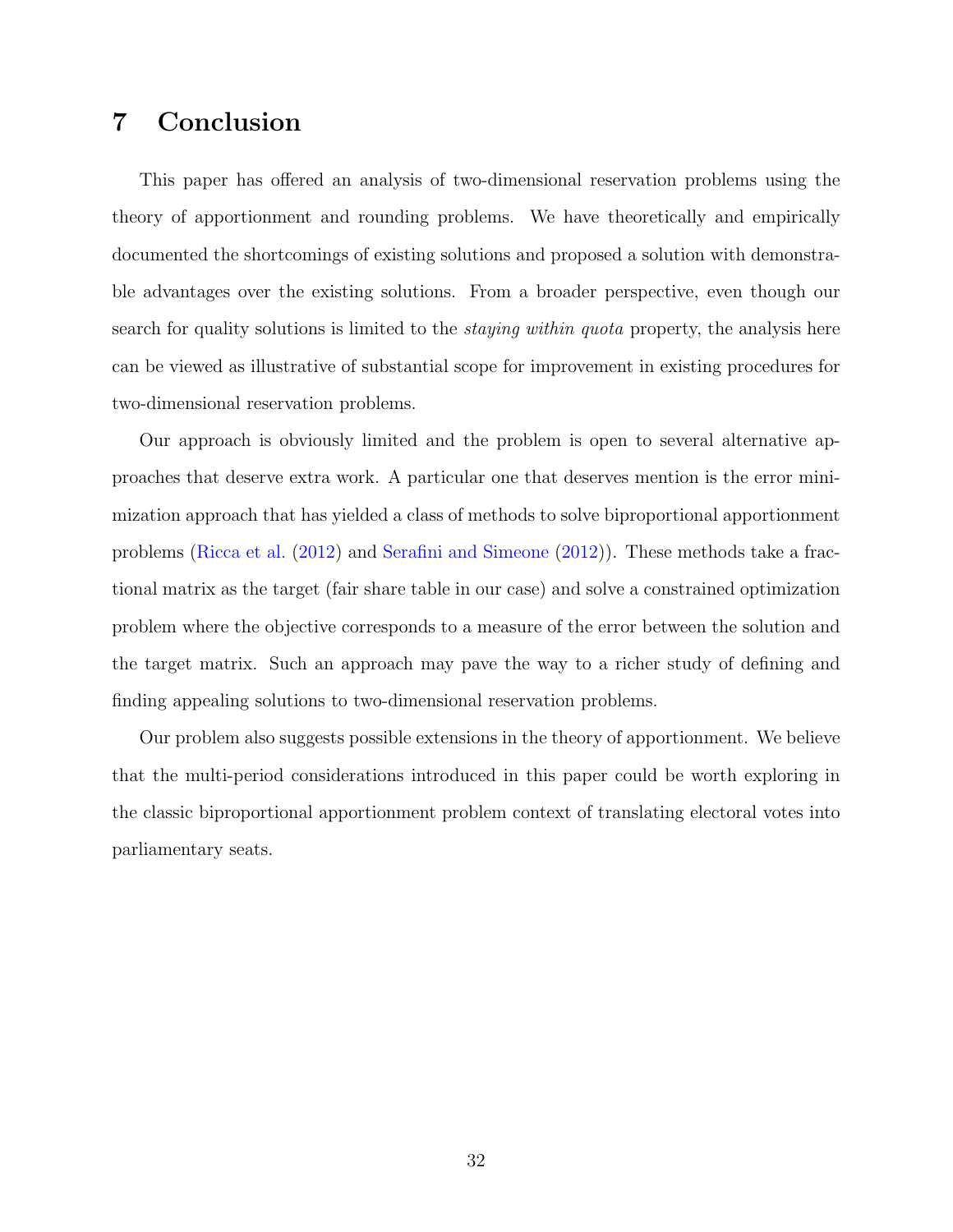# References

- <span id="page-32-4"></span>Abdulkadiroğlu, Atila and Tayfun Sönmez, "School choice: A mechanism design approach," American Economic Review, 2003, 93 (3), 729–747.
- <span id="page-32-5"></span>Ageev, Alexander A and Maxim I Sviridenko, "Pipage rounding: A new method of constructing algorithms with proven performance guarantee," Journal of Combinatorial Optimization, 2004, 8 (3), 307–328.
- <span id="page-32-9"></span><span id="page-32-7"></span>Ahle, Thomas D, "Asymptotic Tail Bound and Applications," 2017.
- Akbarpour, Mohammad and Afshin Nikzad, "Approximate random allocation mechanisms," The Review of Economic Studies, 2020.
- <span id="page-32-1"></span>Balinski, Michel L and Gabrielle Demange, "Algorithms for proportional matrices in reals and integers," Mathematical Programming, 1989, 45 (1-3), 193–210.
- <span id="page-32-2"></span> $\Box$  and  $\Box$ , "An axiomatic approach to proportionality between matrices," Mathematics of Operations Research, 1989, 14 (4), 700–719.
- <span id="page-32-0"></span>and H Peyton Young, Fair representation: meeting the ideal of one man, one vote, Brookings Institution Press, 2010.
- <span id="page-32-6"></span>Budish, Eric, Yeon-Koo Che, Fuhito Kojima, and Paul Milgrom, "Designing random allocation mechanisms: Theory and applications," American Economic Review, 2013, 103 (2), 585–623.
- <span id="page-32-8"></span>Chernoff, Herman et al., "A measure of asymptotic efficiency for tests of a hypothesis based on the sum of observations," The Annals of Mathematical Statistics, 1952, 23 (4), 493–507.
- <span id="page-32-3"></span>Cox, Lawrence and Lawrence Ernst, "Controlled rounding," INFOR: Information Systems and Operational Research, 1982, 20 (4), 423–432.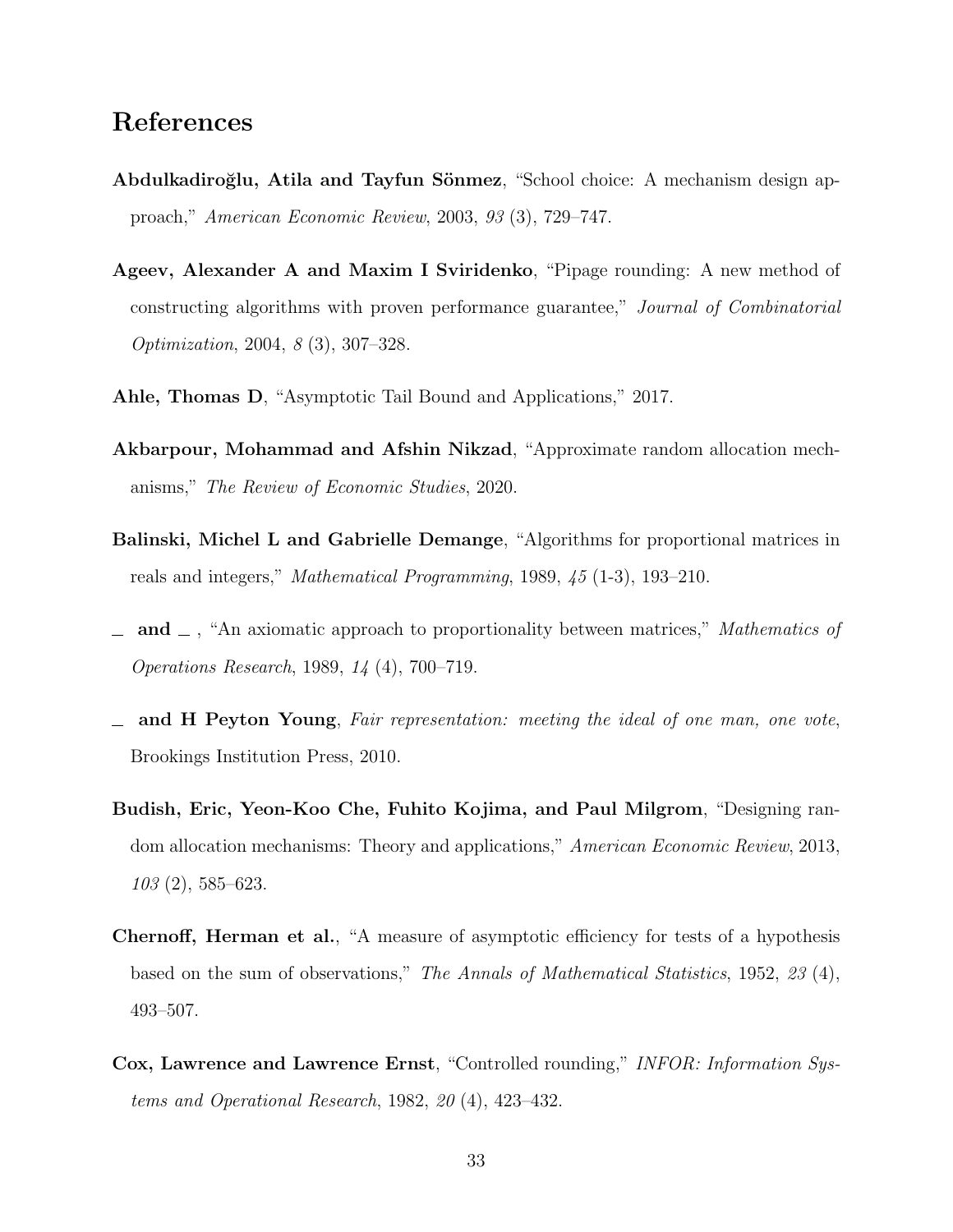- <span id="page-33-0"></span>Cox, Lawrence H, "A constructive procedure for unbiased controlled rounding," Journal of the American Statistical Association, 1987, 82 (398), 520–524.
- <span id="page-33-6"></span>Dur, Umut, Parag Pathak, and Tayfun Sönmez, "Explicit vs. Statistical Preferential Treatment in Affirmative Action: Theory and Evidence from Chicago's Exam Schools." forthcoming," Journal of Economic Theory, 2019.
- <span id="page-33-5"></span> $\sim$ , Scott Duke Kominers, Parag A Pathak, and Tayfun Sönmez, "Reserve design: Unintended consequences and the demise of Boston's walk zones," Journal of Political Economy, 2018, 126 (6), 2457–2479.
- <span id="page-33-4"></span>Echenique, Federico and M Bumin Yenmez, "How to control controlled school choice," American Economic Review, 2015, 105 (8), 2679–94.
- <span id="page-33-9"></span>Edmonds, Jack, "Submodular functions, matroids, and certain polyhedra," in "Combinatorial Optimization—Eureka, You Shrink!," Springer, 2003, pp. 11–26.
- <span id="page-33-3"></span>Ehlers, Lars, Isa E Hafalir, M Bumin Yenmez, and Muhammed A Yildirim, "School choice with controlled choice constraints: Hard bounds versus soft bounds," Journal of Economic Theory, 2014, 153, 648–683.
- <span id="page-33-8"></span>Gandhi, Rajiv, Samir Khuller, Srinivasan Parthasarathy, and Aravind Srini**vasan**, "Dependent rounding and its applications to approximation algorithms," Journal of the ACM (JACM), 2006, 53 (3), 324–360.
- <span id="page-33-7"></span>Gassner, Marjorie, "Two-dimensional rounding for a quasi-proportional representation," European Journal of Political Economy, 1988, 4 (4), 529–538.
- <span id="page-33-2"></span>Hafalir, Isa E, M Bumin Yenmez, and Muhammed A Yildirim, "Effective affirmative action in school choice," Theoretical Economics, 2013, 8 (2), 325–363.
- <span id="page-33-1"></span>Kojima, Fuhito, "School choice: Impossibilities for affirmative action," Games and Economic Behavior, 2012, 75 (2), 685–693.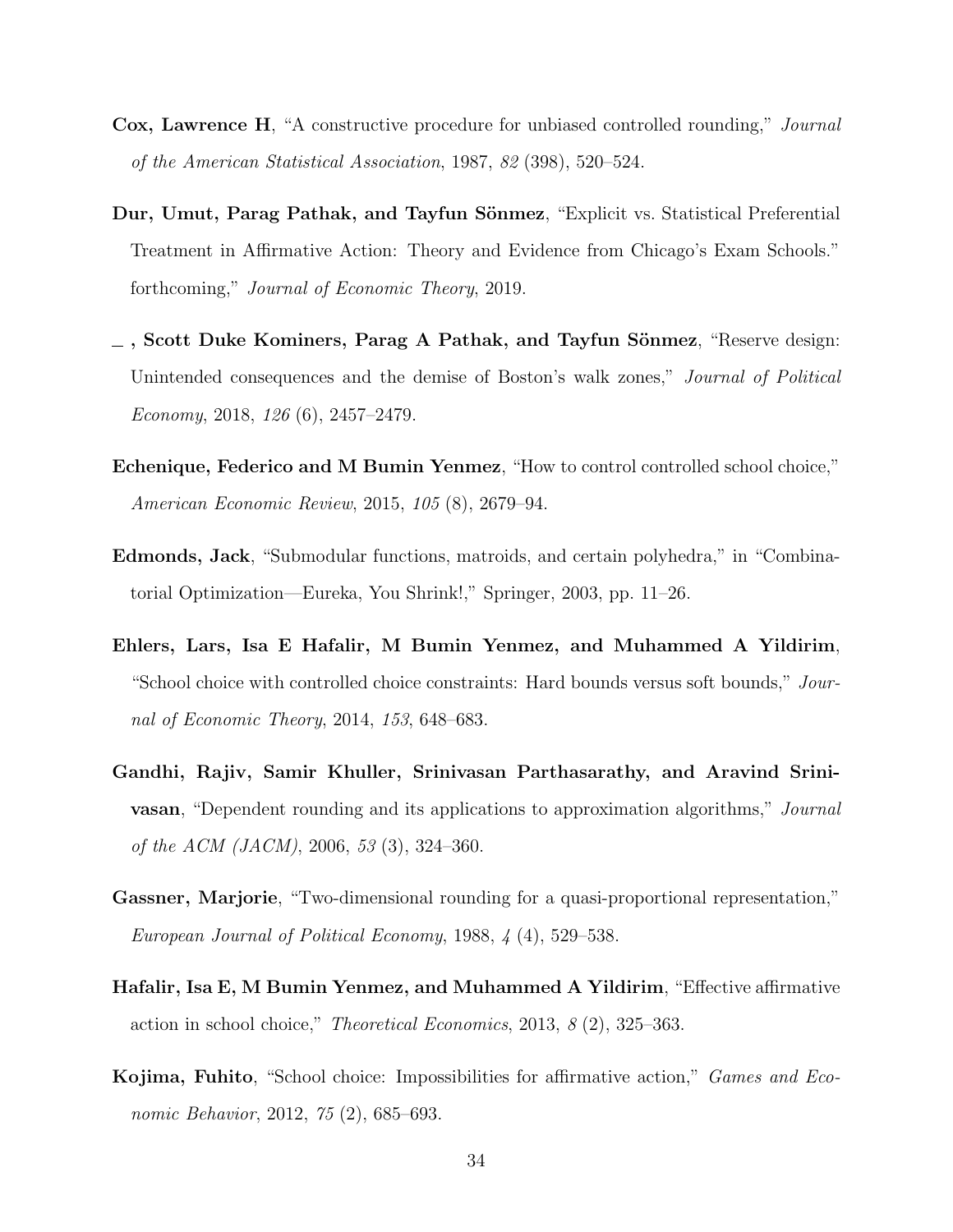- <span id="page-34-4"></span>Lari, Isabella, Federica Ricca, and Andrea Scozzari, "Bidimensional allocation of seats via zero-one matrices with given line sums," Annals of Operations Research, 2014,  $215(1), 165-181.$
- <span id="page-34-3"></span>Maier, Sebastian, Petur Zachariassen, and Martin Zachariasen, "Divisor-based biproportional apportionment in electoral systems: A real-life benchmark study," Management Science, 2010, 56 (2), 373–387.
- <span id="page-34-6"></span>Pukelsheim, Friedrich, Proportional representation, Springer, 2017.
- <span id="page-34-5"></span>Pycia, Marek and M Utku Unver, "Decomposing random mechanisms," Journal of Mathematical Economics, 2015, 61, 21–33.
- <span id="page-34-7"></span>Ricca, Federica, Andrea Scozzari, Paolo Serafini, and Bruno Simeone, "Error minimization methods in biproportional apportionment,"  $Top$ , 2012, 20 (3), 547–577.
- <span id="page-34-8"></span>Serafini, Paolo and Bruno Simeone, "Parametric maximum flow methods for minimax approximation of target quotas in biproportional apportionment," Networks, 2012, 59 (2), 191–208.
- <span id="page-34-0"></span>Sönmez, Tayfun and M Bumin Yenmez, "Constitutional implementation of reservation policies in India," 2019.
- <span id="page-34-1"></span> $\Box$  and  $\Box$ , "Can Economic Theory be Informative for the Judiciary? Affirmative Action in India via Vertical and Horizontal Reservations," 2021.
- <span id="page-34-2"></span>Young, H Peyton, *Equity: in theory and practice*, Princeton University Press, 1995.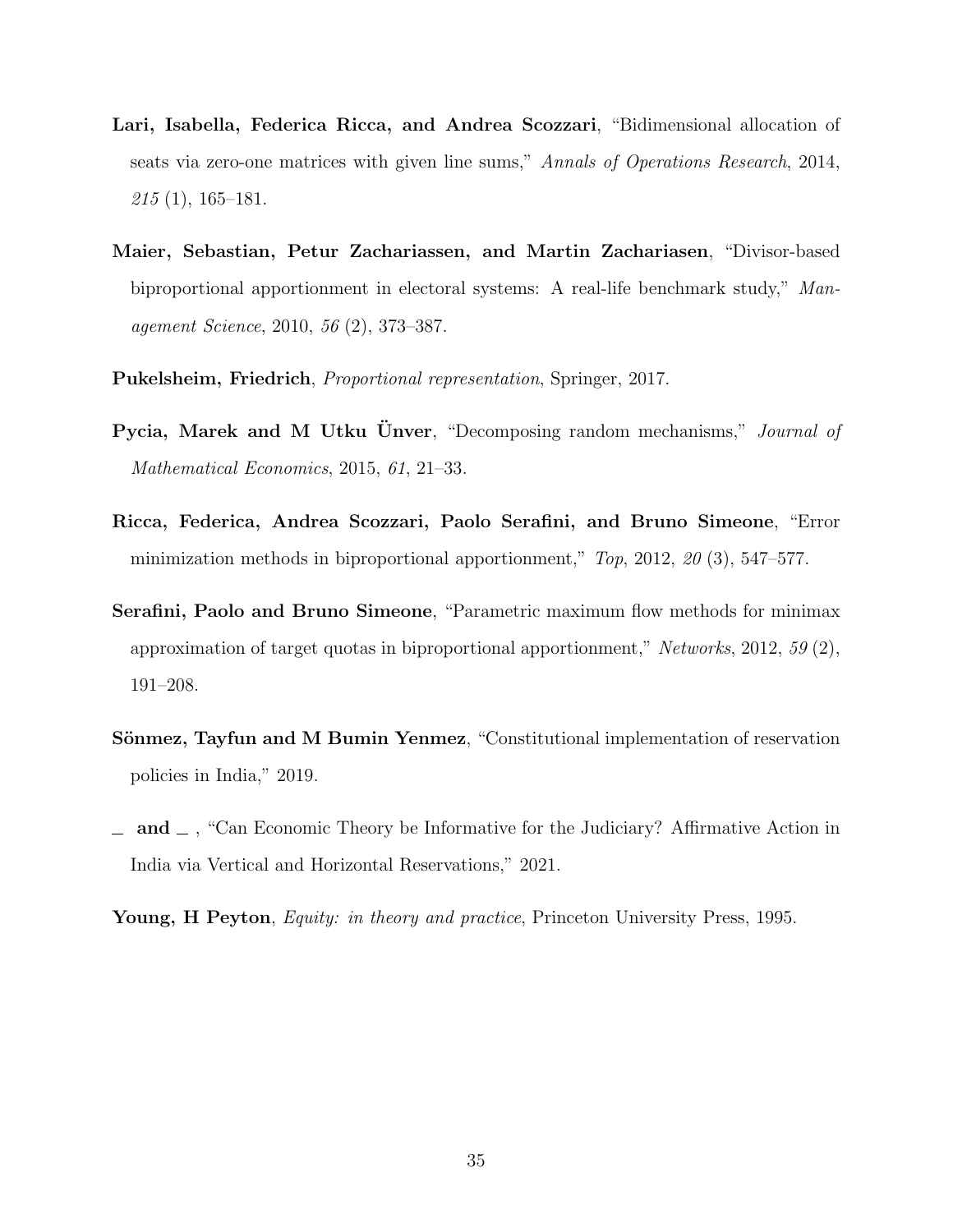# Appendices for Online Publication

# <span id="page-35-0"></span>A Proofs

## Proof of [Theorem 1](#page-22-1)

The proof is constructive and has two parts. We first define the Roster-Finding Algorithm, which takes a reservation scheme vector as inputs and generates a random roster as an output, that is, a lottery over rosters.We then assign the random roster to each department independently. The random roster is constructed such that if every department follows it, the induced solution stays within the department quota. We denote this solution as our lottery solution  $\phi^*$ . We, lastly, show that the lottery solution  $\phi^*$  is unbiased.

*Proof of [Theorem 1.](#page-22-1)* Let C be the set of categories and  $\boldsymbol{\alpha} = [\alpha_j]_{j \in \mathcal{C}}$  be the reservation scheme. Let P represent the given reservation scheme as a  $k \times n$  two-way table, where the rows denote the index of the seats and the columns denote the categories. The internal entry  $p_{ij}$  equals to  $\alpha_j$  for every  $(i, j)$ . Let assume that for each column, entries sum up to an integer (if there is a common multiplier for fractions in the reservation scheme vector, then such k exists).<sup>19</sup> The output of the algorithm will be an integral table that define how a department reserves its positions over time, i.e., a roster. We next construct a set of constraints that bounds the elements of the table P.

For each constraints K, let  $p_K$  and  $\bar{p_K}$  be the floor and ceiling of the constraint. That is,  $p_K = \left[\sum_{(i,j)\in K} p_{ij}\right]$  and  $\bar{p_K} = \left[\sum_{(i,j)\in K} p_{ij}\right]$ . We will consider tables P' that satisfying, for each  $K$ ,

$$
\underline{p_K} \le \sum_{(i,j)\in K} p'_{ij} \le \bar{p_K}.
$$

We have three types of constraints. Internal constraints make sure that each internal

<sup>&</sup>lt;sup>19</sup>The generalization to non-integer sums is made by constructing an extended table  $P'$  in a way that is equivalent to P except the last row. The last row of  $P'$  is generated by taking 1- fractional part of the column totals (similar to how the extended table is created in the algorithm given for proof of [Proposition 1\)](#page-20-1).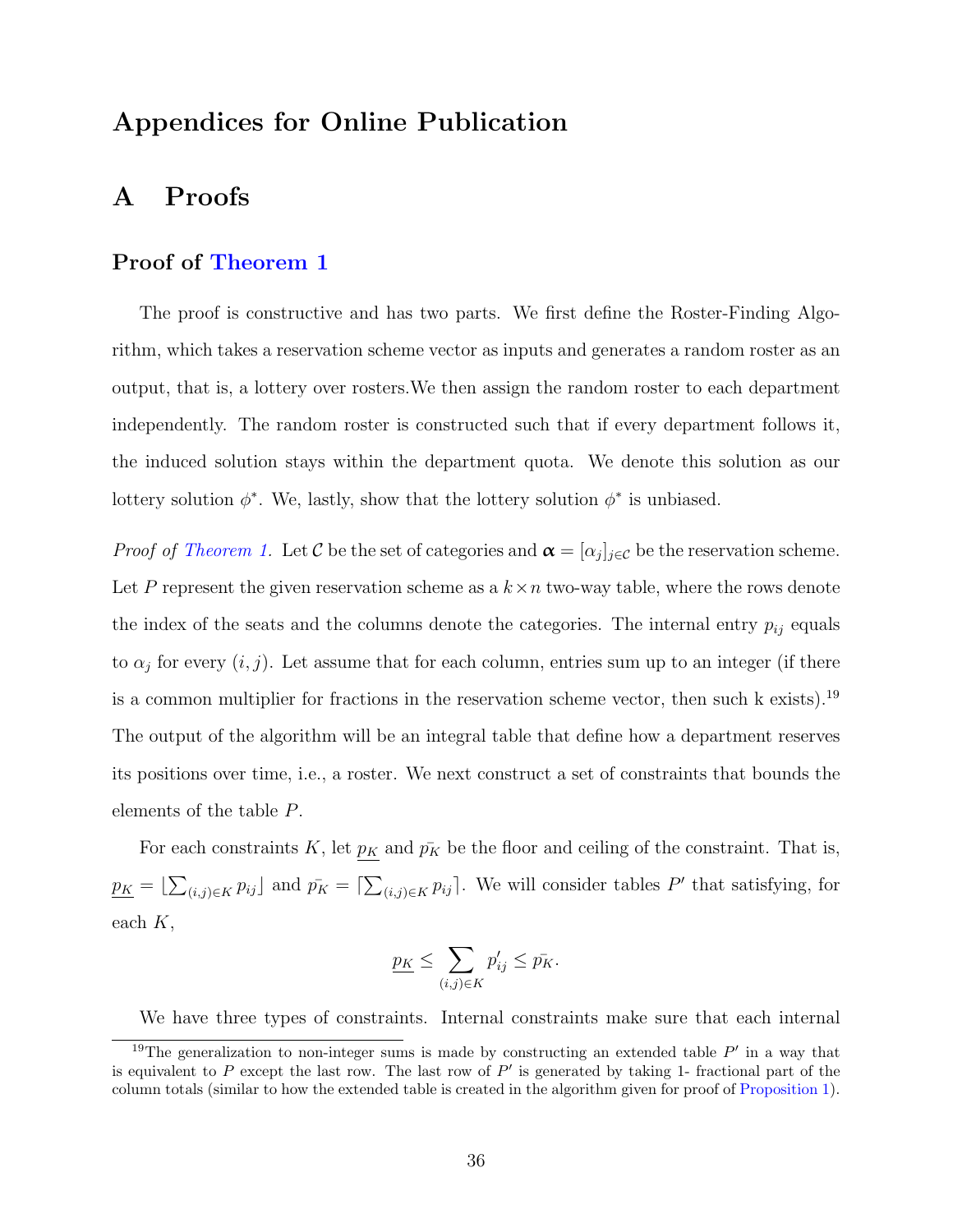entry can be either 1 or 0. Row sums are required to be one since every position is assigned to exactly one category. Column constraints make sure that difference between cumulative some of positions given to a category and cumulative fair shares is less than one.

Let  $\mathcal{K}_I$  be the internal constraints, i.e.,  $0 \leq p'_{ij} \leq 1$  for every  $(i, j)$ . Let  $k_{ij} := \{(i, j)\}\$ denote such constraint. Let  $\mathcal{K}_R$  be the set of row constraints, i.e.,  $\sum_{j\in\mathcal{C}} p'_{ij} = 1$  for every *i*. Let  $R_i := \{(i, j) | j \in \mathcal{C}\}\$  denote such constraint. Let  $\mathcal{K}_C$  be the set of column constraints, i.e.,  $\left| \sum_{i\leq l} p_{ij} \right| \leq \sum_{i\leq l} p'_{ij} \leq \left[ \sum_{i\leq l} p_{ij} \right]$  for every  $2 \leq l \leq n$  and  $j \in \mathcal{C}$ . Let  $C_{lj} := \{(i,j) | i \leq l\}$ denote such constraint.

We next create a flow network. The set of vertices consists of the source, the sink, vertices for each  $k \in \mathcal{K}_I$ , each  $R \in \mathcal{K}_R$ , and for each  $C \in \mathcal{K}_C$ . The following rule governs the placement of directed edges:

- 1. A directed edge from source  $C_{nj}$  for every  $j \in \mathcal{C}$ .
- 2. A directed edge from  $C_{lj}$  to  $k_{lj}$  and  $C_{l-1j}$  for every  $l \geq 3$  and  $j \in \mathcal{C}$ .
- 3. A directed edge from  $C_{2j}$  to  $k_{2j}$  and  $k_{1j}$  for every  $j \in \mathcal{C}$ .
- 4. A directed edge from  $k_{ij}$  to  $R_i$  for every  $(i, j)$ .
- 5. A directed edge from  $R_i$  to sink for every i.

Note that the constraint structure for  $\mathcal{K}_C \cup \mathcal{K}_I$  and  $\mathcal{K}_R \cup \mathcal{K}_I$  are hierarchical. A set of constraints K is **hierarchical** if, for every pair of constraints K' and K'', we have that  $K'\subset K''$  or  $K''\subset K'$  or  $K'\cap K''=\emptyset$ .

We next associate flow with each edge. Notice that there is only one incoming edge for each vertex  $K \in \mathcal{K}_C \cup \mathcal{K}_I$ . And, there is only one outgoing edge for each vertex  $K \in \mathcal{K}_R \cup \mathcal{K}_I$ . Observe that it is because of the hierarchical sets of constraints. Therefore, it is sufficient to associate incoming flows for each vertex  $K \in \mathcal{K}_C \cup \mathcal{K}_I$  and outgoing flows for each vertex  $K \in \mathcal{K}_R \cup \mathcal{K}_I$ . For each vertex  $K \in \mathcal{K}_C \cup \mathcal{K}_I$ , the incoming flow is equal to  $\sum_{(i,j) \in K} p_{ij}$ . For each vertex  $K \in \mathcal{K}_R \cup \mathcal{K}_I$ , the outgoing flow is equal to  $\sum_{(i,j) \in K} p_{ij}$ . Furthermore, the flow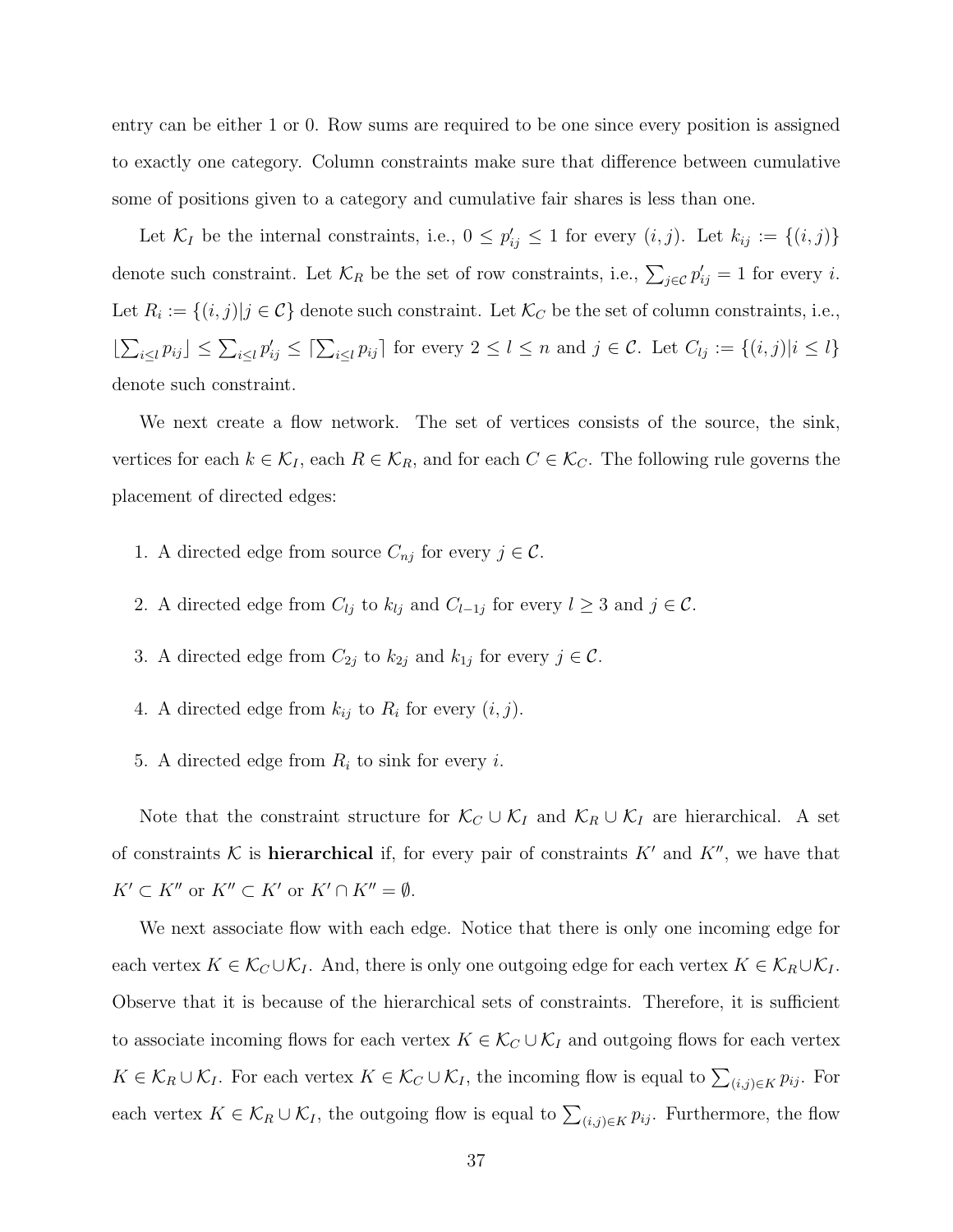association ensures that the amount of incoming flow is equal to the amount of outgoing flow for each vertex.

Notice that we map table  $P$  with the constraint structures to a flow network. In addition, the mapping is injective. As long as the constraints are still satisfied after the transformation, every transformation in the flow network can be mapped back to table P.

**Definition 5.** We call the pair of tables  $(P^1, P^2)$  a **decomposition** of table P, if

- 1. there exists  $\beta \in (0,1)$  such that  $P = \beta P^1 + (1-\beta)P^2$ ,
- 2. for each constraint K,  $\underline{p_K} \leq \sum_{(i,j)\in K} p_{ij}^l \leq \overline{p_K}$  for  $l = 1, 2$ , and
- 3. table  $P^1$  and  $P^2$  have more number of integral entries than table  $P$ .

The following constructive algorithm has two parts. We first find a cycle of fractional edges in the network flow. We then alter the flow of edges in two different ways until one edge becomes integral. It will provide us a decomposition of table P.

#### Roster-Finding Algorithm

Repeat the following as long as the flow network contains a fractional edge:

Step 1: Choose any edge that has fractional flow. Since the total inflow equals to total outflow for each vertex, there will an adjacent edge that has fractional flow. Continue to add new edges with fractional flows until a cycle is formed.

**Step 2:** Modify the flows in the cycle in two ways to create  $P^1$  and  $P^2$ :

- 1. First way: the flow of each forward edge is increased and the flow of each backward edge is decreased at the same rate until at least one flow reaches an integer value. Record the amount of adjustment as  $d_-\$ . Map back the resulting flow network to a two way table. Denote the table as  $P^1$ .
- 2. Second way: the flow of each forward edge is decreased and the flow of each backward edge is increased at the same rate until at least one flow reaches an integer value. Record the amount of adjustment as  $d_{+}$ . Map back the resulting flow network to a two way table. Denote the table as  $P^2$ .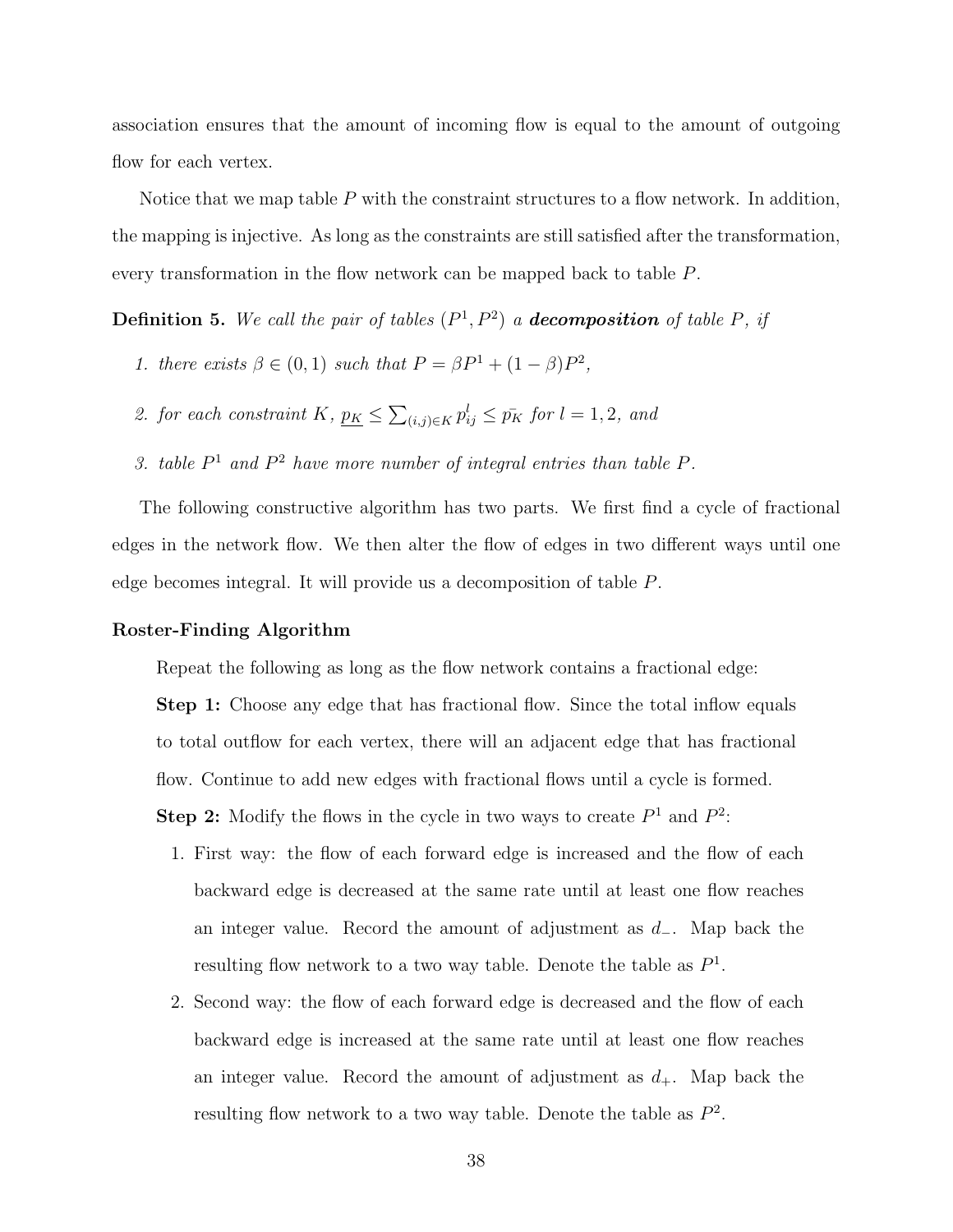- 3. Set  $\beta = \frac{d_{-}}{d_{-}+d_{-}}$  $\frac{d_+}{d_-+d_+}$ .
- 4. The pair of tables  $(P^1, P^2)$  is a decomposition of table P, where  $P = \beta P^1 +$  $(1 - \beta)P^2$ .

The algorithm creates a lottery over integral two-way tables that share the same constraint structure as table  $P^{20}$ . Assume that  $\overline{P}$  is an integral table constructed by the algorithm, and its compound probability is  $\gamma$ . We construct a roster by each of these integral tables as follows. For each internal entry of table  $\overline{P}$ , if  $\overline{p}_{ij} = 1$  then assign  $\sigma(i) = c_j$ . We next assign probability  $\gamma$  to roster  $\sigma$ . Thus, we obtain a random roster.

Notice that the expected number seats for each category  $j$  in the first q seats equals to  $q\alpha_j$  for  $q = 1, 2, \ldots$ . We next create the induced lottery solution  $\phi^*$  for the problem of reservation in two dimensions as follows. We assign the random roster to each department. Each department then reserves positions according to the roster realized from the lottery. For example, if roster  $\sigma$  is realized for department i then, the number of positions reserved in department *i* in period-1 is determined by  $\sigma(1), \ldots, \sigma(q_i)$ . The number of positions reserved in department *i* in period 2 is determined by  $\sigma(q_i^1 + 1), \ldots, \sigma(q_i^1 + q_i^2)$ .

We next show that the lottery solution  $\phi^*$  is unbiased. Given the lottery solution  $\phi^*$  and a a sequence of fair share tables  $Y^t = (X^1, \ldots, X^t)$ , we denote the outcome of the lottery solution by the random variable  $Z<sup>t</sup>$ . We know that the expected number of positions reserved to category *j* in department *i* until period-t is  $E(z_{ij}^t) = \sum_{s \leq t} q_i^s \alpha_j$ . Moreover, the internal entry  $x_{ij}^t$  of fair share table  $X^t$  also equals to  $\sum_{s\leq t} q_i^s \alpha_j$ . Thus, the lottery solution  $\phi^*$  is unbiased.

 $\blacksquare$ 

This proves the theorem.

## An example for [Theorem 1](#page-22-1)

To make the Roster-Finding Algorithm easier to understand and show the whole procedure that constructs the lottery solution  $\phi^*$ , we show an example.

<sup>&</sup>lt;sup>20</sup>Moreover, the expected table equals to table  $P$ .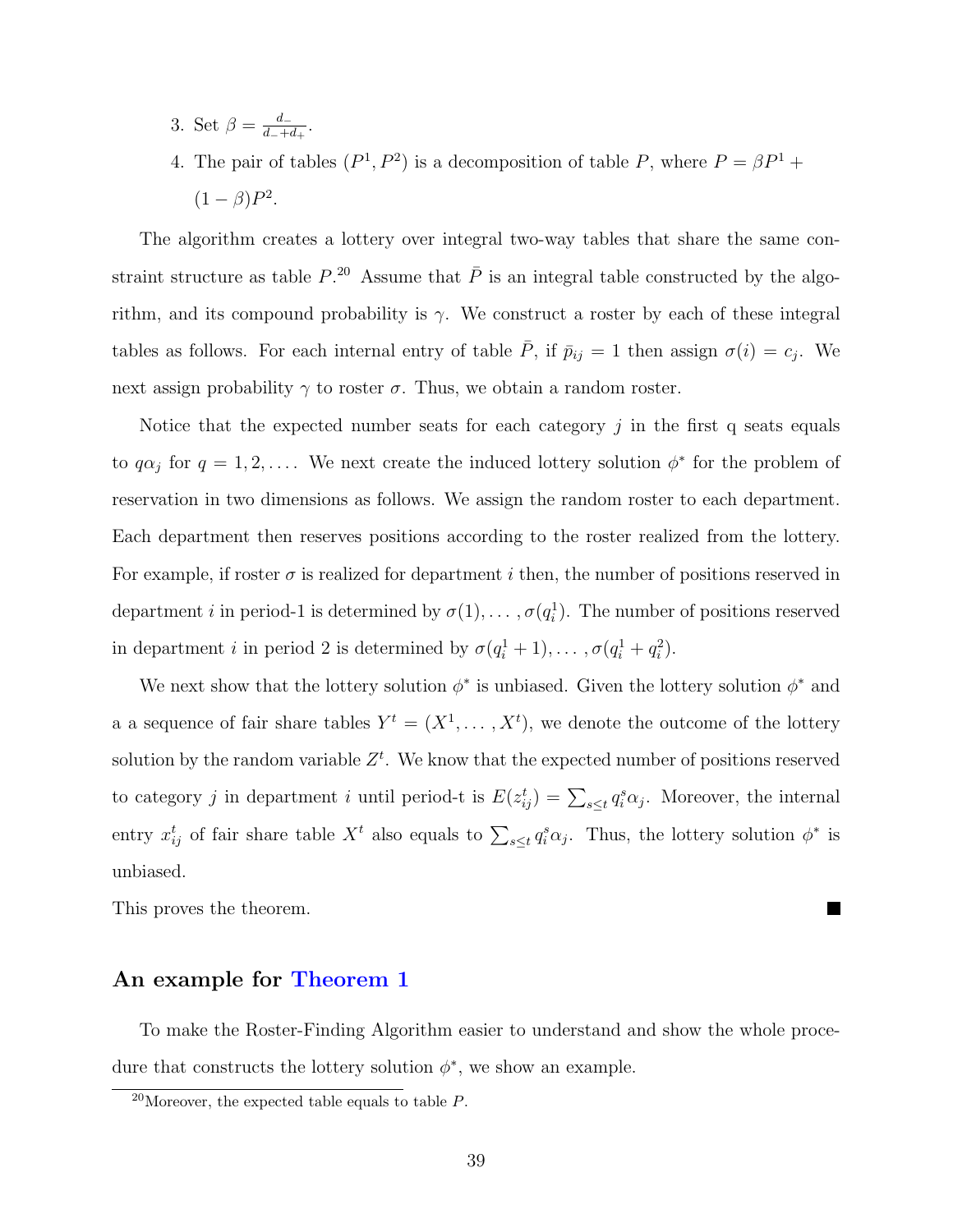Consider a university where there are two categories  $\mathcal{C} = \{c_1, c_2\}$  and the reservation scheme is  $\boldsymbol{\alpha} = (\alpha_1, \alpha_2) = (1/3, 2/3)$ . Suppose we wish to implement the reservation scheme in a problem of reservation in two dimensions. We represent the given reservation scheme as a two-way table P, where the rows denote the index of the positions and the columns denote the categories. Each internal entry  $p_{ij} = \alpha_j$ . The output of the algorithm will be an integral table that define how a department reserves its positions over time, i.e., a roster.

There are three positions for easy illustration.<sup>21</sup> However, this method works for more general (total 3k positions, where  $k = 1, 2, \ldots$ ) cases. The example table P is

$$
P = \begin{array}{c|c|c} 1/3 & 2/3 & 1 \\ 1/3 & 2/3 & 1 \\ \hline 1/3 & 2/3 & 1 \\ \hline 1 & 2 & 3 \end{array}
$$

[Figure 7](#page-40-0) illustrates the constraint structure. Column constraints are  $C_{31} = \{k_{11}, k_{21}, k_{31}\},\$  $C_{21} = \{k_{11}, k_{21}\}, C_{32} = \{k_{12}, k_{22}, k_{32}\}, \text{ and } C_{22} = \{k_{12}, k_{22}\}, \text{ and row constraints are } R_1 =$  ${k_{11}, k_{12}}, R_2 = {k_{21}, k_{22}}, \text{ and } R_3 = {k_{31}, k_{32}}.$ 

The two-way table P with the constraints is then represented as a network flow. Starting from the source, the flows first pass through the sets in column constraints, which are arranged in descending order of set-inclusion. That is, for example,  $C_{31} \supset C_{21} \supset k_{11}$ . This explains the flow network on the left side of [Figure 8,](#page-40-1) where the numbers on the edges represent the flows. The flows then proceed along the directed edges that represent the setinclusion tree, eventually reaching the singleton sets. That is, for example,  $k_{11} \subset R_1$ . This explains the flow network on the right side of [Figure 8.](#page-40-1)

In the flow network, note that the flow associated with each edge reflects the totals of elements in the corresponding set. And, the flow arriving at each vertex equals the flow leaving that vertex. Now we are ready to present the algorithm. The algorithm will conserve these two properties while constructively find new flow network with fewer fractional

<sup>21</sup>Using the common multiple of the fractions in the reservation scheme, three in our case, also helps to understand.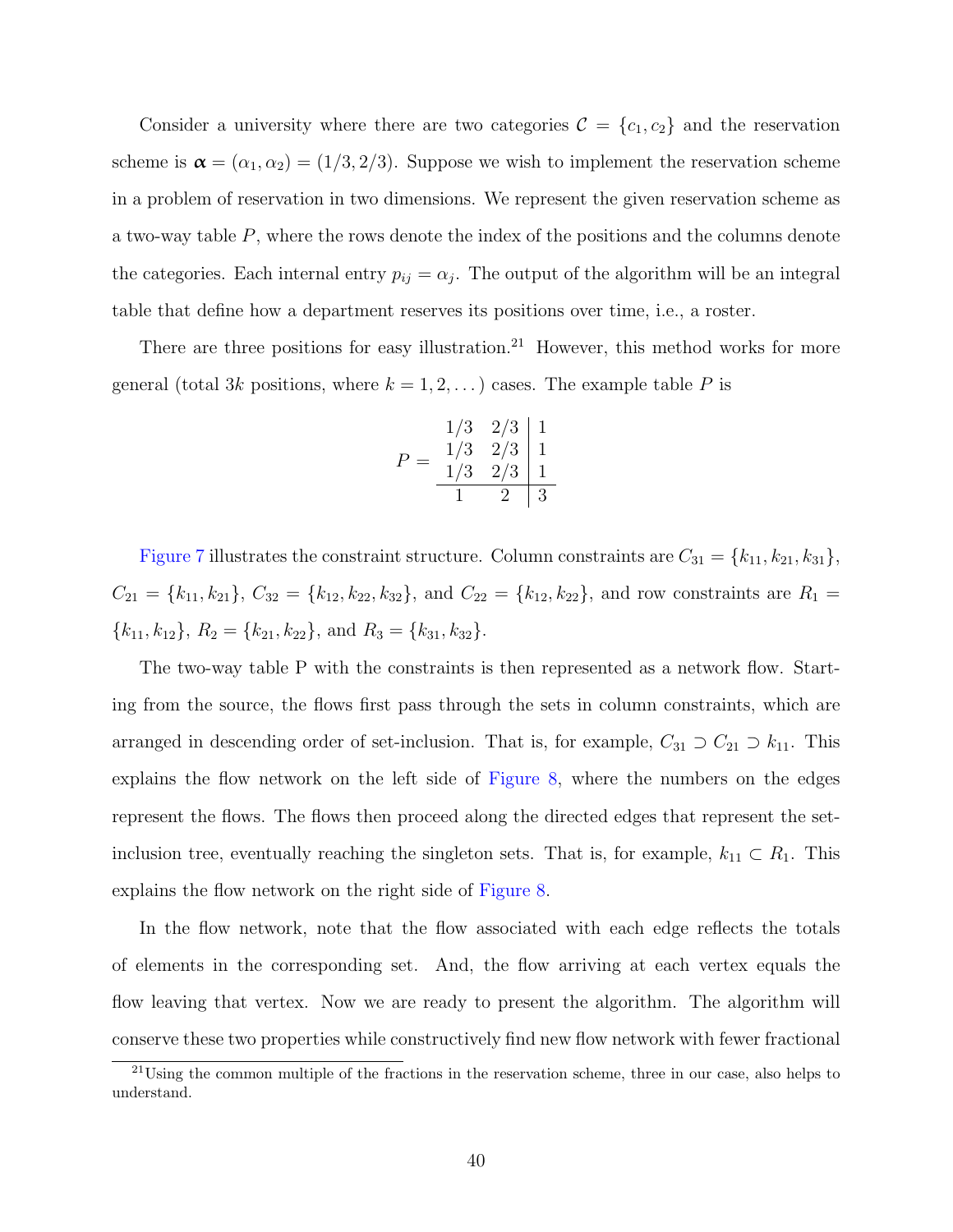<span id="page-40-0"></span>Figure 7: CONSTRAINT STRUCTURE OF THE EXAMPLE  ${\cal P}$ 



(a) INTERNAL CONSTRAINTS



Figure 8: FLOW NETWORK REPRESENTATION OF THE EXAMPLE  $\boldsymbol{P}$ 

<span id="page-40-1"></span>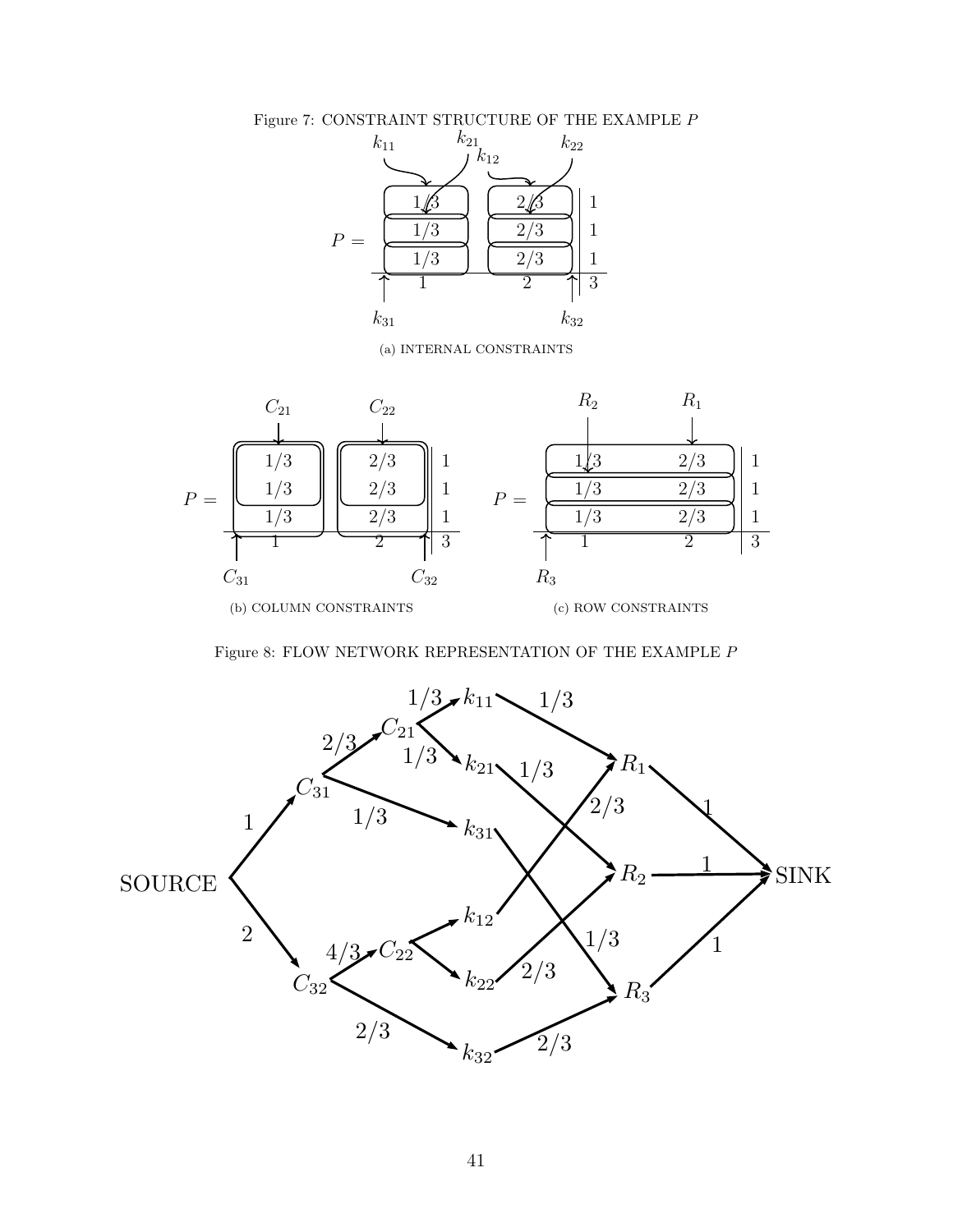elements.

We first identify a cycle of edges with fractional flows. Choosing any fractional edge, say  $(C_{31}, k_{31})$ , we find another fractional edge that is neighbor to  $k_{31}$ . If a vertex has a fractional edge then it has to have another fractional edge: since total inflow equals to outflow for every vertices(except source and sink), we would have a contradiction. We continue to add new fractional edges until we form a cycle. In our example, the cycle of fractional edges is  $C_{31} \rightarrow^{1/3} k_{31} \rightarrow^{1/3} R_3 \leftarrow^{2/3} k_{32} \leftarrow^{2/3} C_{32} \rightarrow^{4/3} C_{22} \dots \leftarrow^{2/3} C_{31}$ . We illustrates this cycle in [Figure 9](#page-41-0) with dashed lines.



<span id="page-41-0"></span>

Next, we alter the cycle's edge flows. We first increase the flow of each forward edge while decreasing the flow of each backward edge at the same time until at least one flow reaches an integer value. A table  $P_1$  is created as a result of the resulting network flow. In the example, flows along all forward edges increase from  $2/3$  to  $1, 1/3$  to  $2/3$ , and  $4/3$  to  $5/3$ , while flows along all backward edges decrease from  $1/3$  to 0 and  $2/3$  to  $1/3$ . The adjustment is  $d_+ = 1/3$ . Next, the flows of the edges in the cycle are readjusted in the opposite direction,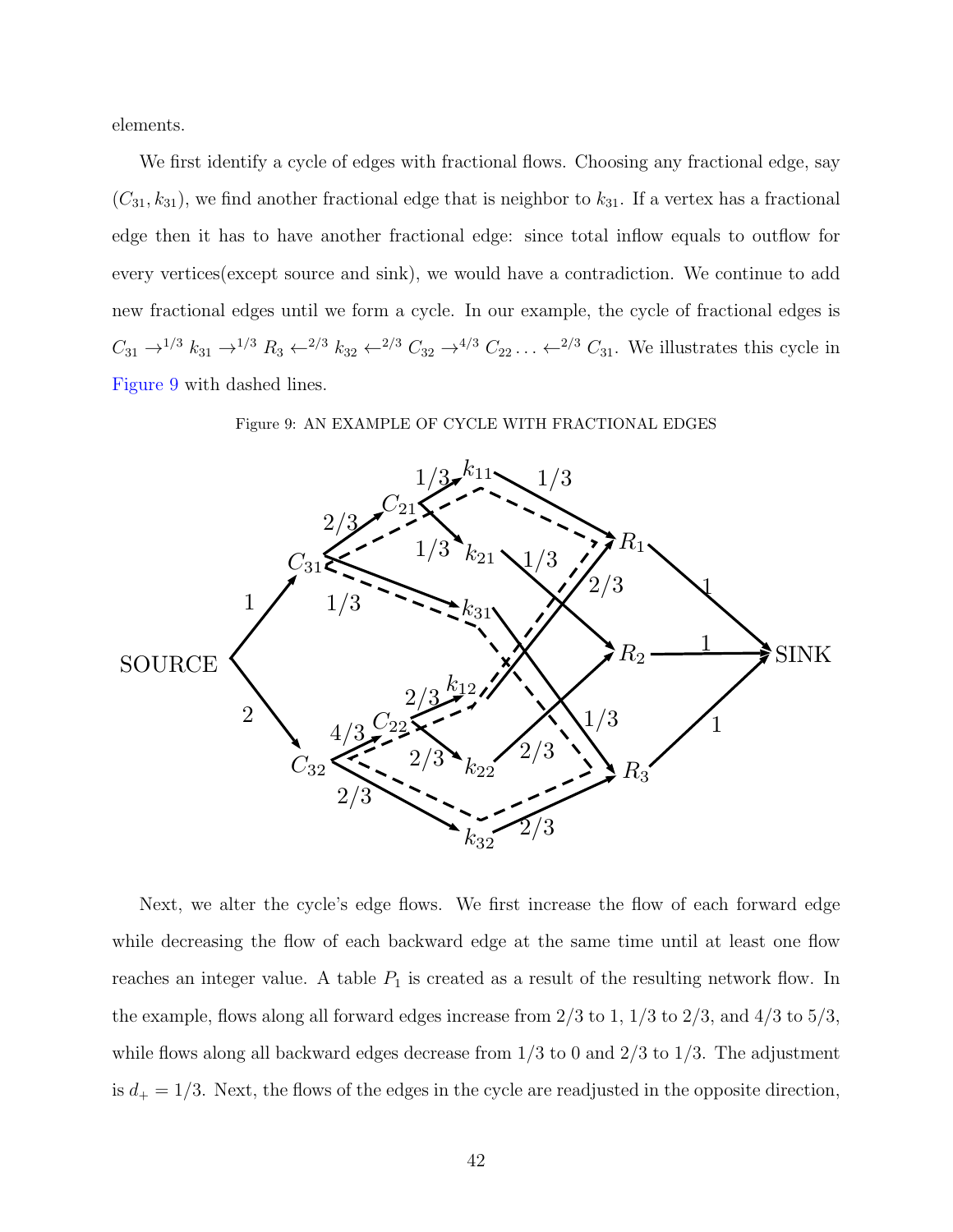increasing those with backward edges and lowering those with forward edges in an analogous way, resulting in a new table  $P_2$ . In the example, flows along all forward edges decrease from  $2/3$  to  $1/3$ ,  $1/3$  to 0, and  $4/3$  to 1, while flows along all backward edges increase from  $1/3$ to 2/3 and 2/3 to 1. The adjustment is  $d_$  = 1/3.

Now, we can decompose P into these two tables, i.e.,  $P = \frac{d}{d+1}$  $\frac{d_{-}}{d_{-}+d_{+}}P_{1}+\frac{d_{+}}{d_{-}+e_{-}}$  $\frac{d_+}{d_-+d_+}P_2=\frac{1}{2}$  $\frac{1}{2}P_1 + \frac{1}{2}$  $\frac{1}{2}P_2.$ The algorithm picks  $P_1$  with probability 0.5 and  $P_2$  with probability 0.5. We reiterate the decomposition process until no fractions left.

At each iteration, at least one fraction in  $P$  is converted to an integer, while all current integers remain constant. Each fraction must appear in at least one iteration. As a result, the process must converge to an integer table in less iterations than the initial number of fractions in table P.

Since only the fractions along one cycle in the flow network are modified in each iteration, the expected change at this iteration for entries not on this cycle is 0, i.e., the expected change in corresponding entries in  $P$  is 0. For those fractional edges that are modified, the probabilities are picked so that the expected adjustment in each iteration is 0.

Fractional edges that are adjusted multiple times will have a variety of intermediate adjustment probabilities, but because our procedure keeps the expected change at 0 in each iteration, the compound probabilities will also keep the expected change at 0.

## Proof of [Theorem 2](#page-24-0)

<span id="page-42-0"></span>Here, we prove that lottery solution  $\phi^*$  in [Theorem 1](#page-22-1) approximately stays university quota. In words, the lottery solution  $\phi^*$  is designed in such a way such that it hardly ever round up (or round down) most of the entries in each column of  $X<sup>t</sup>$ . We show the approximately staying university quota property by proving two lemmas. We first show that entries of each column of  $Z<sup>t</sup>$  are "independent". We next prove the approximately staying university quota by applying Chernoff concentration bounds.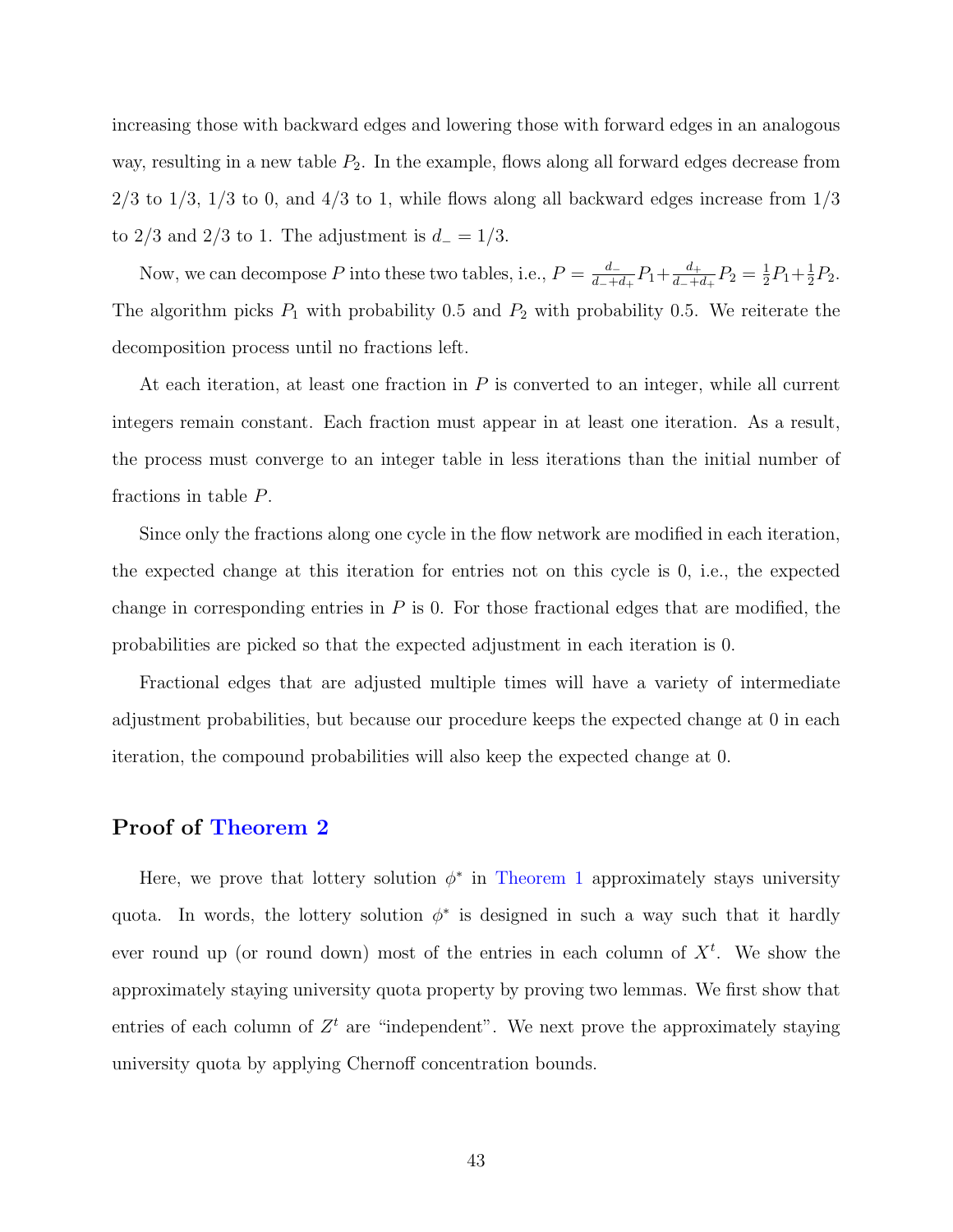**Lemma 1.** For any subset of  $S \subset \{1, 2, ..., m\}$  and any  $j \in \{1, 2, ..., n\}$ , we have

$$
Pr\Big[\bigwedge_{i\in S} z_{ij}^t = \big[x_{ij}^t\big]\Big] = \prod_{i\in S} Pr\Big[z_{ij}^t = \big[x_{ij}^t\big]\Big],
$$
  

$$
Pr\Big[\bigwedge_{i\in S} z_{ij}^t = \big[x_{ij}^t\big]\Big] = \prod_{i\in S} Pr\Big[z_{ij}^t = \big[x_{ij}^t\big]\Big].
$$

Proof. Notice that the random roster is assigned to each department independently. Consequently, for any pair  $(i, i')$ , random variables  $z_{ij}^t$  and  $z_{i'j}^t$  become independent, which proves the lemma.  $\blacksquare$ 

<span id="page-43-0"></span>**Lemma 2.** For any subset of  $S \subset \{1, 2, ..., m\}$  and any  $j \in \{1, 2, ..., n\}$  with  $\sum_{i \in S} x_{ij}^t = \mu$ , and for any  $\epsilon > 0$ , we have

$$
Pr\Big[\sum_{i\in S} z_{ij}^t - \mu > \epsilon \mu\Big] \leq e^{-\mu \frac{\epsilon^2}{3}},
$$

$$
Pr\Big[\sum_{i\in S} z_{ij}^t - \mu < -\epsilon \mu\Big] \leq e^{-\mu \frac{\epsilon^2}{2}}.
$$

Proof. We begin by recalling a result of [Chernoff et al.](#page-32-8) [\(1952\)](#page-32-8), which demonstrates that the independence property has the following large deviations result. Chernoff bounds are well-known concentration inequalities that limit the deviation of a weighted sum of Bernoulli random variables from their mean. We now use the multiplicative form of Chernoff concentration bound.

**Theorem 3.** Chernoff bound: Let  $A_1, A_2, \ldots, A_m$  be m independent random variables taking values in  $\{0,1\}$ . Let  $\mu = \sum_{i=1}^{m} E[A_i]$ . Then, for any  $\epsilon \geq 0$ ,

$$
Pr\Big[\sum_{i=1}^{m} A_i \ge (1+\epsilon)\mu\Big] \le e^{-\mu \frac{\epsilon^2}{3}},
$$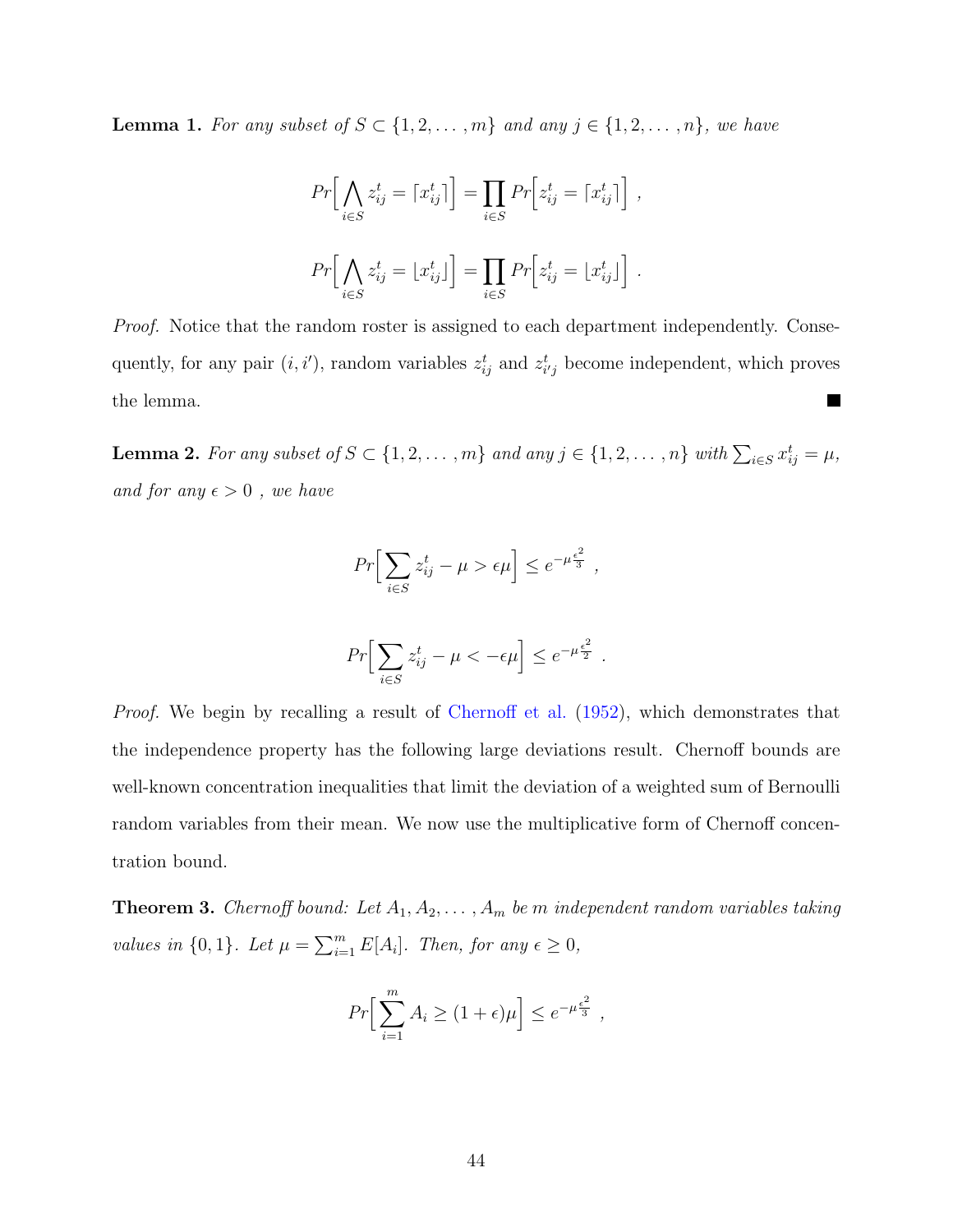$$
Pr\Big[\sum_{i=1}^m A_i \le (1 - \epsilon)\mu\Big] \le e^{-\mu \frac{\epsilon^2}{2}}.
$$

The random variable  $z_{ij}^t$  can take two values, either  $\lceil x_{ij}^t \rceil$  or  $\lfloor x_{ij}^t \rfloor$ . If we subtract the fix number  $\lfloor x_{ij}^t \rfloor$  from  $z_{ij}^t$ , then we obtain a Bernoulli distribution. [Lemma 1](#page-42-0) says that the set of random variables in each column of  $Z<sup>t</sup>$  are independent, which means Chernoff concentration bounds hold for each column of  $Z<sup>t</sup>$ .  $\blacksquare$ 

*Proof of [Theorem 2.](#page-24-0)* We can now prove Theorem 2. In [Lemma 2,](#page-43-0) if we choose  $S = \{1, \ldots, m\}$ , then  $\sum_{i=1}^{m} x_{ij}^{t} = x_{m+1,j}^{t}$ . This fact along with [Lemma 2](#page-43-0) yields our result for [Theorem 2.](#page-24-0)

# Proof of [Proposition 4](#page-24-1)

.

*Proof.* For any  $x_{m+1,j}^t := \mu > 0$  and any constant  $b := \epsilon \mu$ , we construct a problem instance. For the rest of the proof we fix category j,  $\mu$ , and  $\epsilon$ . This instance contains n departments, m categories. The vacancies are as follows:  $q_i^s = 0$  vacancies for all  $s < t$  and  $q_i^t = 1$  for any  $i \in \mathcal{D}$ . Choose a constant  $\epsilon, \bar{\epsilon} \in (0, 1)$  such that  $\epsilon \in (\epsilon, \bar{\epsilon})$ . Choose  $\alpha \in (0, 1/(1 + \bar{\epsilon}))$ such that  $\mu/\alpha$  is an integer. Let  $m = \mu/\alpha$ . For category j,  $\alpha$  fraction of vacancies are to be reserved. Note that, by definition,  $x_{ij}^t = \alpha$  for all  $i \in \mathcal{D}$ .

Consider a lottery solution that is unbiased and stays within department quota. Let  $z_{ij}^t$  denote the the outcome of such lottery for category j in department i. Note that, by definition of such lottery,  $Pr(z_{ij}^t = 1) = \alpha$  and  $Pr(z_{ij}^t = 0) = 1 - \alpha$  must fold for all  $i \in \mathcal{D}$ . And, by definition, the random variable  $z_{m+1,j}^t = \sum_{i=1}^m z_{i,j}^t$  is a sum of independent Bernoulli trials. Hence,  $z_{m+1,j}^{t}$  has a binomial distribution. That is,

$$
Pr(z_{m+1,j}^t = c) = \binom{m}{c} \alpha^c (1 - \alpha)^{m-c}
$$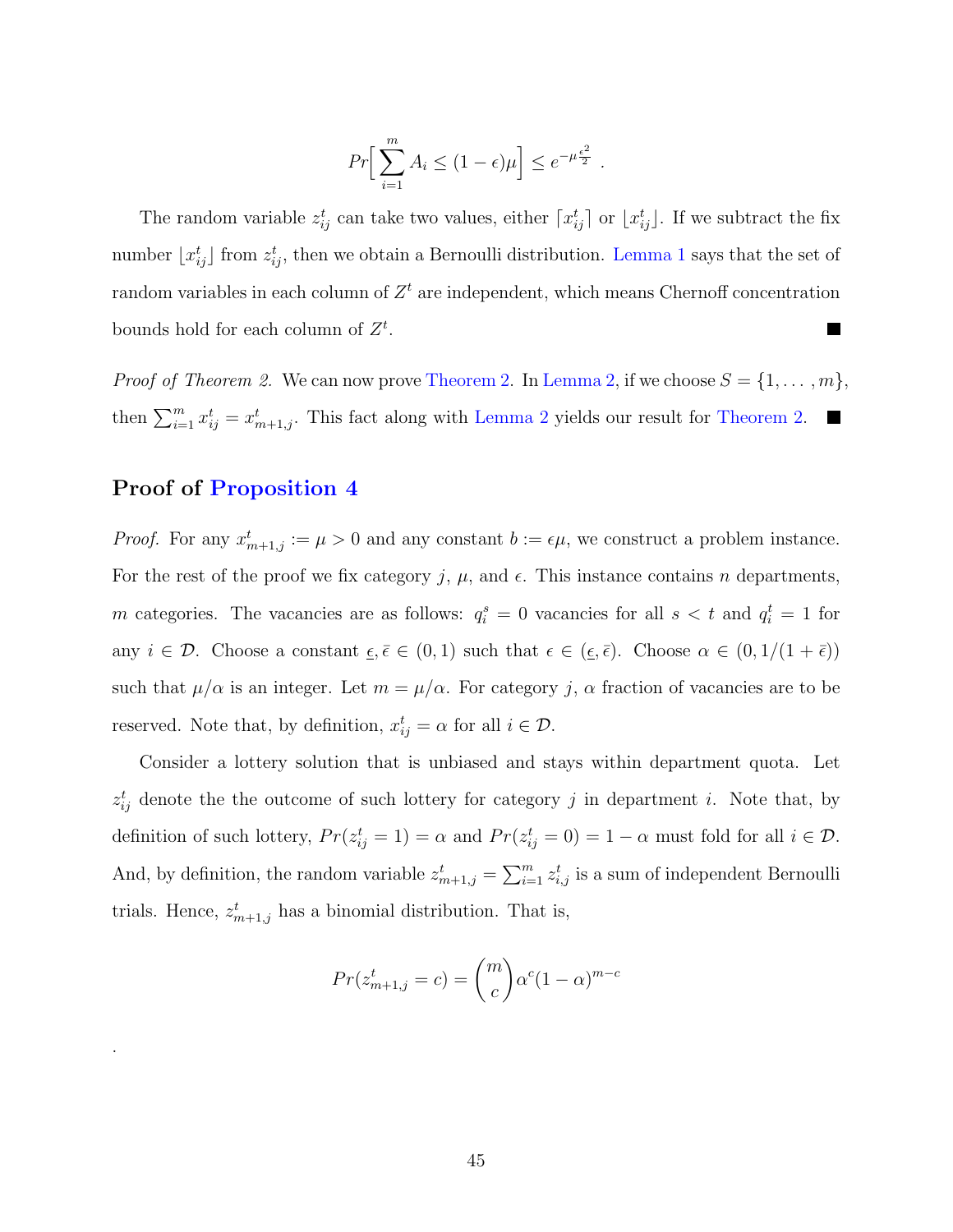Let  $B_{\alpha}(m, \lambda)$  be the (upper) tail of the binomial distribution from  $\lambda m$  to m. That is,

$$
B_{\alpha}(m,\lambda) = \sum_{c=\lambda m}^{m} {m \choose c} \alpha^{c} (1-\alpha)^{m-c}
$$

where  $\lambda m$  is an integer and  $\alpha < \lambda < 1$ . When  $\lambda = (1 + \epsilon)\alpha$ , by definition, the probability of  $z_{m+1,j}^t$  is at least  $b + x_{m+1,j}^t = (1 + \epsilon)\mu$  is

$$
B := Pr(z_{m+1,j}^t \ge (1+\epsilon)\mu) = B_{\alpha}(m, (1+\epsilon)\alpha).
$$

The goal is to show that B is at least  $e^{-\mu \epsilon^2 l}$ , where  $l > 0$  is a constant independent of  $\mu$ and  $\epsilon$ . This would imply that  $f(\mu, \epsilon \mu) \geq e^{-\mu \epsilon^2 l}$ . Hence, setting k to be any constant larger than *l* would prove the proposition.

To show lower bounds on the tail distribution, we use the following lemma.

**Lemma 3.** [Ahle](#page-32-9) [\(2017\)](#page-32-9). When  $\lambda \geq 0.5$ ,

$$
B_{\alpha}(m,\lambda) \ge \frac{1}{\sqrt{2m}} e^{-mH(\lambda;\alpha)}
$$

where  $H(\lambda; \alpha) = \lambda \log \frac{\lambda}{\alpha} + (1 - \lambda) \log \frac{1 - \lambda}{1 - \alpha}$ .

Applying this lemma for  $m = \mu/\alpha$  and  $\lambda = (1 + \epsilon)\alpha$  implies:

$$
B \geq \frac{1}{\sqrt{2\mu/\alpha}} e^{-\frac{\mu}{\alpha}H((1+\epsilon)\alpha;\alpha)}
$$
  
= 
$$
\frac{1}{\sqrt{2\mu/\alpha}} e^{-\frac{\mu}{\alpha}[(1+\epsilon)\alpha \log(1+\epsilon)+(1-(1+\epsilon)\alpha) \log \frac{1-(1+\epsilon)\alpha}{1-\alpha}]}
$$
  
= 
$$
\frac{1}{\sqrt{2\mu/\alpha}} e^{-\mu[(1+\epsilon)\log(1+\epsilon)+\frac{1-(1+\epsilon)\alpha}{\alpha} \log(1-\alpha\epsilon/(1-\alpha))]}
$$
  

$$
\geq \frac{1}{\sqrt{2\mu/\alpha}} e^{-\mu[(1+\epsilon)\epsilon+\frac{1-(1+\epsilon)\alpha}{1-\alpha}\epsilon]}
$$
(1)  
= 
$$
\frac{1}{\sqrt{2\mu/\alpha}} e^{-\mu\epsilon^2(1+\frac{1}{\epsilon}+\frac{1-(1+\epsilon)\alpha}{(1-\alpha)\epsilon})}
$$
(2)

<span id="page-45-1"></span><span id="page-45-0"></span>
$$
=\frac{1}{\sqrt{2\mu/\alpha}}e^{-\mu\epsilon^2(1+\frac{1}{\epsilon}+\frac{1-(1+\epsilon)\alpha}{(1-\alpha)\epsilon})}
$$
(2)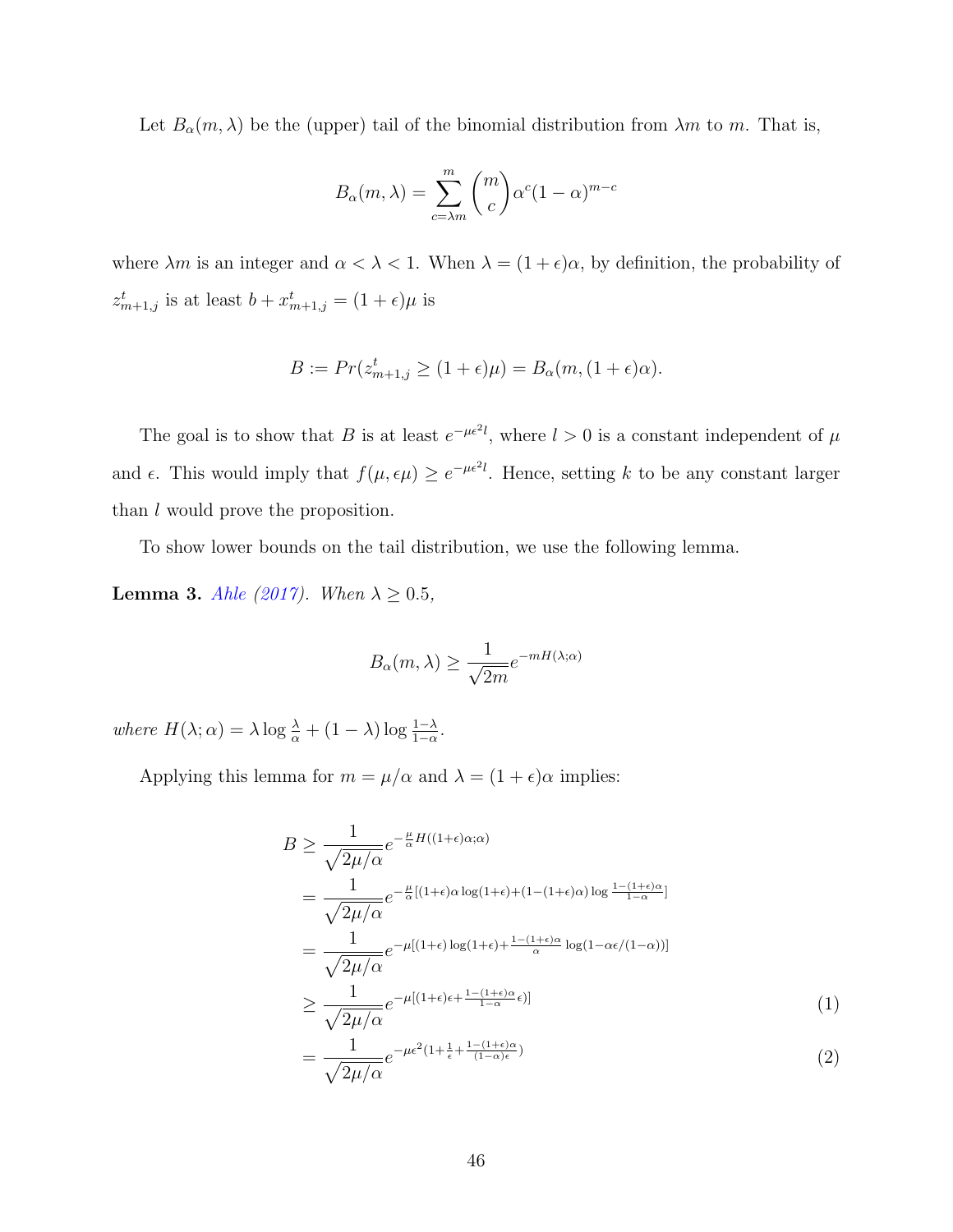where [\(1\)](#page-45-0) holds since  $\log(1 + \epsilon) < \epsilon$  and  $\log(1 - \alpha \epsilon/(1 - \alpha)) < -\frac{\alpha \epsilon}{1 - \epsilon}$  $\frac{\alpha \epsilon}{1-\alpha}$  for all  $\epsilon \in (0,1)$ .

The proof is complete when we observe that the right-hand side of [\(2\)](#page-45-1) is larger than  $e^{-\mu\epsilon^2 l}$  for any  $l \geq 1 + 2/\epsilon$  and sufficiently large  $\mu^{22}$ 

# Proof of [Proposition 1](#page-20-1)

In this section, we present the complete proof of [Proposition 1.](#page-20-1) The proof is an adaptation of the procedure of  $\cos(1987)^{23}$  $\cos(1987)^{23}$  $\cos(1987)^{23}$ 

Proof. We present a constructive proof of [Proposition 1](#page-20-1) using following algorithm. The rounding algorithm takes a fair share table as input and generates a (random) reservation table as output. To make the algorithm easier to understand, after each step we demonstrate the algorithm on an example depicted in [Figure 10.](#page-46-0)

#### Rounding Algorithm

**Step 1:** Given a fair share table  $X$ , we construct an extended table  $V$  by adding an extra row to table  $X$ . The last row of  $V$  is generated by taking  $1$  - fraction part of the column totals of table X.

In our example, shown in [Figure 10,](#page-46-0) table  $V$  is equivalent to table  $X$  except the last row. Adding this extra row makes the column totals integers.

#### Figure 10: STEP 1 OF PROCEDURE

<span id="page-46-0"></span>

|                                                                                                                 | $0.5$ $0.5$ $1 \mid 2$ |  |  | $0.5$ $0.5$ $1 \mid 2$                 |  |
|-----------------------------------------------------------------------------------------------------------------|------------------------|--|--|----------------------------------------|--|
|                                                                                                                 |                        |  |  | $0.25 \quad 0.25 \quad 0.5 \mid 1$     |  |
|                                                                                                                 |                        |  |  | $V = 0.75 \quad 0.75 \quad 1.5 \mid 3$ |  |
| $X = \begin{bmatrix} 0.25 & 0.25 & 0.5 \\ 0.75 & 0.75 & 1.5 \end{bmatrix} \begin{bmatrix} 1 \\ 3 \end{bmatrix}$ |                        |  |  |                                        |  |
|                                                                                                                 | $1.5$ $1.5$ $3$        |  |  | $0.5$ $0.5$ 0                          |  |
|                                                                                                                 | (a) FAIR SHARE TABLE   |  |  | 2 2 3                                  |  |
|                                                                                                                 |                        |  |  | (b) EXTENDED TABLE                     |  |

<sup>&</sup>lt;sup>22</sup>The proof is symmetric for the lower tail since  $Pr(z_{m+1,j}^t \leq (1 - \epsilon)\mu) = B_{1-\alpha}(m, (1 - \epsilon)\alpha)$ 

<sup>23</sup>An alternative proof utilizes network flow approach, very similar to the one in proof [Theorem 1.](#page-22-1) However, for its simplicity and ease of use by hand, we show a modified version of the procedure of [Cox](#page-33-0) [\(1987\)](#page-33-0).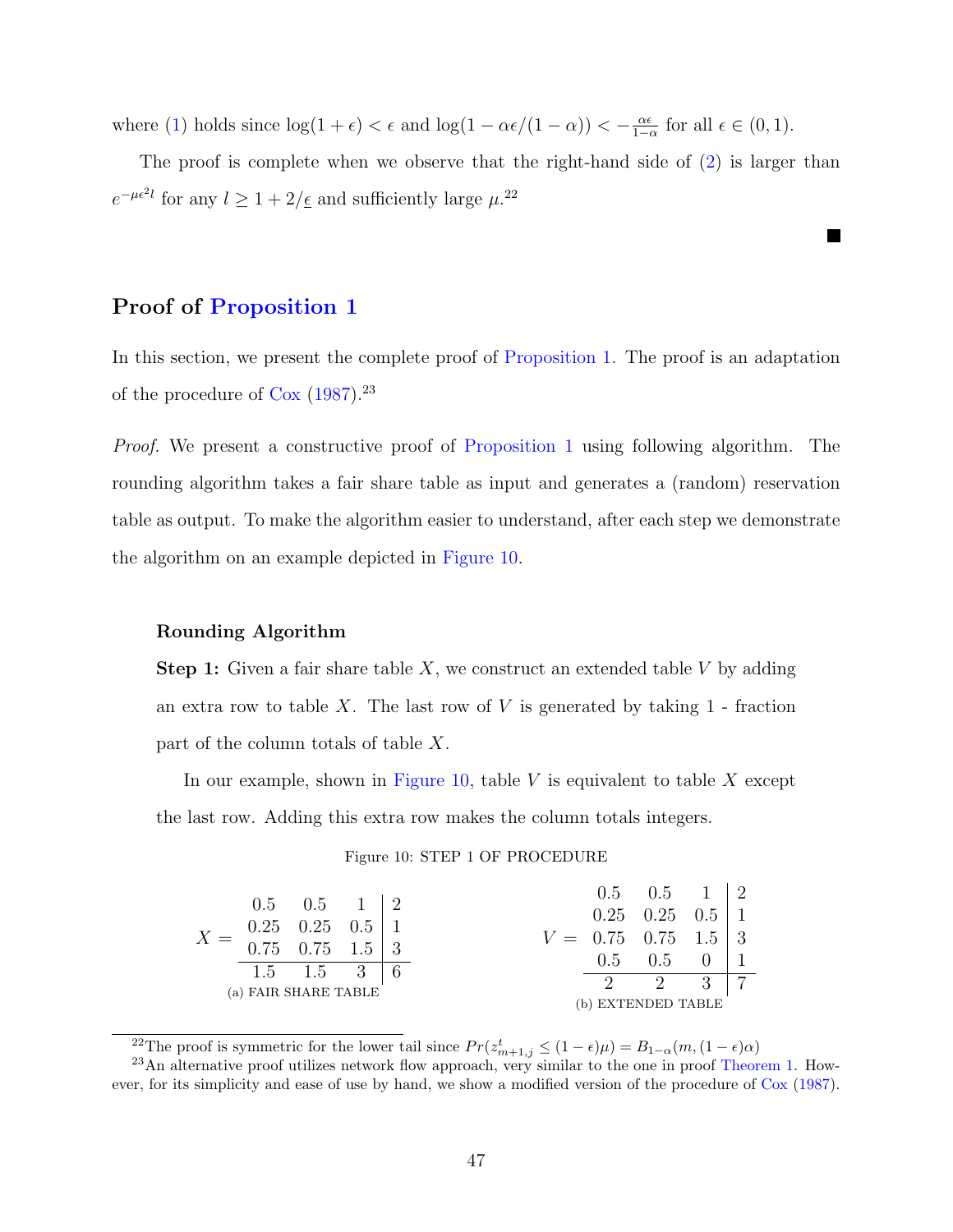We focus on the internal entries of table  $V$ . The procedure involves iterative adjustment of the fractions in table V until all fractions have been replaced by integers.

Step 2: If table V contains no fractions, then skip to Step 8.

<span id="page-47-0"></span>**Step 3:** Choose any fraction  $v_{ij}$  in table V. At (i, j) begin an alternating rowcolumn (or column-row) path of fractions. A cycle will be formed (all edges

|       | $0.5 - 0.5$  |   |
|-------|--------------|---|
| /0.25 | $0.25 - 0.5$ |   |
| 0.75  | $0.75 - 1.5$ | 3 |
|       | $0.5\lambda$ |   |
|       |              |   |

fractions).

In our example, shown in [Figure 11,](#page-47-0) the cycle of fractions is  $(i_1, j_1) \rightarrow$  $(i_1, j_2) \rightarrow (i_2, j_2) \rightarrow (i_2, j_3) \rightarrow (i_3, j_3) \rightarrow (i_3, j_2) \rightarrow (i_4, j_2) \rightarrow (i_4, j_1) \rightarrow (i_1, j_1).$ 

Step 4: Modify the cycle. First, raise the odd edges and reduce the even edges at the same rate until at least one edge reaches an integer value. The resulting table then gives rise to a table  $V_1$ .

In our example, the odd edges rise by 0.5 and even edges reduce by 0.5 ( $d_{+}$  = 0.5). The resulting table  $V_1$  is shown in [Figure 12.](#page-48-0)

Step 5: Next, readjust the edges in the cycle in the reverse direction, raising even edges and reducing odd edges in an analogous manner, which gives rises to another table  $V_2$ .

In our example, the even edges rise by 0.25 and odd edges reduce by 0.25  $(d_-=0.25)$ . The resulting table  $V_2$  is shown in [Figure 12.](#page-48-0)

**Step 6:** Select either  $V_1$  or  $V_2$  with probabilities  $p_1 = \frac{d}{d+1}$  $\frac{d_-}{d_-+d_+}$  and  $\frac{d_+}{d_-+d_+}$ , respectively.

In our example, table  $V$  is decomposed into table  $V_1$  and table  $V_2$  where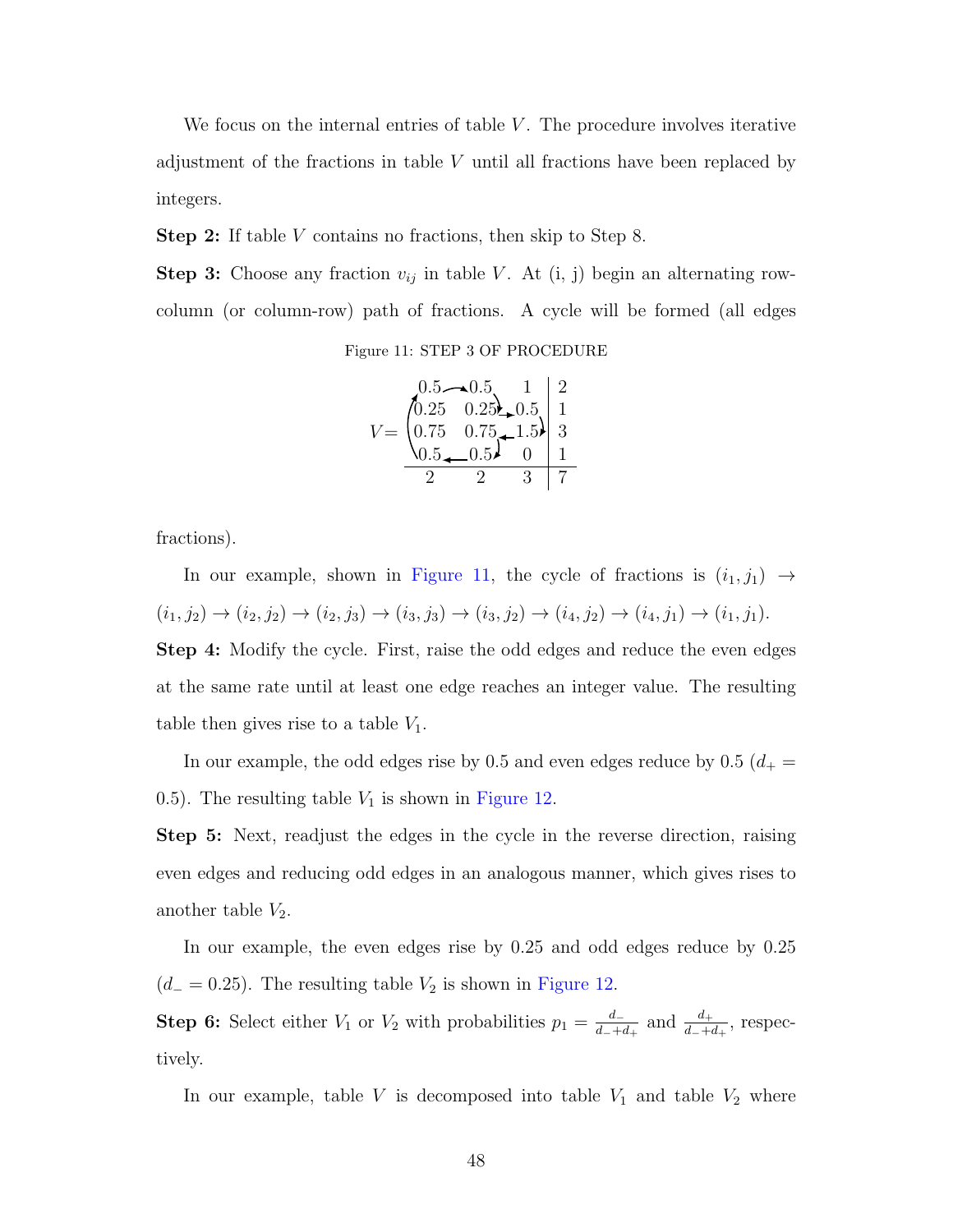#### Figure 12: STEP 6 OF PROCEDURE

<span id="page-48-0"></span>

|                                        | $1 \qquad 0 \qquad 1 \mid 2$     |  |  | $0.25$ $0.75$ $1$   2           |  |
|----------------------------------------|----------------------------------|--|--|---------------------------------|--|
|                                        | $0.25 \quad 0.75 \quad 0 \mid 1$ |  |  | $0.25 \quad 0 \quad 0.75 \, 11$ |  |
| $V_1 = 0.75 \quad 0.25 \quad 2 \mid 3$ |                                  |  |  | $V_2 = 0.75 \t1 \t1.25 \t3$     |  |
|                                        | $0 \qquad 1 \qquad 0 \mid 1$     |  |  | $0.75$ $0.25$ $0$   1           |  |
|                                        | 2 2 3 $\vert$ 7                  |  |  | 2 2 3 $\vert$ 7                 |  |

 $V=\frac{1}{3}$  $\frac{1}{3}V_1 + \frac{2}{3}$  $\frac{2}{3}V_2$ . There are few fraction elements in both tables.

Step 7: Reiterate Step 6 until no fractional elements left.

Step 8: Delete the last row of the table and report it as the outcome of the algorithm.

The algorithm must end in finite steps (at most the number of fractions in share table V) and, at the end we must have an integer table.

<span id="page-48-2"></span>Lemma 4. The outcome of the Rounding Algorithm stays within quota.

Proof. In Step 4 and 5, after each adjustment the row and column sums remains the same. Moreover, after adjustments every element  $v_{ij}$  in table V always remains less than or equal to  $\lceil v_{ij} \rceil$  and greater than or equal to  $\lfloor v_{ij} \rfloor$ . Therefore, the outcome of the algorithm will stay within quota. 

<span id="page-48-1"></span>Lemma 5. The Rounding Algorithm satisfies the following property: For any iteration and for any entry of the table,

$$
E(v_{ij}|V) = v_{ij}
$$

*Proof.* Note that in Step 4,  $v_{ij}$  raises by  $d_+$  and in Step 5, it reduces by  $d_-$ . In Step 6, the probabilities of raising and decreasing are assigned as  $\frac{d_-}{d_-+d_+}$  and  $\frac{d_+}{d_-+d_+}$ . Therefore, the expected adjustment will be  $d_{+}\frac{d_{-}}{d_{-}+d_{-}}$  $\frac{d_-}{d_-+d_+}+d_-\frac{d_+}{d_-+d_-}$  $\frac{d_+}{d_-+d_+}=0.$  $\mathcal{L}$ 

In words, Lemma  $5$  proves that entries of the fair share table  $X$  are rounded up or down so that ex-ante positive and negative biases balance to yield zero bias.

[Lemma 4](#page-48-2) and [Lemma 5](#page-48-1) prove [Proposition 1.](#page-20-1)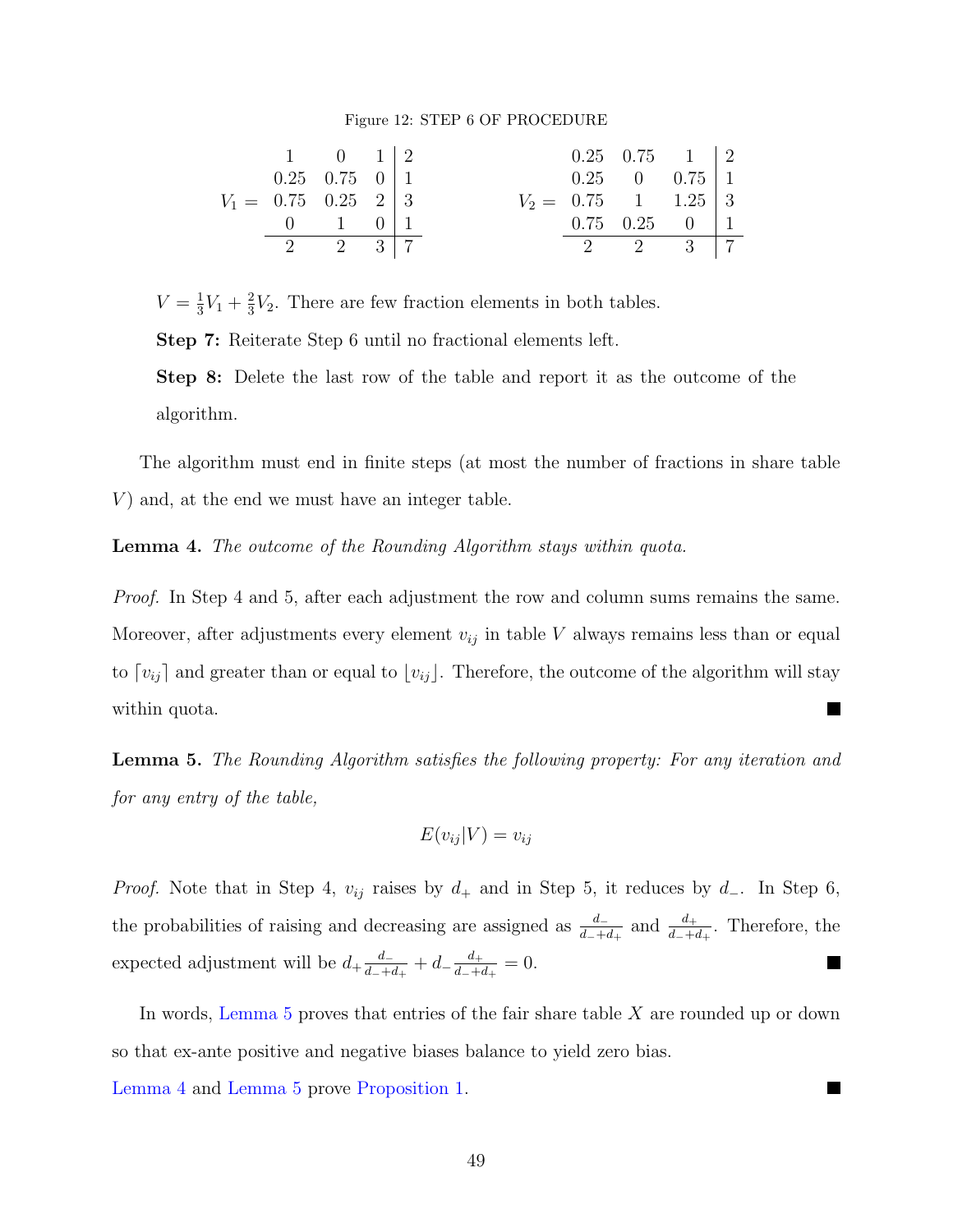## Proof of [Proposition 2](#page-21-0) and [Proposition 3](#page-22-0)

Since [Proposition 2](#page-21-0) is a special case of [Proposition 3,](#page-22-0) we prove the latter. We prove the proposition by contradiction.

*Proof.* Suppose a deterministic solution R stays within university quota. We show an example of a problem of reservation in two dimensions that the solution R can not have a finite bias. That is, for any constant  $b > 0$ , there exist a  $Y<sup>t</sup>$  and an internal entry  $y<sup>t</sup>$  such that  $|\text{bias}(R(y^t))| > b.$ 

<span id="page-49-1"></span>**Example 3.** Consider a problem with three departments  $d_1, d_2$ , and  $d_3$ , two categories  $c_1, c_2$ , the reservation scheme vector  $\alpha = [0.5, 0.5]$ . The departments  $d_1, d_2$ , and  $d_3$  have  $\mathbf{q}^1$ [0, 0, 1] positions in period-1 and  $\mathbf{q}^2 = [1, 0, 0]$  positions in period-2.

Notice that staying within university quota is equivalent to reserving exactly k positions for  $c_1$  and  $c_2$  in every 2k cumulative sum of vacancies in the university, where  $k = 1, 2, 3, \ldots$  In period-1, department  $d_3$  can reserve positions to either categories. Without loss of generality, we assume that it reserves 1 position for  $c_1$ . In period-2, since there are 2 cumulative sum of vacancies in the university, there should be exactly 1 position reserved for  $c_1$ . Department  $d_1$  should reserve 1 position for category  $c_2$ . The period-1 and period-2 reservation tables are shown in [Figure 13.](#page-49-0)

#### Figure 13: PERIOD-1 AND PERIOD-2 RESERVATION TABLES

<span id="page-49-0"></span>

|                               |                 |  |                                                        | $0.5 \quad 0.5$ |  |
|-------------------------------|-----------------|--|--------------------------------------------------------|-----------------|--|
| $=$ $\frac{0}{0.5}$ $\sim$    |                 |  | $V^2 = \begin{array}{cc} 0 & 0 \\ 0.5 & 0 \end{array}$ |                 |  |
|                               |                 |  |                                                        |                 |  |
|                               | $0.5 \quad 0.5$ |  |                                                        |                 |  |
| (a) PERIOD-1 FAIR SHARE TABLE |                 |  | (b) PERIOD-2 FAIR SHARE TABLE                          |                 |  |

 $R(Y^1) =$  $0 \mid 0$  $0 \mid 0$  $1 \quad 0 \mid 1$  $1 \quad 0 \mid 1$ (c) PERIOD-1 RESERVATION TABLE

 $R(Y^2) =$  $0 \t1 \t1$  $0 \mid 0$  $1 \quad 0 \mid 1$  $1 \mid 2$ (d) PERIOD-2 RESERVATION TABLE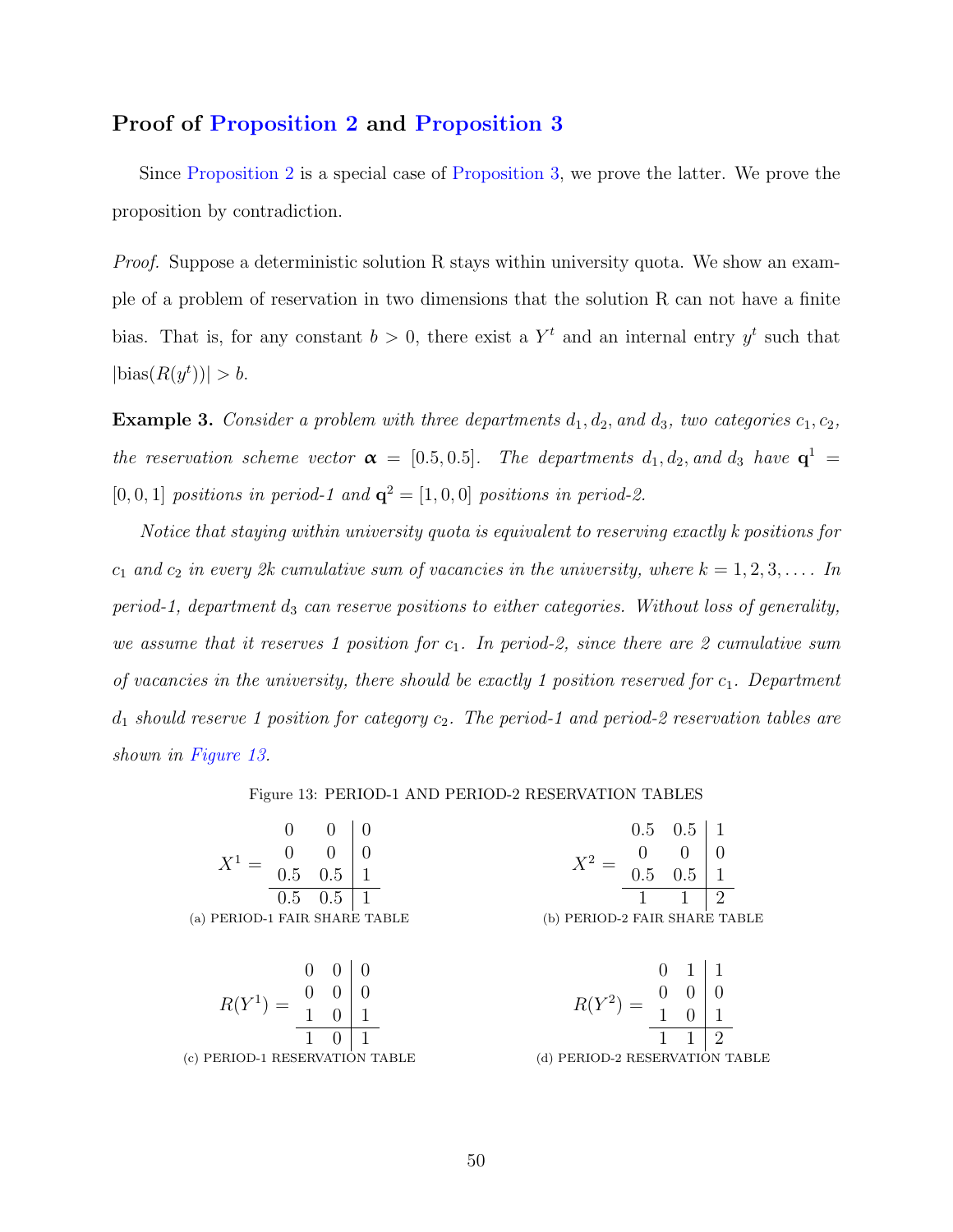If departments have  $\mathbf{q}^3 = [0,0,1]$  positions in period-3, department  $d_3$  can reserve its position to either categories. These two cases are show in [Figure 15.](#page-50-0)

Figure 14: TWO CASES FOR PERIOD-3 RESERVATION TABLES

$$
X^{3} = \begin{array}{ccc|c} 0.5 & 0.5 & 1 & 0 & 1 & 1 & 0 & 1 & 1 \\ 0 & 0 & 0 & 0 & 0 & 0 & 0 & 0 \\ \hline 1.5 & 1.5 & 3 & 2 & 1 & 3 & 1 & 2 \\ \end{array}
$$

(a) PERIOD-3 FAIR SHARE TABLE (b) PERIOD-3 RESERVATION TABLE (c) PERIOD-3 RESERVATION TABLE

Case 1: We assume that the solution is  $R = R_1$ . If the departments have  $\mathbf{q}^4 = [1, 0, 0]$ positions in period-4, department  $d_1$  should reserve 1 position for category  $c_2$ . Otherwise, the solution R would violate staying within university quota property. Period-4 fair share table and the period-4 reservation table are illustrated by  $X_1^4$  and  $R_1(X_1^4)$  in [Figure 15.](#page-50-0)

Case 2: We assume that the solution is  $R = R_2$ . If the departments have  $\mathbf{q}^4 = [0, 1, 0]$ positions in period-4, department  $d_2$  should reserve 1 position for category  $c_1$ . Otherwise, the solution R would violate staying within university quota property. Period-4 fair share table and the period-4 reservation table are illustrated by  $X_2^4$  and  $R_2(X_2^4)$  in [Figure 15.](#page-50-0)

Figure 15: TWO CASES FOR PERIOD-4 RESERVATION TABLES

 $(a)$  CASE

<span id="page-50-0"></span>

|                                                                    | $\mathbf{1}$ |  |  |                                                                     |                                        | $\Omega$       |  |  |
|--------------------------------------------------------------------|--------------|--|--|---------------------------------------------------------------------|----------------------------------------|----------------|--|--|
| $\frac{4}{4} = \frac{0}{1} \frac{6}{1} \left  \frac{6}{1} \right $ |              |  |  | $R_1(X_1^4) = \begin{bmatrix} 0 & 0 & 0 \\ 2 & 0 & 0 \end{bmatrix}$ |                                        |                |  |  |
|                                                                    |              |  |  |                                                                     |                                        |                |  |  |
|                                                                    |              |  |  |                                                                     |                                        | $\overline{2}$ |  |  |
| 1: PERIOD-4 FAIR SHARE TABLE                                       |              |  |  |                                                                     | (b) CASE 1: PERIOD-4 RESERVATION TABLE |                |  |  |

$$
X_2^4 = \begin{array}{c|c} 0.5 & 0.5 & 1 & 0 & 1 & 1 \\ 0.5 & 0.5 & 1 & 0 & 1 & 1 \\ 1 & 1 & 2 & 0 & 1 & 1 \\ \hline 2 & 2 & 4 & 0 & 0.08 \text{E} \text{2: } \text{PERIOD-5 FAIR SHE} \\ \end{array}
$$
\n(c) CASE 2: PERIOD-5 FAIR SHARE TABLE

\n(d) CASE 2: PERIOD-4 RESERVATION TABLE

If departments have  $\mathbf{q}^5 = [0, 0, 1]$  positions in period-3, department  $d_3$  can reserve its position to either categories. These two cases are show in [Figure 16.](#page-51-0)

In [Example 3](#page-49-1) for each case, period-5 reservation for category  $c_1$  in department  $d_1$  is 0 and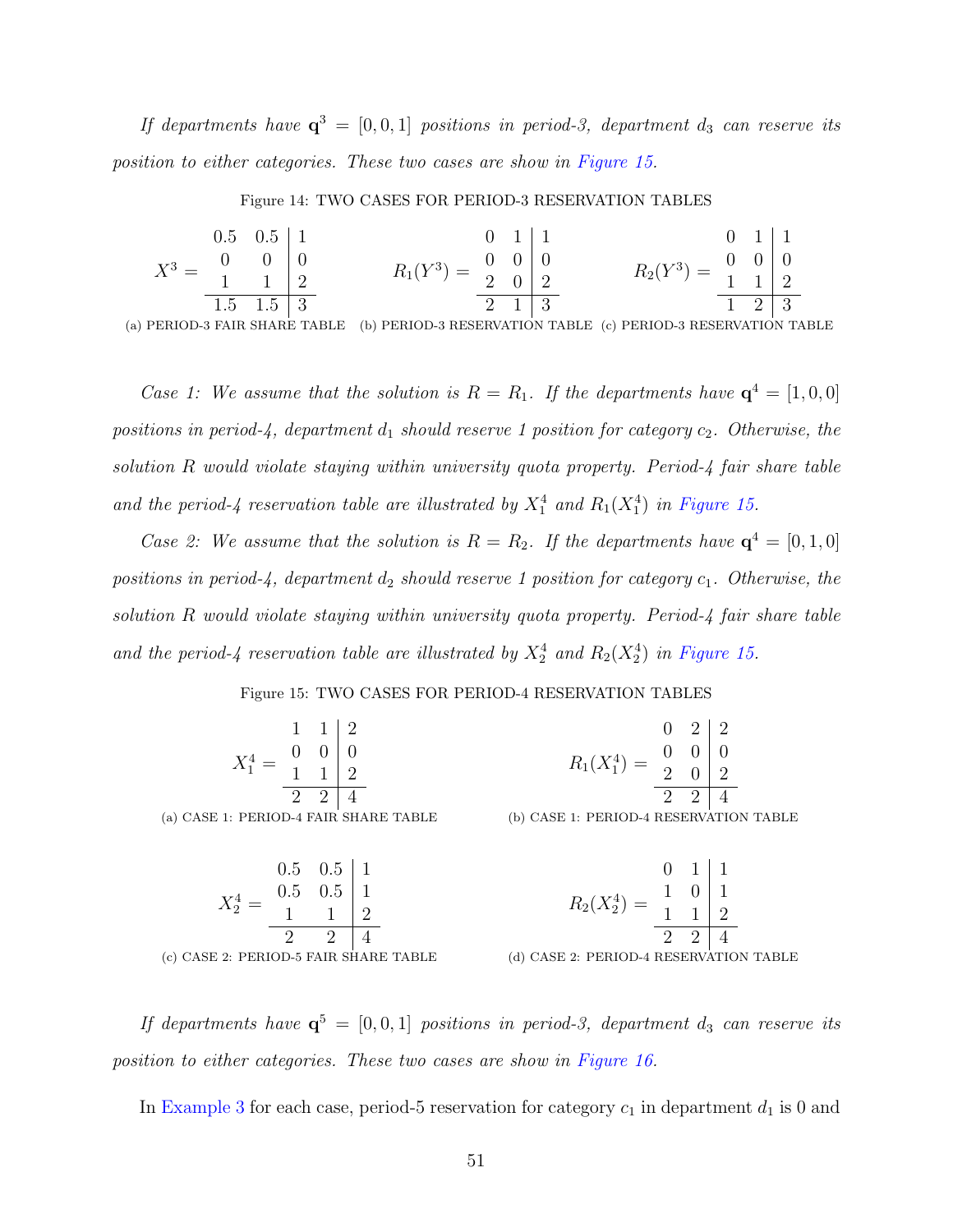#### Figure 16: TWO CASES FOR PERIOD-5 RESERVATION TABLES

<span id="page-51-0"></span>
$$
X_1^5 = \begin{array}{c|c|c|c|c|c} 1 & 1 & 2 & 0 & 2 & 2 & 0 & 2 & 2 \\ 0 & 0 & 0 & 0 & 0 & 0 & 0 & 0 \\ \hline 1.5 & 1.5 & 3 & R_{1.1}(Y_1^5) & = & \begin{array}{c|c|c} 0 & 0 & 2 & 2 & 0 & 2 & 2 \\ 0 & 0 & 0 & 0 & 0 & 0 & 0 \\ \hline 3 & 0 & 3 & 0 & 5 & 2 & 1 & 3 \\ \hline 3 & 2 & 5 & 0 & 2 & 3 & 5 \end{array}
$$

(a) PERIOD-5 FAIR SHARE TABLE (b) PERIOD-5 RESERVATION TABLE (c) PERIOD-5 RESERVATION TABLE

$$
X_2^5 = \begin{array}{c|c|c|c|c|c} 0.5 & 0.5 & 1 & 0 & 1 & 1 & 0 & 1 & 1 \\ 0.5 & 0.5 & 1 & 0 & 0 & 1 & 1 & 0 & 1 \\ 1.5 & 1.5 & 3 & R_{2,1}(Y_2^5) & = & \frac{1}{2} & 1 & 3 & R_{2,2}(Y_2^5) & = & \frac{1}{1} & 0 & 1 \\ 2.5 & 2.5 & 5 & 5 & 0 & 0 & 0 & 0 \\ \end{array}
$$

(d) PERIOD-5 FAIR SHARE TABLE (e) PERIOD-5 RESERVATION TABLE (f) PERIOD-5 RESERVATION TABLE

period-5 reservation for category  $c_2$  in department  $d_2$  is 0. We can extend these example for more periods analogously. The idea is following. In each period, the university has only one position. Department  $d_3$  has always one position in odd periods and in the following period either department  $d_1$  or department  $d_2$  has one position according to these following cases.

- Case I: If department  $d_3$  reserves 1 position to category  $c_1$ , department  $d_1$  has one position in the next period.
- Case II: If department  $d_3$  reserves 1 position to category  $c_2$ , department  $d_2$  has one position in the next period.

In case I, department  $d_1$  should reserve 1 position for category  $c_2$ , otherwise, solution would violate staying university quota property. In case II, department  $d_2$  should reserve 1 position for category  $c_1$ , otherwise, solution would violate staying university quota property. [Example 3](#page-49-1) shows that if a solution stays within university quota, departments can grow in size without giving a seat to one category, i.e., the solution violates finite bias. $^{24}$ This proves the proposition. 

 $^{24}$ An example for any number of categories and departments can be constructed in a similar way. [Exam](#page-49-1)[ple 3](#page-49-1) is constructed so that it not only illustrates the failure, but it also demonstrates any solution can fail to have finite bias in all categories.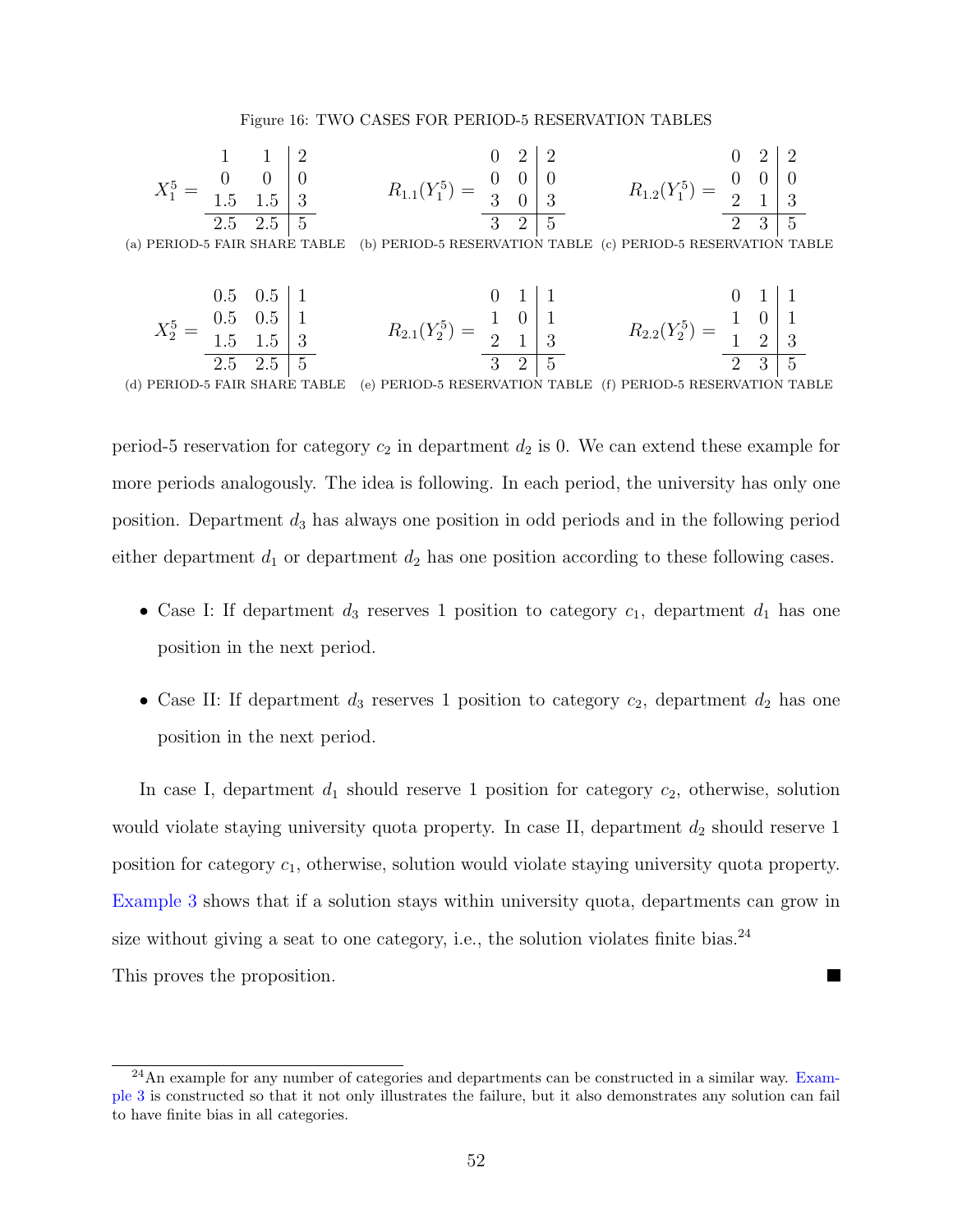# <span id="page-52-0"></span>B Tables and Figures

Figure 17: 200-point Roster prescribed by Government of India

#### FOR DIRECT RECRUITMENT

Model Roster of Reservation with reference to posts for Direct recruitment on All India Basis by Open Competition

| Sl. No.<br>of Post |         | <b>Category</b> for<br>which the posts |          |                 |                        |
|--------------------|---------|----------------------------------------|----------|-----------------|------------------------|
|                    | SC @15% | ST @7.5%                               | OBC @27% | <b>EWS @10%</b> | should be<br>earmarked |
| $\overline{1}$     | 0.15    | 0.08                                   | 0.27     | 0.10            | UR                     |
| $\overline{2}$     | 0.30    | 0.15                                   | 0.54     | 0.20            | UR                     |
| 3                  | 0.45    | 0.23                                   | 0.81     | 0.30            | UR                     |
| 4                  | 0.60    | 0.30                                   | 1.08     | 0.40            | OBC-1                  |
| 5                  | 0.75    | 0.38                                   | 1.35     | 0.50            | UR                     |
| $\overline{6}$     | 0.90    | 0.45                                   | 1.62     | 0.60            | UR                     |
| $\overline{7}$     | 1.05    | 0.53                                   | 1.89     | 0.70            | $SC-1$                 |
| 8                  | 1.20    | 0.60                                   | 2.16     | 0.80            | OBC-2                  |
| 9                  | 1.35    | 0.68                                   | 2.43     | 0.90            | UR                     |
| 10                 | 1.50    | 0.75                                   | 2.70     | 1.00            | EWS-1                  |
| 11                 | 1.65    | 0.83                                   | 2.97     | 1.10            | UR                     |
| 12                 | 1.80    | 0.90                                   | 3.24     | 1.20            | $OBC-3$                |
| 13                 | 1.95    | 0.98                                   | 3.51     | 1.30            | UR                     |
| 14                 | 2.10    | 1.05                                   | 3.78     | 1.40            | $ST-1$                 |
| 15                 | 2.25    | 1.13                                   | 4.05     | 1.50            | $SC-2$                 |
| 16                 | 2.40    | 1.20                                   | 4.32     | 1.60            | OBC-4                  |
| 17                 | 2.55    | 1.28                                   | 4.59     | 1.70            | UR                     |
| 18                 | 2.70    | 1.35                                   | 4.86     | 1.80            | UR                     |
| 19                 | 2.85    | 1.43                                   | 5.13     | 1.90            | OBC-5                  |
| 20                 | 3.00    | 1.50                                   | 5.40     | 2.00            | $SC-3$                 |
| 21                 | 3.15    | 1.58                                   | 5.67     | 2.10            | $EWS-2$                |
| 22                 | 3.30    | 1.65                                   | .5.94    | 2.20            | UR                     |
| 23                 | 3.45    | 1.73                                   | 6.21     | 2.30            | OBC-6                  |
| 24                 | 3.60    | 1.80                                   | 6.48     | 2.40            | UR                     |
| 25                 | 3.75    | 1.88                                   | 6.75     | 2.50            | UR                     |
| 26                 | 3.90    | 1.95                                   | 7.02     | 2.60            | $OBC-7$                |
| 27                 | 4.05    | 2.03                                   | 7.29     | 2.70            | $SC-4$                 |
| 28                 | 4.20    | 2.10                                   | 7.56     | 2.80            | $ST-2$                 |
| 29                 | 4.35    | 2.18                                   | 7.83     | 2.90            | UR                     |
| 30                 | 4.50    | 2.25                                   | 8.10     | 3.00            | $OBC-8$                |
| 31                 | 4.65    | 2.33                                   | 8.37     | 3.10            | EWS-3                  |

Source: <https://dopt.gov.in/sites/default/files/ewsf28fT.PDF>